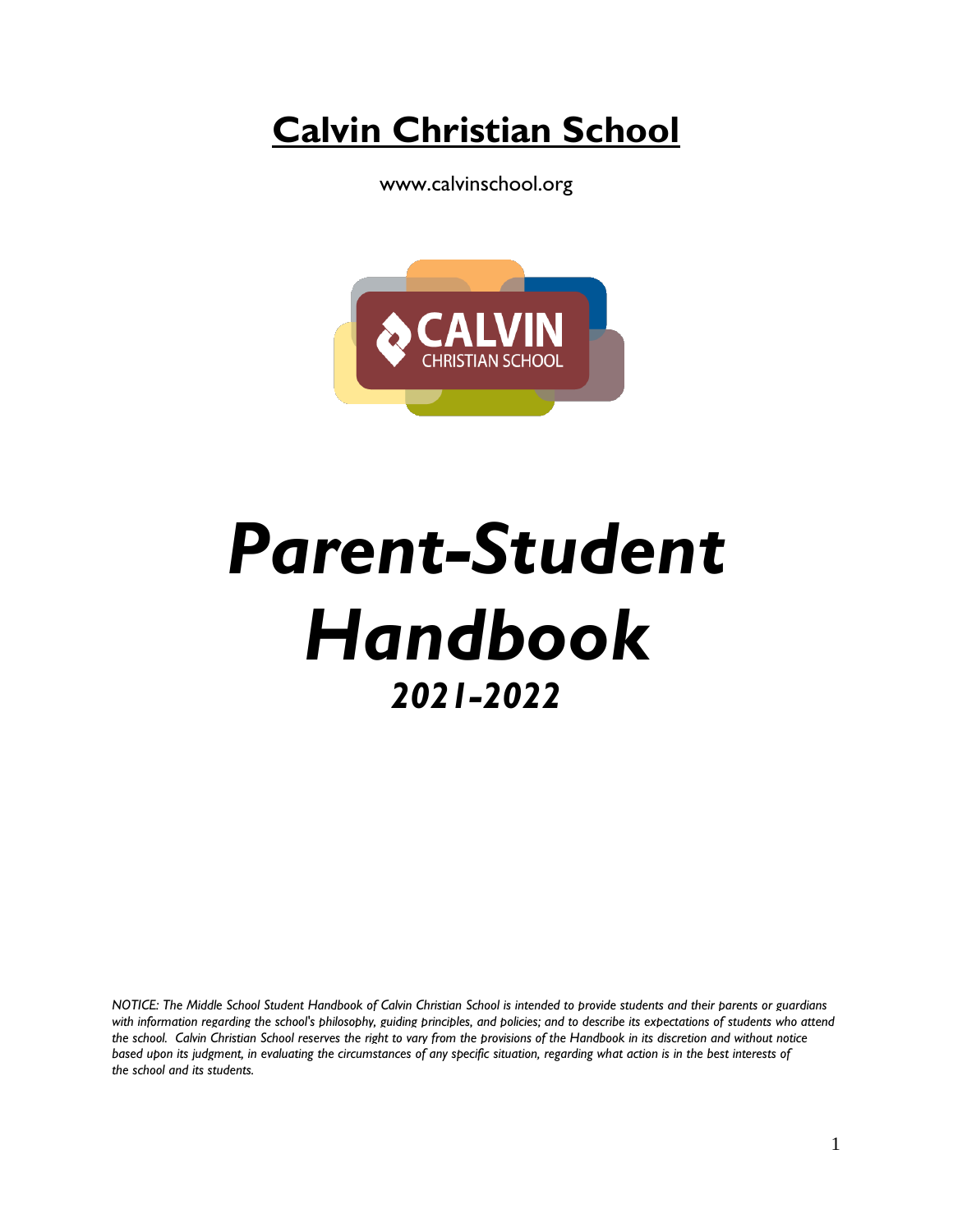# **SECTION 1 – MISSION, VISION, AND VALUES**

### *What We Hold Most Dear*

- Calvin Christian is an academically excellent school that teaches all subjects from a Christian perspective.
- We believe that the school, church, and family must work together to educate children effectively and to help them grow to be followers of Jesus Christ.
- We believe that the Bible is the divinely inspired, infallible written Word of God.
- We believe that God reveals Himself in the Bible as Triune Father, Son and Holy Spirit.
- We believe that God is Creator of the heavens and the earth, and that He continues to uphold His creation by His eternal power and providence.
- We believe that God saves His people through Jesus Christ's death on the cross and resurrection from the dead. He also blesses them with the Holy Spirit.
- Because of what Calvin is and what we believe, we equip children to succeed academically and to demonstrate love for God and love for their neighbors.

#### *Mission Statement*

Calvin Christian School exists to provide an excellent Christ-centered education to children of believers. In support of parents and in cooperation with Christian churches, Calvin will provide this education from a Reformed perspective. Meaning, we help such children see God's creation through the perspective of God's Word, understand God's redemptive and providential work throughout history, and live lives of Christian service that exemplify love for God and for their neighbors.

#### *Vision Statement*

We are a diverse group of Christians working together to help children achieve academic excellence and grown in faith in order to answer God's call to transform the world.

#### *School Mascot*

The school mascot is the Tiger.

#### *School Colors*

The school colors are Blue and Gold.

#### *School Tagline*

Faith. Learning. For *life.*

Our board creates and sets policy. The administration is tasked with carrying out policy. If there are questions or concerns about policy, including discrimination, parents are encouraged to reach out to administration first. If further action is required, administration will arrange for a meeting with representatives of the board. If your complaint is against the administrator, please email the Education Committee. Please contact the building administrator for the names and emails of the Education Committee.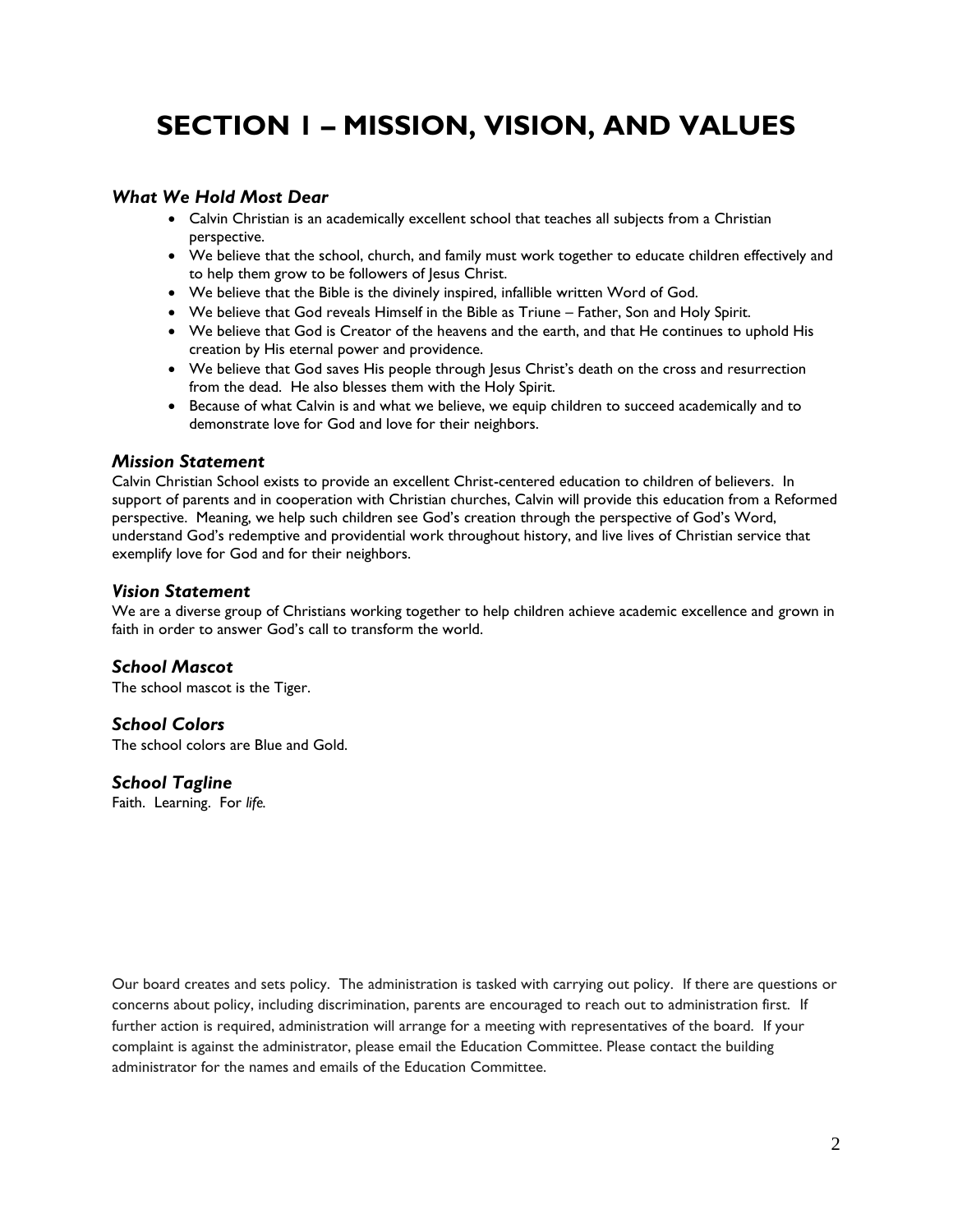| <b>Foundational Beliefs</b> |                                                                                                                                                            |  | <b>Objectives</b>                                                                      |  |  |
|-----------------------------|------------------------------------------------------------------------------------------------------------------------------------------------------------|--|----------------------------------------------------------------------------------------|--|--|
|                             | Calvin Christian School seeks to educate children of parents who share these basic                                                                         |  | I. That the Holy Bible is the foundation of                                            |  |  |
|                             | Biblical beliefs; only when home and school are in agreement can education succeed.                                                                        |  | Calvin's educational program.                                                          |  |  |
| 1.                          | The Bible is the divinely inspired, infallible written Word of God, the only rule                                                                          |  | 2. That the primary aim of Christian                                                   |  |  |
|                             | of faith and life. [II Timothy 3:16-17; II Peter 1:21]                                                                                                     |  | parents in seeking Christian education is                                              |  |  |
| 2.                          | God reveals Himself in Scripture as undividedly Triune - Father, Son and Holy                                                                              |  | to equip each child to live a Christian<br>life as a member of the Christian           |  |  |
|                             | Spirit. [Matthew 28:19; Il Cor. 13:14; Genesis 1:26, 3:22, 11:7; John 10:30;                                                                               |  | community in society.                                                                  |  |  |
|                             | Acts 5:3-4]                                                                                                                                                |  | 3. That CCS shall be a living challenge by                                             |  |  |
| 3.                          | God is Creator of the heavens and the earth: the entire universe bears His<br>fingerprints, and He continues to uphold His creation by His eternal power   |  | word and deed in this community,                                                       |  |  |
|                             | and providence. [Genesis 1:1; Psalm 19:1; Romans 1:20; Psalm 104]                                                                                          |  | whereby all students and teachers                                                      |  |  |
| 4.                          | God is eternal, completely sovereign, all-knowing, everywhere present,                                                                                     |  | demonstrate that the Kingdom of God                                                    |  |  |
|                             | supremely just, the overflowing fountain of all that is good. [Psalm 90:2, 139:1-                                                                          |  | comes first in their lives.                                                            |  |  |
|                             | 12; Job 9:19, 42:2; Matthew 5:45; John 1:16]                                                                                                               |  | 4. That the Bible is pertinent to all ages,                                            |  |  |
| 5.                          | God created mankind in his own image, reflecting Himself in righteousness                                                                                  |  | and that CCS shall teach so that the<br>Bible becomes meaningful to the                |  |  |
|                             | and holiness, as well as granting natural endowments such as speech,                                                                                       |  | student in the time in which he/she lives                                              |  |  |
|                             | creativity, knowledge, and authority to rule. [Genesis 1:26-27, 28; James 3:9]                                                                             |  | and in the place God has placed                                                        |  |  |
| 6.                          | Mankind died spiritually by sinning against God, and physical death came into<br>the world as a result. Every human comes into the world with the corrupt  |  | him/her.                                                                               |  |  |
|                             | nature received from our first parents, Adam and Eve, condemnable in God's                                                                                 |  | 5. That CCS shall meet or exceed the                                                   |  |  |
|                             | sight, inclined by nature to hate both God and neighbor. Unless the sinner is                                                                              |  | academic standards of the state with                                                   |  |  |
|                             | reconciled with God, that sinner will perish, enduring eternal punishment.                                                                                 |  | respect to the faculty and                                                             |  |  |
|                             | [Genesis 2:17, 3:6-7, 19, 24; Psalm 51:5; Romans 5:12, 15-19; Romans 1:18; II                                                                              |  | administration and the basic curriculum.                                               |  |  |
|                             | Cor. 5:12, 17-20; Matthew 7:23, 10:11-15; Luke 16:23; Revelation 20:10, 14-                                                                                |  | <b>Parental Responsibilities</b>                                                       |  |  |
|                             | 15, 21:8                                                                                                                                                   |  | I. As parents, we believe in maintaining a                                             |  |  |
| 7.                          | God graciously chose to save from the fallen human race those He gave to<br>His Son, Jesus Christ, by sending Him into the world to redeem fallen human    |  | Christian home where Christ is                                                         |  |  |
|                             | beings from sin and its consequences. Jesus Christ, the eternal and divine                                                                                 |  | honored and where prayer and the                                                       |  |  |
|                             | Word of God, took on a sinless human nature at His incarnation, lived a life                                                                               |  | Bible are a part of our daily lives.<br>2. As parents, we believe that maintaining     |  |  |
|                             | on behalf of His people which fulfilled all the righteous requirements of the                                                                              |  | membership in a Protestant Christian                                                   |  |  |
|                             | law of God, and died on the cross to atone for their sins. He was then raised                                                                              |  | church and actively participating with                                                 |  |  |
|                             | for their justification. [John 6:37,39, 17:6; John 1:14; Romans 3:21-26; Romans                                                                            |  | our children in worship services and                                                   |  |  |
| 8.                          | 4:251<br>God graciously grants faith to believe in Jesus Christ and so to receive His                                                                      |  | other activities is an integral part of the                                            |  |  |
|                             | saving benefits. Only through belief in the finished work of Jesus Christ can we                                                                           |  | Christian life.                                                                        |  |  |
|                             | be made right with God; nothing we do can make us acceptable before God.                                                                                   |  | 3. As parents, we agree that in the matter<br>of discipline, the student is subject to |  |  |
|                             | Therefore, we say that we are justified by grace alone through faith                                                                                       |  | the disciplinary action of the faculty and                                             |  |  |
|                             | alone.[Philippians 1:29; Acts 13:48; Ephesians 2:8-9; Romans 3:24,28; Isaiah                                                                               |  | administration. Parents are expected to                                                |  |  |
|                             | 64:6; Il Timothy 1:9; Romans 3:28]                                                                                                                         |  | support school policies and discipline in                                              |  |  |
| 9.                          | In the life of a believer, good works are the necessary result of saving faith in                                                                          |  | word and action. A clear lack of                                                       |  |  |
|                             | Jesus Christ. Christians are called to live holy lives of gratitude to God for His<br>great salvation. [James 2:17; Ephesians 2:10; I Thess. 4:7]          |  | support will result in dismissal of the                                                |  |  |
|                             | 10. God regards children of believers as holy, and distinguishes them from                                                                                 |  | family. It is understood that we will be                                               |  |  |
|                             | children of unbelievers. God's promises are for the children as well as their                                                                              |  | given the opportunity to discuss<br>disciplinary matters with the faculty and          |  |  |
|                             | believing parents. [This is the basis upon which children of believers were                                                                                |  | administration. If a problem still exists,                                             |  |  |
|                             | circumsized under the Old Covenant and are baptized under the New                                                                                          |  | we may address the Board of Directors,                                                 |  |  |
|                             | Covenant. [ I Cor. 7:14; Genesis 17:7; Acts 2:39; Colossians 2:11-12]                                                                                      |  | typically represented by the Education                                                 |  |  |
|                             | 11. Whether in the Old Testament or New, God saves sinners in the same way -<br>through Jesus Christ and faith in Him. The revelation of His plan in Jesus |  | Committee, whose decision will be final.                                               |  |  |
|                             | Christ became increasingly clearer as history moved from the Old Testament                                                                                 |  | 4. As parents, we agree to make full                                                   |  |  |
|                             | into the New. [Romans 4:3,6]                                                                                                                               |  | payment of tuition and other charges as<br>outlined in the Tuition Policy, and to      |  |  |
|                             | 12. At the end of history, Jesus Christ will return to judge the living and the dead;                                                                      |  | make payments on no less than a                                                        |  |  |
|                             | all will give account before God. Only those who have been saved by Jesus                                                                                  |  | monthly basis, paid in advance. We                                                     |  |  |
|                             | Christ and made righteous through His atoning blood will escape eternal                                                                                    |  | recognize that failure to do so will be                                                |  |  |
|                             | condemnation and live forever with Him. [Matthew 25:31-46; Revelation                                                                                      |  | sufficient grounds for dismissal.                                                      |  |  |
|                             | 20:11-15; II Cor. 5:10; Matthew 25:46]                                                                                                                     |  |                                                                                        |  |  |
|                             |                                                                                                                                                            |  |                                                                                        |  |  |
|                             |                                                                                                                                                            |  |                                                                                        |  |  |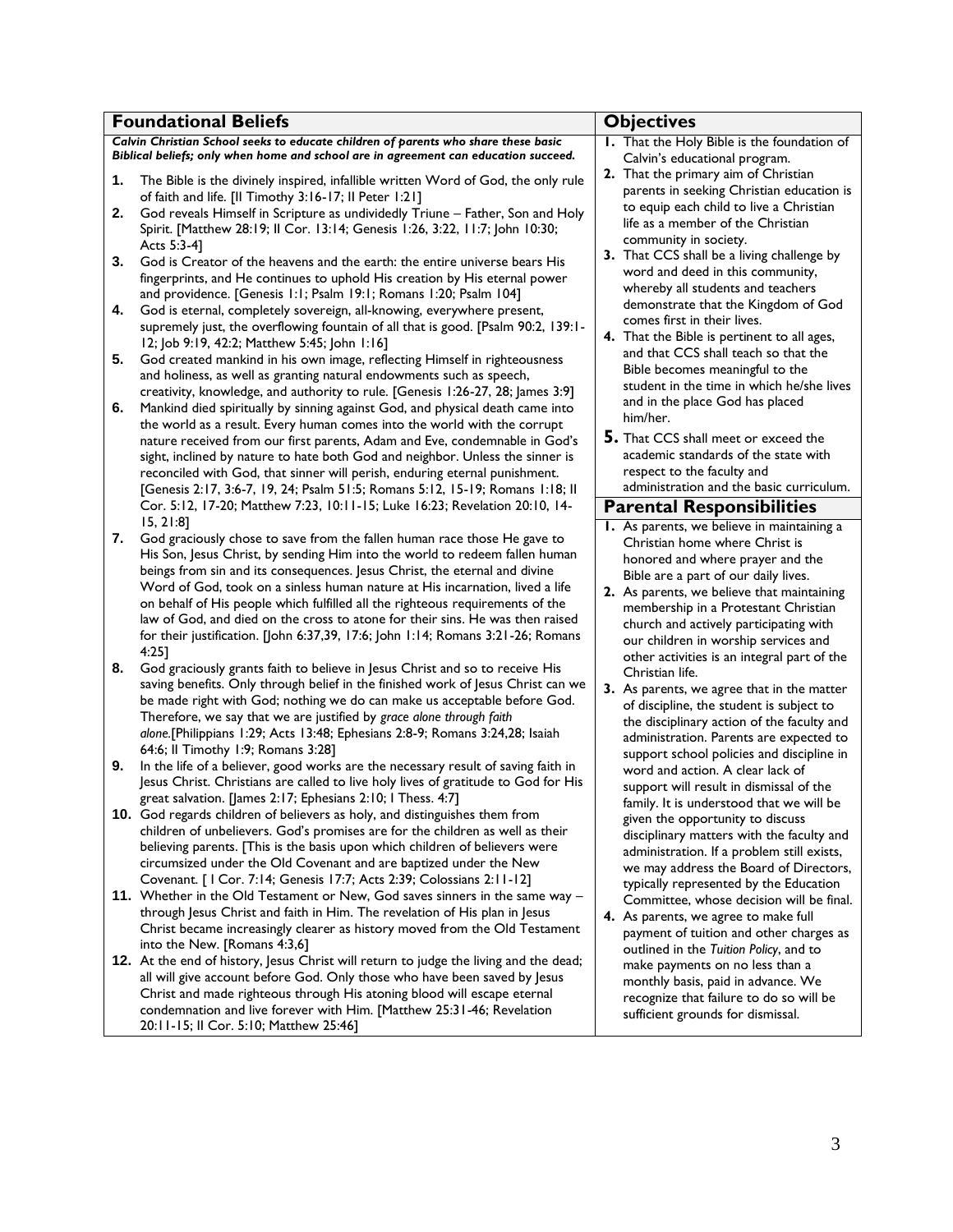#### **The Preamble**

Whereas we, Christians of Reformed persuasion, believe that the whole of life must be brought under the authority of the Word of God; that the Lord Jesus Christ is King of the home as well as of the individual life; that the education of children rests with the parents; that the schools are complements of the home and therefore, must partake of the same character, and that our children are included in the Covenant of Grace: - We have hereby established a Society to establish, support and maintain a school for the education of our children.

#### **ARTICLE I**

#### **THE NAME**

The Society shall officially be known by the name of - - The Calvin Christian School Society at South Holland, Illinois.

#### **ARTICLE II**

#### **THE BASIS**

The Society is founded on the Holy Scriptures as interpreted in the Confessional Standards of the Reformed Churches.

#### **ARTICLE III**

#### **THE PURPOSE**

The purpose of this Society is to maintain and support a school in which instruction is to be given in accord with the principles set forth in the preamble.

#### **ARTICLE IV**

#### **THE MEMBERSHIP**

**1.** The membership of this Society will consist of parent(s) or legal guardian(s) (hereafter parents) of children attending this school, and other supporting individuals over the age of eighteen years, who: 1) by doctrine and life manifest themselves to be Christians; 2) subscribe to this Constitution and its By-laws; 3) indicate their support of this Constitution by signing a statement that all students of Calvin Christian School will receive an education based on the Reformed confessional standards, namely the Belgic Confession, the Heidelberg Catechism, and the Canons of Dort or the Westminster Larger Catechism, which are summarized in the Foundational Beliefs of Calvin Christian School; and 4) annually contribute to designated funds in minimum amounts as established by the Board of Directors.

**2.** The Board of Directors reserves the right to refuse or terminate the membership of any person who acts contrary to the purpose and basis of the Society as set forth in Articles II and III of this constitution. In the event of the termination of any member of the Society, the member has the right of appeal to the Society as to the sufficiency of the reason(s) for such discharge. In such cases, the Society shall make the final ruling as to the validity of the dismissal.

#### **ARTICLE V**

#### **THE BOARD**

**1.** The Board of Directors shall be comprised of a minimum of twelve directors. Each Director must, at all times from the Society meeting to elect such Director through the duration of his or her term(s), be a communicant member in good standing of a Christian church, qualify as a member of the Society, and promise to ensure that Calvin Christian School will educate its students in accordance with the aforementioned Reformed confessional standards, which are summarized in the Foundational Beliefs of Calvin Christian School. At least a simple majority of the Board of Directors must be members in good and regular standing of a Reformed church. As used throughout this Constitution and By-Laws, "Reformed church" shall mean any church that adheres – both in doctrine and in practice – to the Heidelberg Catechism, Belgic Confession, and Canons of Dort or to the Westminster Larger Catechism.

**2.** The Directors shall be elected for a term of two years and may serve up to three successive terms. Each year the Board of Directors shall have the option either to nominate and present a slate of at least twice the number of candidates as there are vacancies resulting from retiring members (a "double slate") or it may nominate a single slate of candidates for any or all vacancies if the board has not identified sufficient candidates to present a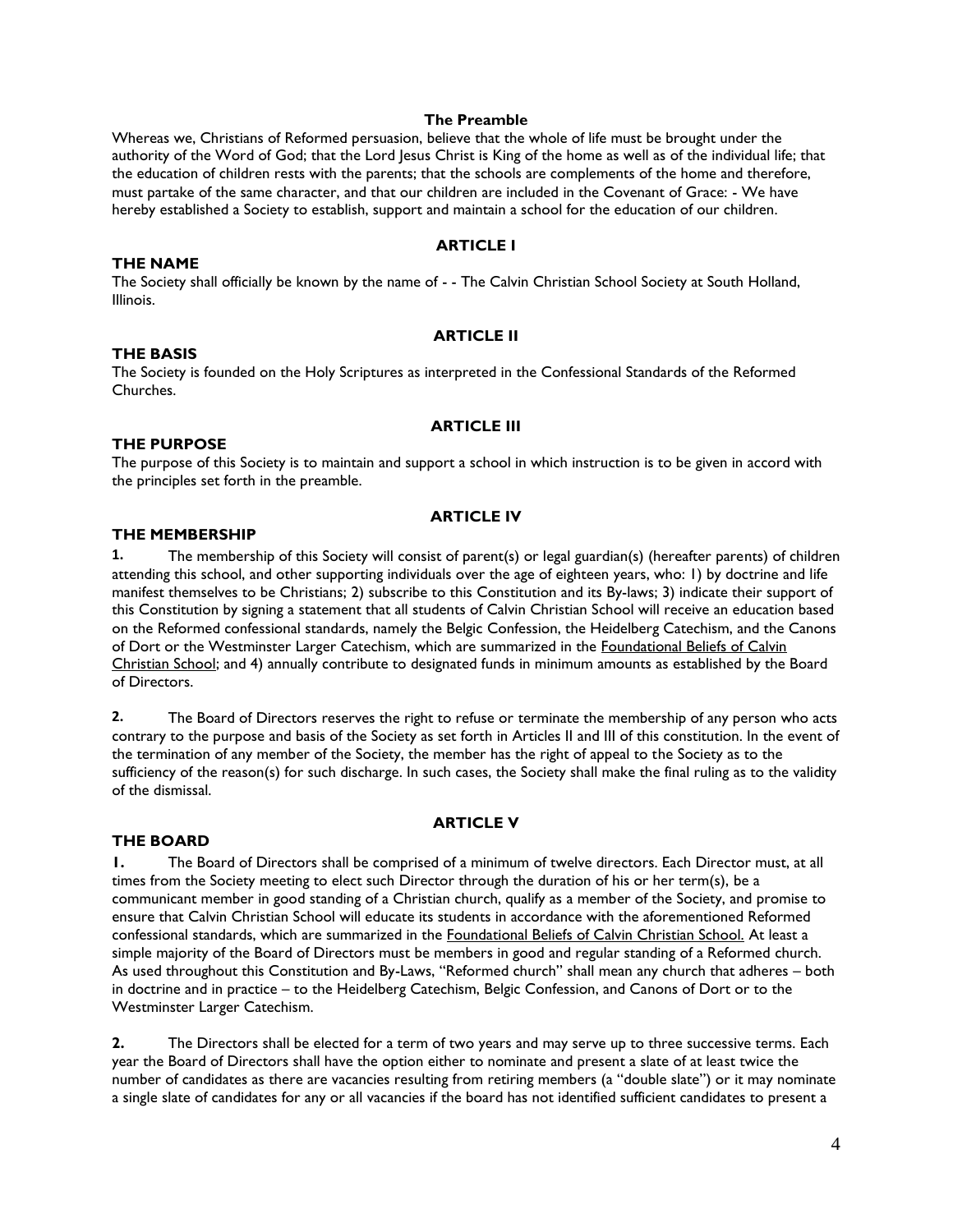double slate. The preference shall be to present two candidates for each vacancy. In the event one candidate is presented for a vacancy, a majority of those casting ballots concerning that candidate shall constitute approval. A member that serves successive terms shall require the consent of the Society. Vacancies occurring during the year shall be filled at the next stated meeting.

**3.** The Board of Directors has the power to remove, by two-thirds (2/3) vote of its entire membership, for just cause, any one of its members. The removed member shall have the right to appeal to the Society regarding the validity of the reason(s) for removal, which shall be decided by ballot at the next regular Society meeting.

**4.** The Board of Directors is entrusted with the care of the property belonging to the Society, with the supervision over the faculty and staff, and with the supervision over the instruction given.

**5.** The Board of Directors shall enforce the policy that no program or activity of an unchristian nature be given by our school.

**6.** The Board of Directors shall hold monthly stated meetings.

#### **ARTICLE VI**

#### **DUTIES OF THE BOARD OF DIRECTORS**

**1.** At the annual Society meeting, the Board of Directors shall present a proposed budget for the ensuing fiscal year. On the basis of the annual budget as adopted by the members, the Board of Directors shall determine the tuition rate.

**2.** At the annual Society meeting, the new Board members shall be elected.

**3.** The Board of Directors shall annually hire an independent Certified Public Accountant to prepare a compilation report of the Society's financial records.

#### **ARTICLE VII**

#### **THE OFFICERS AND THEIR DUTIES**

**1.** At the second Board of Directors' meeting following the annual Society meeting, the Board of Directors shall elect for a one year term the following officers: President, Vice-President, Treasurer, and Secretary. The President must be a member in good and regular standing of a Reformed church, and at least one of the remaining three officers must also be a member in good and regular standing of a Reformed church. The Executive Committee shall consist of these four offices. All officers elected are to serve their respective office until August 31 of the following year.

**2.** It shall be the duty of the president to preside at all meetings of the Board of Directors and of the Society, and to enforce the provisions of this constitution. The president is an ex-officio member of all committees and shall be notified of all regular meetings. The president shall see to it that all meetings are opened and closed with prayer.

**3.** The vice president shall assist the president whenever possible in the discharge of his or her duties. In the temporary absence of the president, the vice president shall take his or her place.

**4.** The secretary shall be custodian of the official documents of the Society. He or she shall conduct all correspondence and enter into the records of the Society the minutes of all meetings of the Society and the Board of Directors.

**5.** The treasurer is entrusted to oversee the Society's funds and review all bank statements, bank reconciliations, and check registers from the General Fund. All funds received shall be deposited in the name of the Society in a bank approved by the Board. The treasurer shall submit a written report regarding the finances of the Society at the monthly meeting of the Board of Directors and at the stated meetings of the Society. A summary of these reports shall be included in the minutes.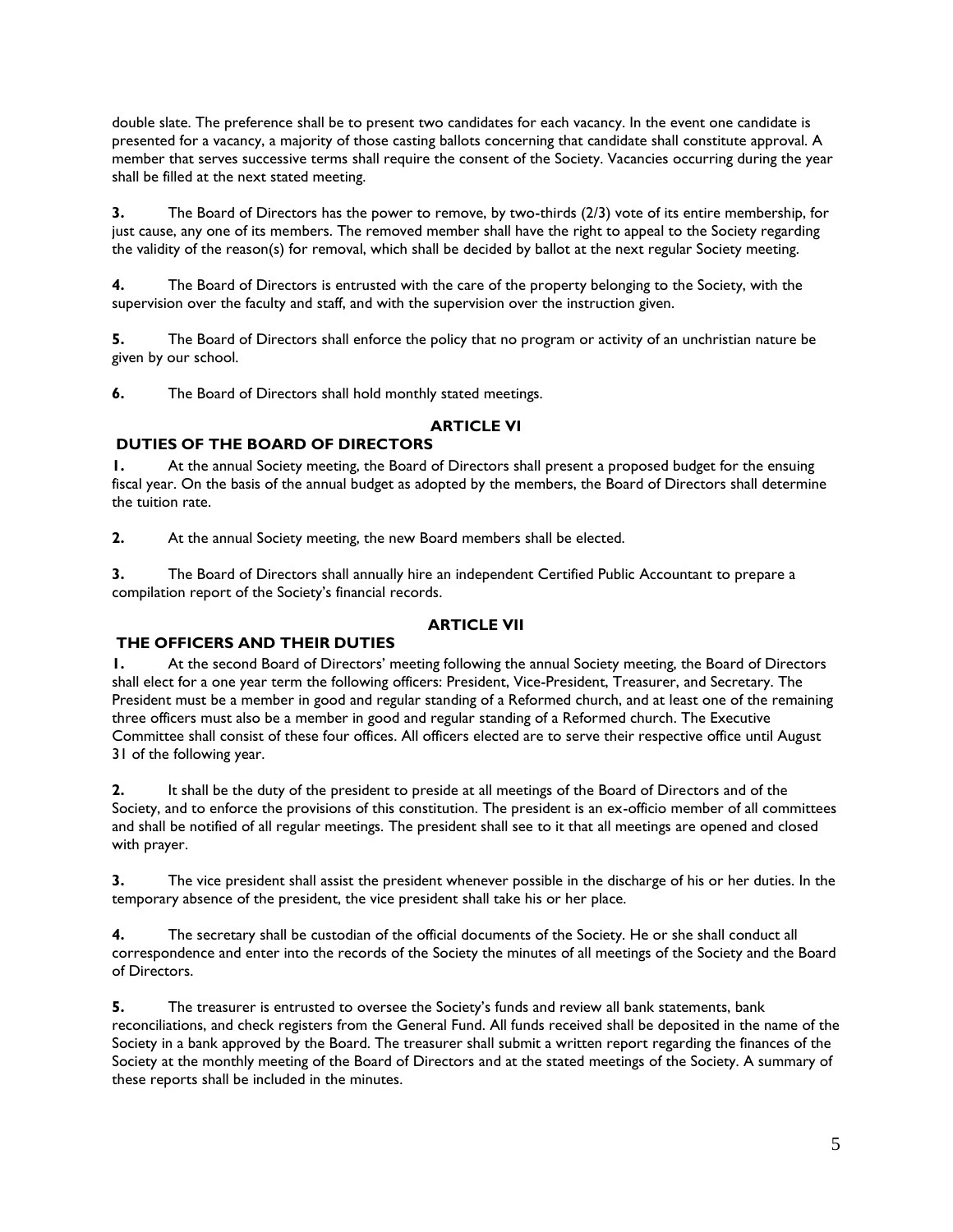**6.** The president and secretary, jointly, shall execute all legal documents of the Society and Board of **Directors** 

**7.** The Executive Committee of the Board of Directors shall appoint the following committees: Education, Finance, Public Relations, Building and Grounds, and special committees.

#### **ARTICLE VIII**

#### **THE MEETINGS**

**1.** One regular Society meeting shall be held each fiscal year. All meetings of the Society shall be called by the Board of Directors who shall determine the time, place, and purpose of the meeting. Notices shall be given to all supporting churches, as determined by the Board of Directors.

**2.** Every member has the right to present a matter at a regular meeting of the Society, providing he has discussed it with the Board of Directors, and notifies the Board of Directors in writing at least one month before the next meeting of the Society.

**3.** It shall be the duty of the Board of Directors to call a meeting of the Society when this is desired by at least 25 members of the Society who send in a written request stating their reason(s). However, their reason(s) must be in harmony with this constitution.

**4.** Fifty members of the Society shall constitute a quorum for Society meetings.

**5.** All decisions, except those affecting changes in this constitution, shall be made by a majority vote. Decisions regarding the affairs of the Society shall be made by oral vote, but those which concern individuals shall be made by ballot.

#### **ARTICLE IX**

#### **THE FACULTY**

**1.** The Board of Directors shall appoint the members of the faculty and fix their salaries.

**2.** Each member of the faculty, administration, and staff must be a communicant member in good standing of a Christian church. At least 75% of all faculty shall be members of a church of Reformed persuasion. All faculty must sign an agreement to educate children in accordance with the Reformed confessional standards, which are summarized in the Foundational Beliefs of Calvin Christian School. They shall be required to uphold this Constitution and thus declare their unconditional acceptance of the fundamental Purpose of this Society.

**3.** The Principal, or other positions exercising similar authority, must be communicant members in good and regular standing of a church of the Reformed persuasion and sign an agreement to administer the school in accordance with the Reformed confessional standards, which are summarized in the Foundational Beliefs of Calvin Christian School. They shall be required to uphold this Constitution and thus declare their unconditional acceptance of the fundamental Purpose of this Society.

**4.** The teachers shall open each school day with prayer and Bible reading. Each school day shall be closed in prayer. Bible study shall be a regular part of the curriculum at all class levels. The teachers shall apply the Reformed principles in all studies so that all subjects will be interpreted in the light of Holy Scriptures, enabling the students to develop a Christian world and life view.

**5.** The Board of Directors is obliged to dismiss any member of the faculty for any one or more of the following reasons:

- **a.** When he or she proves to be unqualified for the work.
- **b.** When he or she gives instruction which is not in conformity with the fundamentals and purpose of the Society.
- **c.** When leading an unchristian life.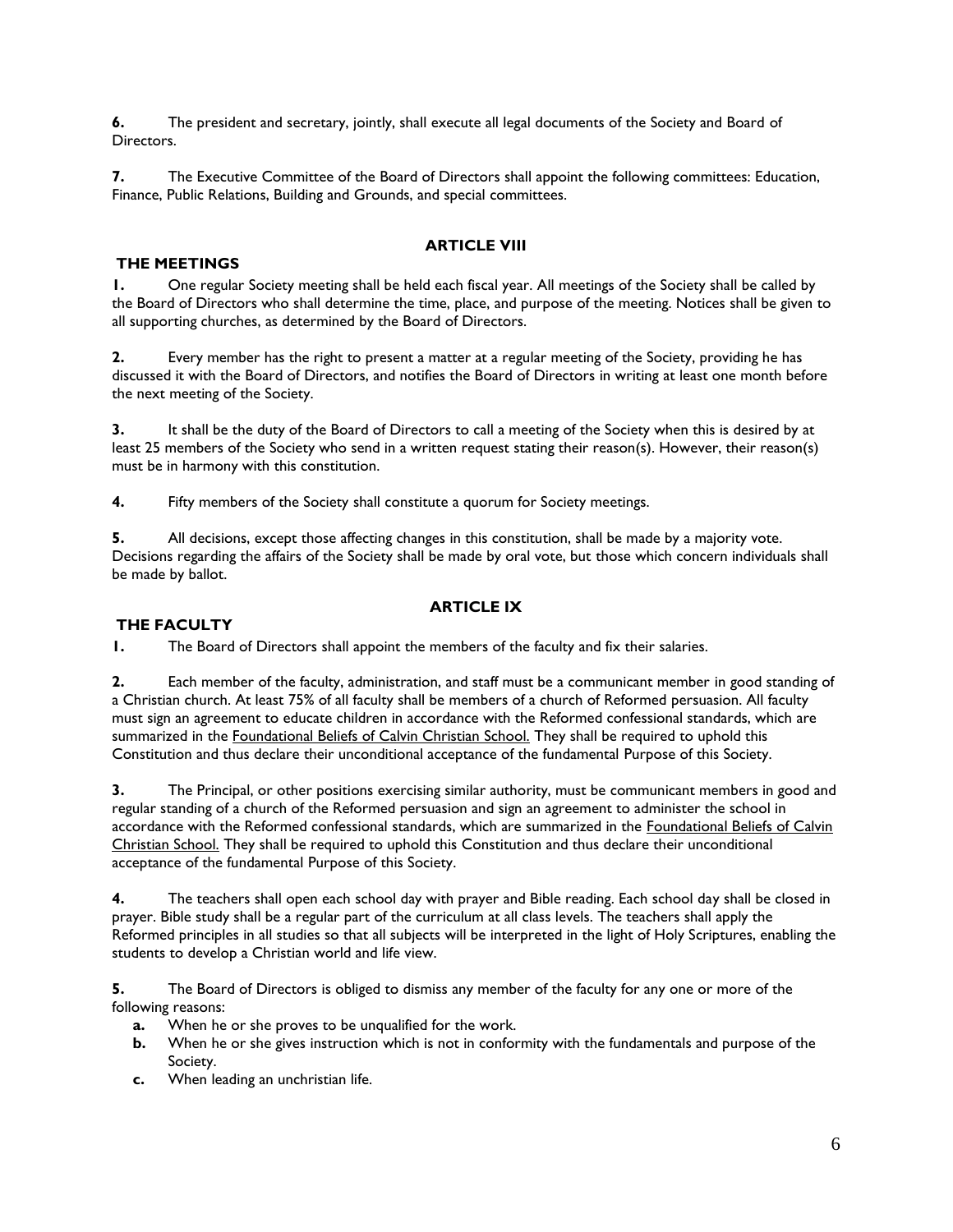In the event a matter of very serious nature arises in respect to any or all the members of the faculty, the Board of Directors has the right of immediate suspension.

**6.** In the event of the discharge of any or all members of the faculty, the discharged person retains the right of appeal to the Society as to the sufficiency of the reason(s) for discharge. In such cases, the Society shall make the final ruling as to the validity of the dismissal.

#### **ARTICLE X**

#### **THE STUDENTS**

**1.** Enrollment is available to children of parents of which at least one is a member in good standing of a Christian church. The administration and Board of Directors have the right to establish enrollment limits per grade.

**2.** All children of members in good standing of this Society may be admitted to the school provided the parent(s) sign without hesitation the **Foundational Beliefs of Calvin Christian School** and support the efforts of the administration and teachers in all aspects of the educational environment. If the parent(s) cannot in clear conscience consent to all twelve points of the **Foundational Beliefs of Calvin Christian School**, they must submit an explanation of their reservations in writing. The Board of Directors must consider this explanation before granting admission to children of such parent(s).

**3.** Notwithstanding Article X, sections 1 and 2, the Board of Directors reserves the right to accept any applicant whose admission would be consistent with the mission and purpose of the school. The Board of Directors also reserves the right to reject any applicant when it believes admission would be contrary to the mission and purpose of the school. If timely requested by the Society member parent(s), The Board of Directors is obliged to provide a written explanation of rejection.

**4.** The administration shall have the power to suspend a student guilty of serious misconduct. The power of expulsion rests with the Board of Directors.

**5.** Parents dissatisfied either with the instruction given their children or with the treatment they receive shall confer with the teacher or staff member involved. If they cannot agree, the parents shall refer the matter to the principal, and if still not satisfied, they shall appeal to the Board of Directors.

#### **ARTICLE XI**

#### **AMENDMENTS AND REVISIONS**

**1.** Every member has the right to move a modification, a revision or an amendment of this constitution, providing he has discussed it with the Board of Directors, and notifies the Board of Directors in writing at least a month before the next meeting of the Society.

**2.** Changes in the articles of this constitution require a two-thirds (2/3) majority of the votes polled.

#### **ARTICLE XII**

#### **DISSOLUTION**

In case of dissolution of the Society, the property and monies belonging to the Society shall, after liquidation, be decided upon by two-thirds (2/3) majority of the votes polled for any Christian educational purpose within the United States in harmony with this constitution.

#### **ARTICLE XIII**

#### **UNCHANGEABLE ARTICLES**

The Preamble, Articles II, III, XI, XII, and XIII may not be changed.

#### **BY-LAWS**

- **1.** The Board of Directors shall cooperate with Christian Schools International and its local member schools.
- **2.** The Board of Directors shall enforce the following Society rules regarding tuition: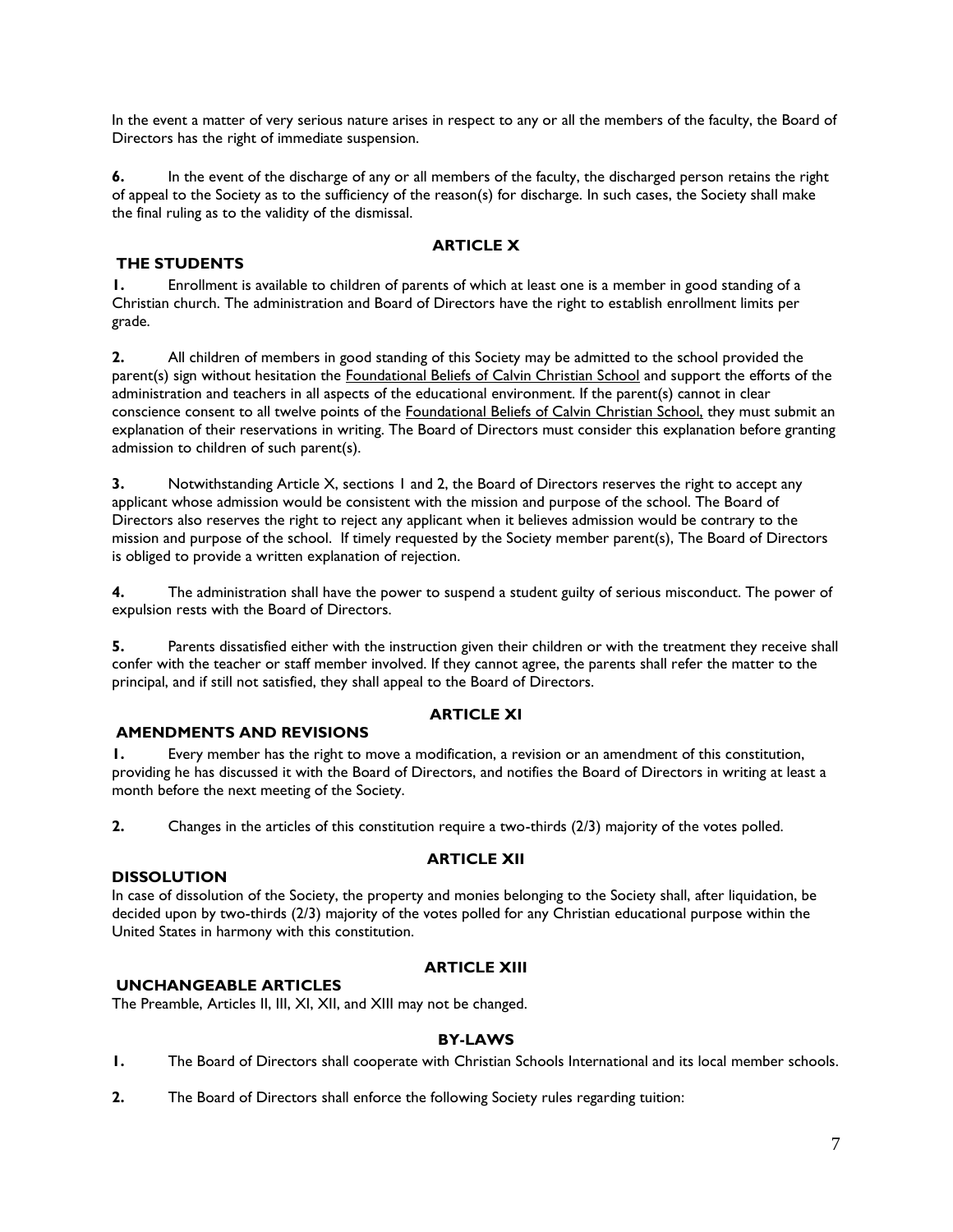- **a)** The Board of Directors shall establish and publish a tuition policy.
- **b)** Students will not be admitted into school at the beginning of the school year unless the registration fee for the current year and tuition for the past year is paid or arrangements for payment acceptable to the Board of Directors have been made.
- **c)** Diplomas or transcripts of records will not be given until all school charges are paid or arrangements are made with the Board of Directors.
- **d)** The Board of Directors may use discretion with regard to awarding admission or diplomas and releasing or forwarding transcripts of records concerning students or prospective students based on their tuition payment histories, whether at Calvin Christian School or prior institutions.

**3.** In addition to assessing tuition to meet the need of the annual budget, additional funds shall be raised by requesting special donations, church offerings, contributions from organizations, and by other means consistent with the basis and character of this Society.

**4.** In any question as to procedure, "Robert's Rules of Order" will govern.

**5.** In case of any apparent conflict among the governing documents of Calvin Christian School, the Articles of Incorporation and Constitution shall have primary authority, followed by this order of precedence:

- **a)** First, these By-Laws;
- **b)** Second, any document controlled by the Board of Directors, particularly the Board Policy Manual, followed by the approved work product of Board committees; and
- **c)** Third, any document prepared or maintained by the Administration, particularly annual agreements such as staff contracts, compensation, and benefits information and student enrollment forms; followed by internal policies and procedures such as the Employee Handbook and Parent-Student Handbook; followed by other documents, communications, and information approved throughout the year by the Administration.

**6.** By-laws may be altered only if two-thirds (2/3) of members present at a meeting of the Society vote in favor of the proposed change.

Revised May 20, 2014; May 10, 2018; May 14, 2021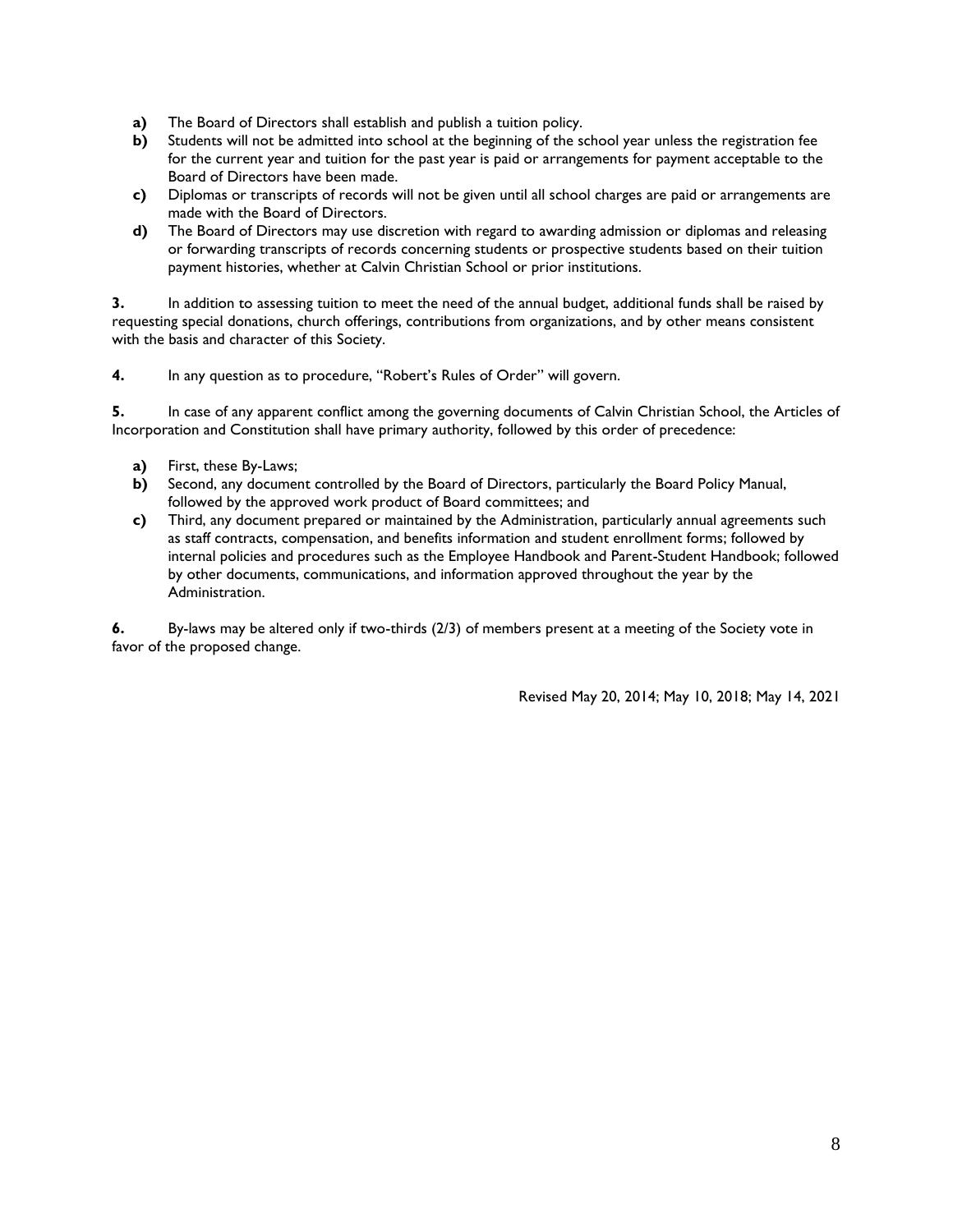# **CCS H.O.P.E. Values**

The Core Values of the Calvin Christian School Community

### **Honor**

Deuteronomy 10:12-13 – *… what does the Lord your God ask of you but to fear the Lord your God, to walk in all his ways, to love him, to serve the Lord your God with all your heart and with all your soul, and to observe the Lord's commands and decrees that I am giving you today for your own good?*

- **1.** I treat God with honor and respect.
- **2.** I treat my teacher with respect. My face and body language show respect. I do not talk back, roll my eyes, or show attitude.
- **3.** Love others: I treat my brothers and sisters as I wish to be treated. I encourage others with my words and actions.
- **4.** Listen up: I attentively listen when others are speaking (peers and adults).
- **5.** Hands-off: I keep my hands to myself.
- **6.** Integrity: I am honest in my words, actions, and work.
- **7.** Humility: I accept responsibility and receive correction as I know it is for my good.

# **Optimism**

Romans 5:3-5a – *…but we also rejoice in our sufferings, because we know that suffering produces perseverance; perseverance, character; and character, hope. And hope does not disappoint us.*

- **1.** Jump to it: I follow directions *the first* time. I participate actively in class.
- **2.** No pouting or complaining: I believe that God is for me, who can be against me?
- **3.** Eager to learn: I eagerly seek to learn all I can.
- **4.** Seek to rejoice in the Lord always.

#### **Perseverance**

1<sup>st</sup> Corinthians 15:58 - Therefore, my dear brothers, stand firm. Let nothing move you. Always give yourselves fully to the *work of the Lord, because you know that your labor in the Lord is not in vain.*

- **1.** Good to go: I come to class prepared with necessary materials.
- **2.** Keep going: Life is hard, but I don't give up when faced with challenges. I keep trying.
- **3.** Seek help: If I need help, I advocate for myself by asking for assistance.

#### **Excellence**

Colossian 3:23 – *Whatever you do, work at it with all your heart, as working for the Lord, not for men.*

- **1.** No excuses: I take responsibility for my actions.
- **2.** Top quality: I do my absolute best on all my assignments and keep organized.
- **3.** Focus: I commit my eyes, ears, and mind to learning. My posture also demonstrates this.
- **4.** Assign myself: I am pro-active rather than waiting to be given directions.
- **5.** Be on time: I am on time to class and other scheduled activities. I complete assignments and projects on time.

# *Pledge To Live By H.O.P.E. Values*

Students, their parents, and the faculty of Calvin Christian School freely choose to participate in this community. No one is assigned or forced to attend Calvin Christian School. With God's help, everyone must make and uphold a commitment to the school and to each other to put in the time and effort required to achieve success. Each student in the Elementary School at Calvin Christian School must make a pledge to live by the CCS H.O.P.E. Values.

**At Calvin Christian School we consider the H.O.P.E. values of equal or greater worth than academic grades. For this reason, students reflect on these and teachers assess each student on them as part of their trimester report card. Students may also have an individual conference with the teachers regarding the H.O.P.E. values each year to discuss their growth.**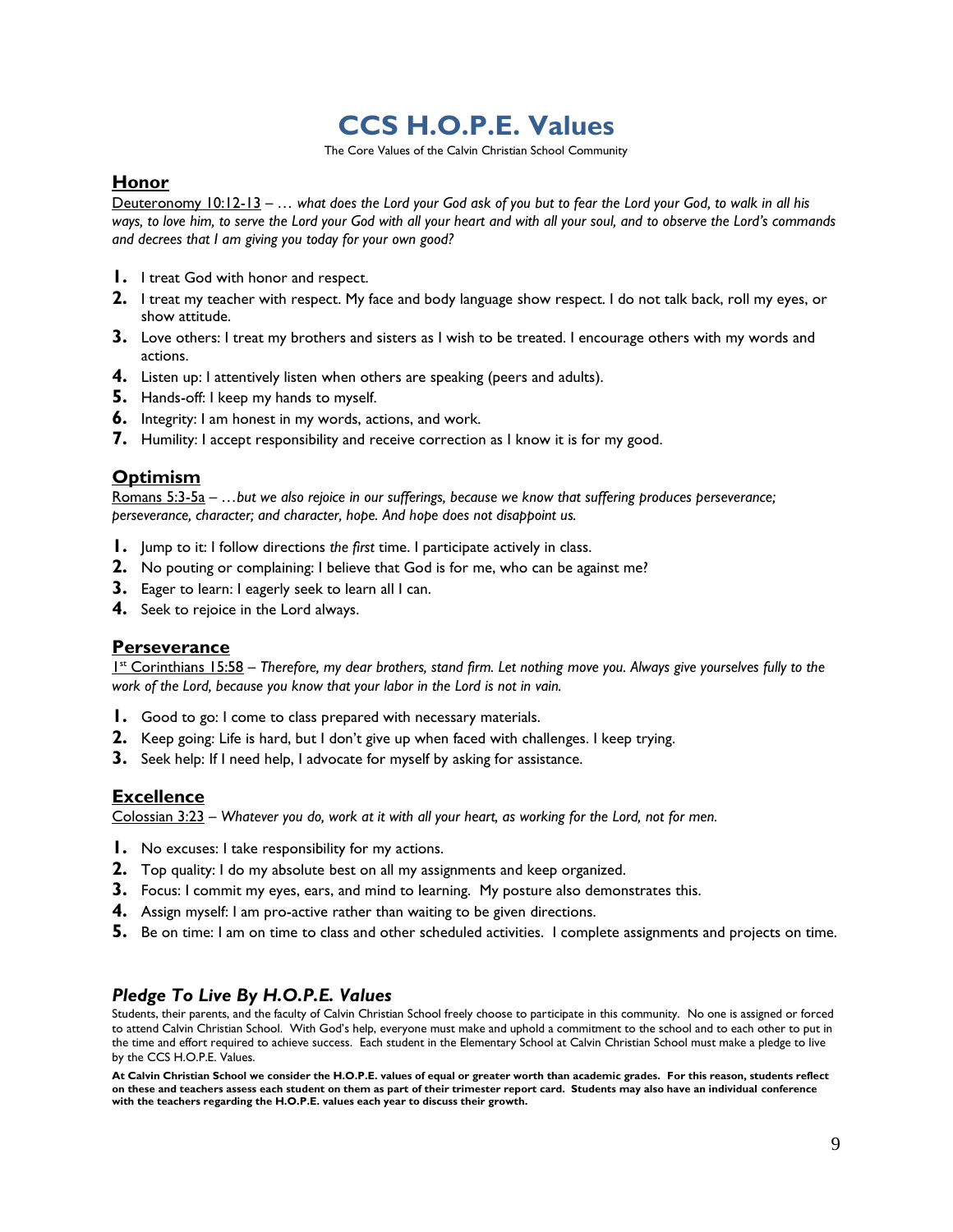# **Sexual Orientation and Gender Identity Policy**

#### A. Position

- 1. We affirm God's design for His creation of two distinct sexes/genders and for sexual desire that leads to the marriage of one man and one woman, as well as to sex and procreation in the context of that marriage relationship alone.
- 2. We acknowledge that because of the fall into sin—both original or inherited sin and ongoing sins— God's design for sexuality has been adversely affected and is susceptible to human corruption.
- 3. We recognize that sin's pernicious effects appear in all manner of wrongful sexual desires, oftentimes with the permission or encouragement of society; yet, these desires remain outside of the Creator's intent and may lead to a variety of societal burdens and negative personal, relational, and physical consequences.
- 4. We confirm that, in both our employment and enrollment practices, we will not knowingly promote or condone any sexual intimacy, expression, or lifestyle choices practiced outside the confines of chaste, heterosexual Christian dating or monogamous, heterosexual Christian marriage, including, but not limited to, engaging in same-sex relationships or attempting to alter one's gender identity.
- 5. We acknowledge that in this fallen world, same-sex attraction and sexual and/or gender confusion can occur without the intent of the individual. It is our goal to deal in a loving manner with Christian brothers and sisters who experience such internal conflict, even while holding to our understanding and beliefs regarding God's creational design.

#### B. Restoration

We wish to be a forgiving community, and if, in connection with admissions, enrollment, application for employment, or continued employment, a person who has openly contradicted the Position stated above sincerely pledges to realign his or her actions with the school's Position, and evidences that change, the Board, after considering all relevant factors, will seriously consider permitting or restoring the person's enrollment or employment status with the school.

#### C. Student Care

Students can struggle with how to understand, express or fulfill their sexual desires within God's will for them. Calvin is and will remain a place where all students, regardless of their sexual struggles, are protected from harassment. Uncertainty will be met with compassion and understanding. Insecurity will be met with love.

- Calvin will provide a safe, spiritual, learning environment where every student has the opportunity to live in Christian community.
- We will treat each other, regardless of sexual inclination, with dignity and respect.
- $\bullet$  In the classroom, we will a) teach and respond in accordance with the beliefs and practices previously affirmed in this document, or at least b) not teach or respond in ways contradictory to the beliefs and practices previously affirmed in this document.

Asking God's grace and help, we therefore commit to:

- 1. **Exercise** patient understanding of and compassion for all students expressing sexual issues contrary to God's created order.
- 2. **Ensure** an environment that is free from discrimination: a) no student will be forced to admit their same sex attraction or transgender inclination, and b) no student will be expelled or excluded on the basis of the same.
- 3. **Insist** upon an atmosphere that is a safe learning environment for all students: a) physical assault, harassment (snide remarks, jokes, innuendo, slogans, disparaging terms), or bullying on the basis of one's sexual inclination will not be tolerated, and b) gay or anti-gay militancy is regarded as incompatible with Christian community at CCS and will not be tolerated.
- 4. **Provide** students with: a) a venue for Christian dialogue regarding human sexuality that is humble, compassionate, and understanding; b) school counselors who will offer Christian guidance, resources, and counseling options, other than affirmatively counseling students against same-sex attraction; and c) assurance that we will guard the dignity of all students and families.
- 5. **Acknowledge** our own human frailty and dependence upon Christ for His humility, grace, and wisdom in our considerations of human sexuality, seeking always to love one another as He has loved us.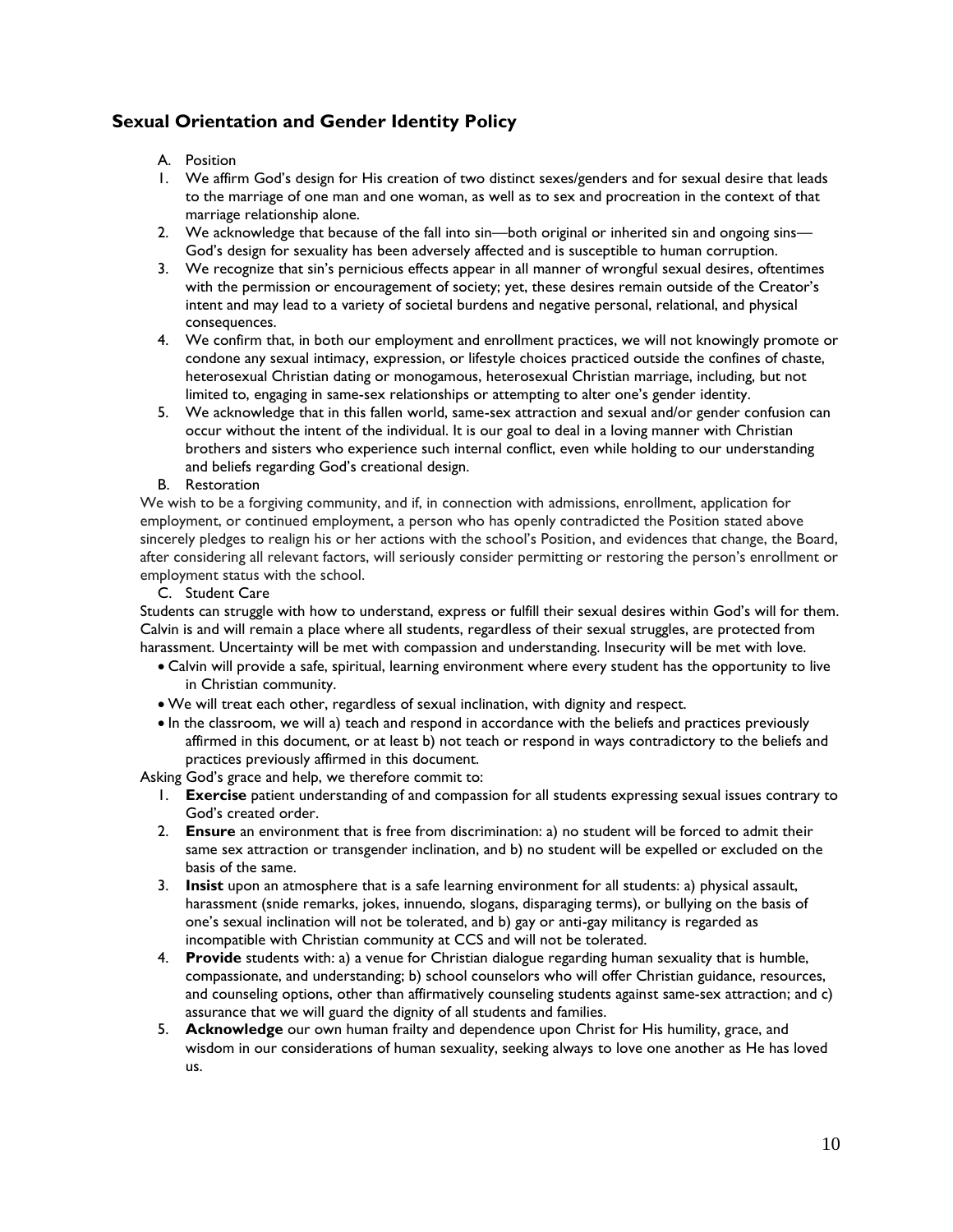#### D. Protocol

When a student confidentially discloses a sexual issue to any CCS employee, provided it does not evidently involve possible sexual abuse or exploitation warranting immediate reporting to the school administration, and in accordance with the Employee Handbook's Relational Policies on Student Counseling, we commit to:

- 1. **Thank** the student for sharing.
- 2. **Refer** the student to a school counselor or administrator and accompany him or her if deemed appropriate. We will: a) encourage the student to speak with the school counselor or administrator; b) follow up with the school counselor or administrator; and/or (c) ensure that either we or the school counselor have advised the school administration, in confidence, of the basic facts of what occurred. In its discretion, particularly if doing so or failing to do so may result in harm to the student or another person, the administration may contact the student's parents to refer the matter to them or, if necessary, involve the school counselor or employee whom the student had approached in doing so.
- 3. **Revisit** the matter with the student only when and to the extent the student raises the issue with us again.
- 4. **Maintain** confidentiality about the matter indefinitely, out of respect for the position of trust given to us by the student and his or her family.

# **SECTION 2 – ATTENDANCE**

#### **Attendance Policies**

Students are expected to attend school daily during the entire regular school year.

Prior to leaving your home each morning, please log onto Ascend and complete the symptom questionnaire. You will take your child's temperature and answer a few questions (takes less than 30 seconds). After questions are submitted, Ascend will inform you if your child should attend school that day, based on CDC guidelines and Calvin's School Policy. This process must be done for each child. Once you have arrived to Calvin, a staff member will ask to see the Ascend confirmation page. If someone outside of the child's guardian is bringing the child to school, please screenshot the confirmation page and text it to the individual that is dropping your child off. If the Ascend questionnaire isn't completed upon arrival, the parent will be required to fill out our Ascend paper copy, and a staff member would also take the child's temperature.

If a parent is late dropping their child off, the parent will be required to walk the child to the entrance doors, and show an office staff member the Ascend confirmation page.

If your child is experiencing any COVID-like symptoms he/she will be required to stay home. If your child logs into their class during live sessions he/she will be counted present for that day, although the student is working from home.

#### *Notification of Absence*

Parents are asked to call the school office (708-331-5027) as soon as they know that their child will be absent.

#### *Truancy*

A student is truant if he/she is absent from school without parental and/or school permission, or leaves school grounds. The school is required to call parents and possibly involve law enforcement if a student is truant.

A student will be considered to have skipped class if he/she misses more than 5 minutes from any class without permission and/or notification of the teacher. Students will receive an automatic detention for each skipped class. The student's choice to skip class, to be truant, is a serious matter.

If a student has been found to be truant for the majority of the day or was skipping school off campus, he or she will receive a suspension.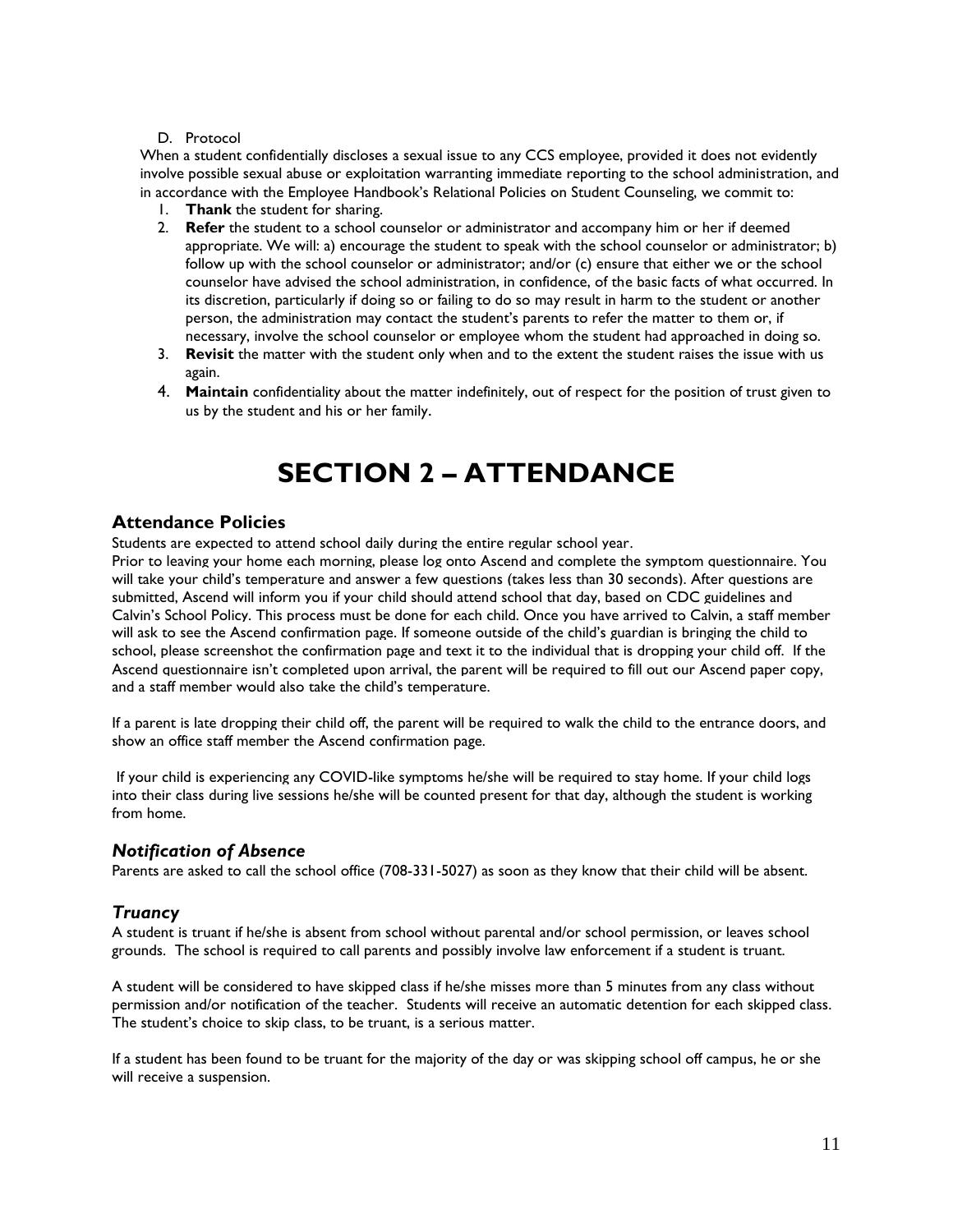# *Tardiness*

Students are expected to be in their assigned classrooms at the beginning of each school day and at the beginning of each class period. A note explaining tardiness does not necessarily excuse the tardiness. Reports to parents about excessive tardiness and its resulting consequences are considered an opportunity to help a student grow in academic stewardship.

At 8:15am the entry bell rings. Students arriving in the building after 8:20am or in the classroom after 8:25am are considered tardy. The following are consequences for frequent tardies:

| I-10 tardies/year   | No charge  |
|---------------------|------------|
| II-20 tardies/year  | \$10 each  |
| 21-30 tardies/year  | $$20$ each |
| 31*-40 tardies/year | \$40 each  |

If a child has been late 31 times in a school year, the family will be required to meet with the Education Committee. It will be their responsibility to determine if families are committed to what we believe is best for children and the Christ-centered learning community we treasure at Calvin Christian School.

# *Tardy Policy: Individual Classes*

A student is tardy to class if he or she is not in his or her seat when the bell to start class rings. If a student receives a note from a staff member with a valid reason for being late, they will be excused and not receive a tardy. Each trimester, students will receive 6 free tardy passes. It will be their responsibility to keep, and if necessary, present these. If a student is deemed tardy to class (after spending their 6 free passes), the consequences will be as follows:

- **Tardy #7 the student will receive an Accountability**
- **Tardy #8 the student will earn an Accountability**
- **Tardy #9 the student will earn a Suspension/Saturday School**
- **Tardy #10+ will repeat this cycle**

Parents will be notified of all Accountabilities.

**Tardy = less than 5 minutes late for class Truant = 5 minutes+ late for class**

# *Absences*

Parents are urged to have students in attendance except in case of illness or family emergency (excused absence). **When a student is absent, parents are to call the school office on that day, no later than 9:00 am.** If a student is absent and the office has not received a phone call from the parents, the office staff will call the parents' home, cell, or emergency phone numbers to notify parents and determine why the student is not yet at school. It is hoped that through the use of this procedure we can assure the safety of all our students. Parents are requested to send a written excuse with the student upon his/her return to school. When a student is absent, it is his/her responsibility to obtain the assignments from their teacher.

#### *Parent Requested Absences*

1. Planned Absence Vacations should be planned to coincide with the regularly scheduled school breaks (which can be found on the school calendar). If your family chooses to take a vacation at another time, the school office must be notified in writing. In the event you will be absent from school due to a vacation, the absence will be considered unexcused. Upon your return to school, you will receive information on missed assignments and class work/homework. Any work missed due to vacation will not be included in your grade average. Parents must realize that any absence creates additional work for teachers as well as children. Parents and students are expected to take the initiative in making up tests and assignments during parent requested absences. Teachers are not required to give out specific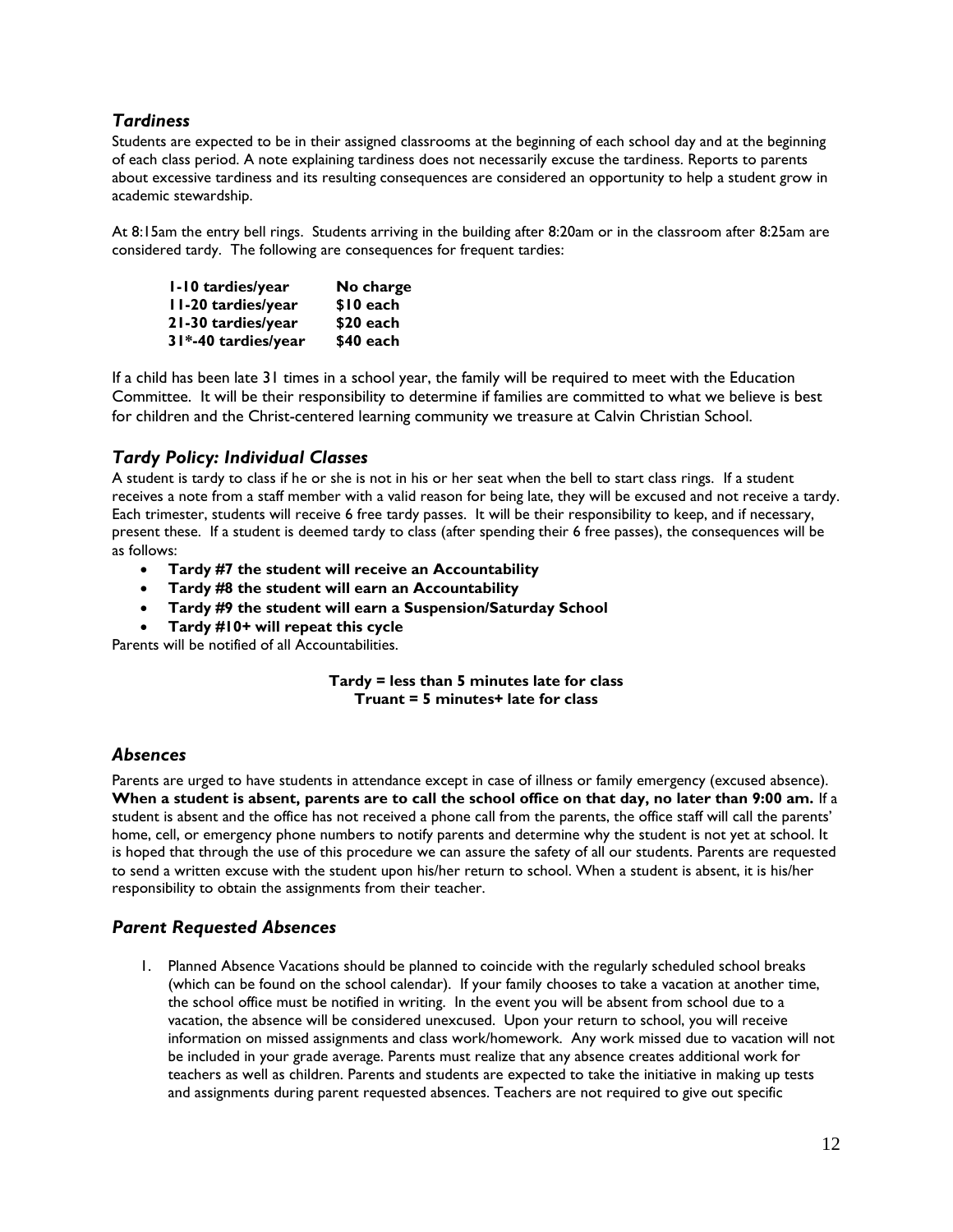assignments in advance of expected absences. Teachers may inform students or parents of general material that will be covered during the period.

### **Chronic Absences**

The State of Illinois considers 5% over 180 days to be Chronic Truant (that equates to 9 excused absences over 180 days). Students shall not miss more than 10 days of school per year, regardless if it's excused or unexcused. Consequences after 9 absences including parent requested absences:

- 1. Warning letter
- 2. Visit with Administration (11+ absences)
- 3. Referral to and meeting with School Board for consequence (12+ absences). The board and administration reserves the right to take into consideration extenuating circumstances.

### **Partial Day Absences**

If a child leaves and returns during the school day, or if he/she leaves early and does not return, his/her attendance will be adjusted to reflect ½ day attendance. Students arriving over 30 minutes late to school will be recorded as a ½ day attendance

### **Visitors/Security**

Calvin Christian School has a closed campus plan for the safety of our students. School doors will be closed and locked during school hours and entry may be gained only through the doors in the front vestibule. Visitors must push the security button located near the door. A parent or a parent-designee in the office must sign out students who are to be dismissed early. Any visitors in the building (including parents) must sign in and out through the office. Prior to leaving the office area and coming in contact with students, visitors must have their Driver's License or State ID scanned through our Hall Pass system and will be issued a visitor's badge that they must wear while in the school. While COVID restrictions are in place, parents and volunteers will only be allowed in the building for essential and critical school and classroom needs. All visitors must wear a face covering and go through a health screening protocol that includes a temperature check before entering.

# **SECTION 3- EDUCATION**

At Home Study Guidelines School responsibilities and learning do not stop at the dismissal bell. To offer you an idea of how to successfully manage your at-home study time, try following these guidelines:

• Study in a quiet, well-lit room.

• Pick a time to study when you are most alert. For some, it is best to study right after school; for others the best study time is just after dinner in the evening. Find the right time for you and use it every day.

- Have all materials (books, pens, paper, etc.) ready before you begin to study.
- Study in short blocks of time (20-30 minutes) with five-minute breaks between study blocks.
- Complete study tasks and then review or proofread your work.

• Check your assignment book to make sure that you have completed all of your homework and study requirements.

- When you have completed your homework, place it in a folder or notebook where it will not be misplaced.
- Be sure to submit all of your homework on time to receive full credit for your efforts.

Grading Scale Assignments, quizzes, and tests will be evaluated using the following district grading standards: **Calvin Christian School uses the following grading scale:**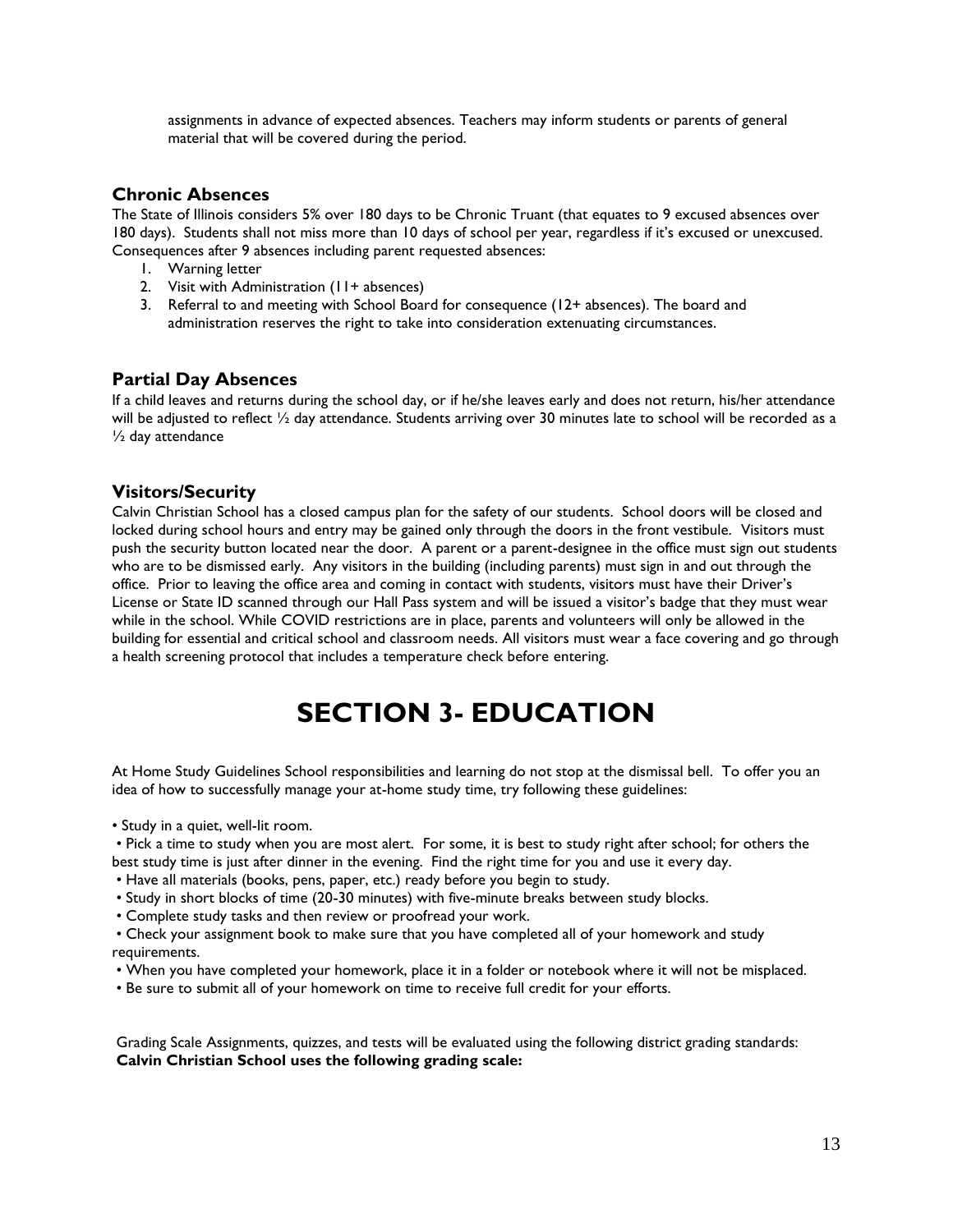| A    | $97 - 100$ | <b>B-</b> | 83-85 | D+ | 66-69    |
|------|------------|-----------|-------|----|----------|
| А-   | 93-96      | $C+$      | 79-82 | D  | 63-65    |
| $B+$ | 90-92      |           | 74-78 | D- | 60-62    |
| B    | 86-89      | $C -$     | 70-73 | -  | $0 - 59$ |

# **Home Learning Policy for Calvin Christian**

At this time, in order to help support students at home quarantining or have a confirmed case of COVID 19, Calvin Christian will be offering limited virtual learning support. The details are as followed:

- **Once school has placed your child(ren) in quarantine or has received confirmation of a positive COVID diagnosis, the office will work with the classroom teacher to get books and other needed materials ready for pick up. This process will take approximately 24 hours. The office staff will notify families when materials are ready for pickup.**
- **An adult who has not been exposed to COVID-19 should come to school to pick up student materials from the school at a time prearranged with the office staff.**
- **At home learning will focus on content areas: Reading, Math, Bible, Social Studies, Science. The primary focus will be on Reading and Math. There will be no work assigned from Specials (Art, Library, Spanish, PE).**
- **Live lessons will not be available.**
- **Homeroom teachers will contact families to schedule two virtual check in times per week. This check in time will allow for students to ask questions regarding their work and allow for teachers to check in on understanding of the material. These times will be 20-30 minutes and will take place during the instructional day. If more than 1 student is at home learning then this could be a small group check in.**
- **If your child is too ill, or you as the parent are too ill to assist with home learning, please communicate that to the classroom teacher. It is our desire to help and support your family. We want to support rest and healing.**
- **Once quarantine is over and/or you are cleared by a physician to return, please make sure that all school materials are returning to school. Even if work is not completed, please make sure all textbooks and school materials are returned on the day your child(ren) returns to school.**

This policy is subject to change at any time. At-home learning support as described above is only available to students with a confirmed diagnosis of COVID 19 and its variants or to those who are quarantined due to a confirmed household case of COVID-19 and its variants.

# **Report Cards**

Report Cards are sent home via email each trimester. Parents/Guardians and students should also keep up to date on student grades via ParentsWeb (see the link on [www.calvinschool.org\)](http://www.calvinschool.org/).

Parent/Teacher Conferences After the end of the first marking period, a parent/teacher conference will be scheduled as needed. At other times throughout the year, conferences may be arranged between parents and teachers. Consult your child's teacher for a mutually convenient time.

# **SECTION 4-DISCIPLINE**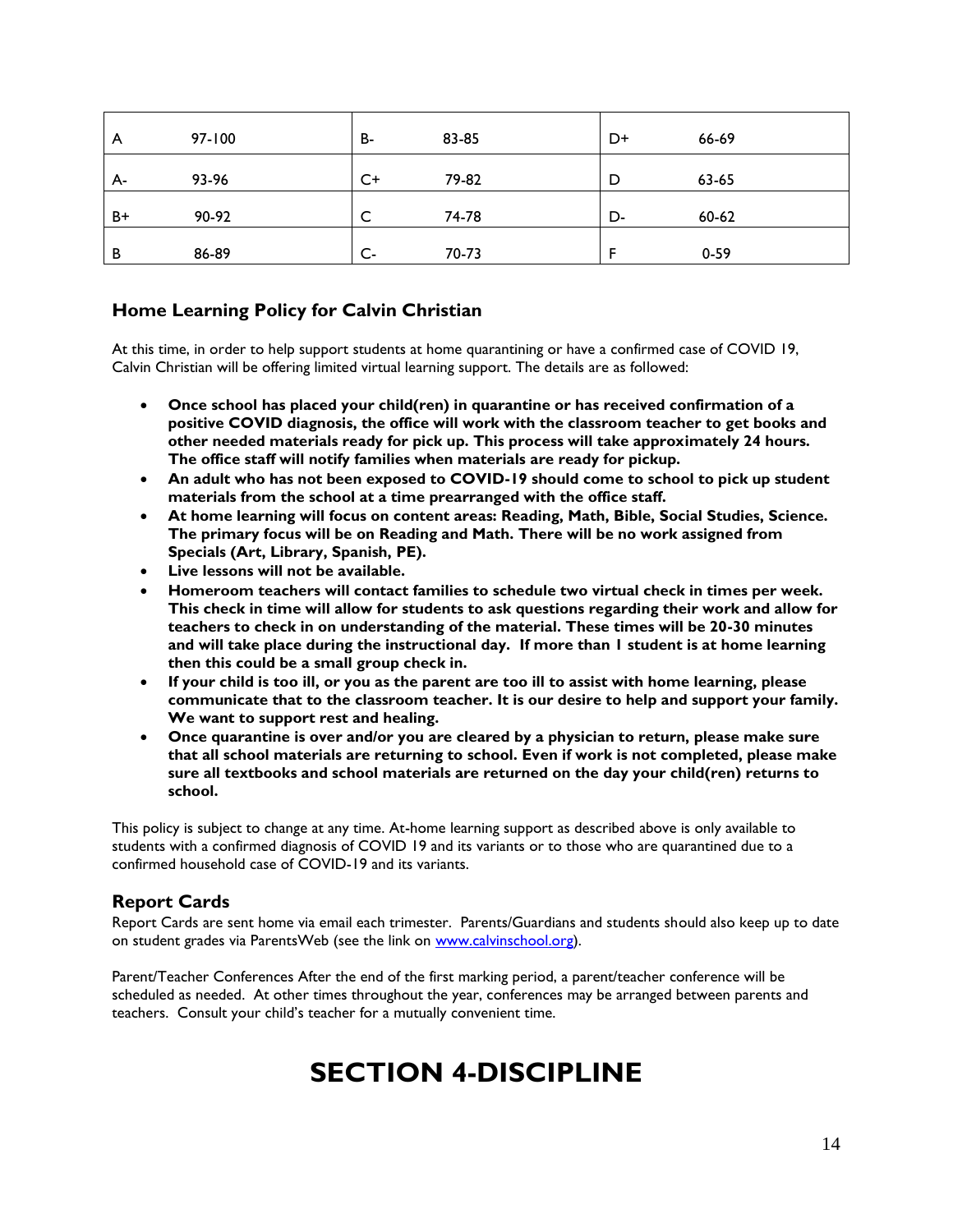# **Purpose of Discipline and Rules**

It is vital for students to realize that maintaining an orderly atmosphere is critical to the learning process. Although it is necessary to set and enforce rules and boundaries, it is our desire to train students to become selfdisciplined. We want to encourage our students to obey God and from that obedience to exhibit respect, care, and love towards others.

If a student ignores the guidelines, it then becomes the obligation of the one who loves that student to do what is possible to bring about repentance and restoration of broken relationships that result from sin. Repentance will not remove consequences for wrongdoing, but repentance and reconciliation are the primary goal of all disciplinary consequences administered by the school. It is our desire that discipline enables a student's heart to be restored to God and reconciled to authority and peers. We also recognize that some discipline will produce no immediate results in the heart of a student, but we hold to the truth of Hebrews 12:11, "No discipline seems pleasant at the time, but painful. Later on, however, it produces a harvest of righteousness and peace for those who have been trained by it."

# **Attitude**

A student's attitude is as important as his or her behavior; though behavior is more visible than attitude. For this reason discipline at Calvin Christian School is conducted in response not only to outward actions, but attempts to identify and address the heart cause for the actions. As in any discipline situation, it is the hope of the school staff that such intervention will result in immediate change in the heart, and consequently the behavior, of the student. In some cases, when a student remains resistant to correction, it may be necessary for the administration to impose disciplinary consequences, including suspension or expulsion, if the student is deemed to have a negative impact on other students or the school community.

# **Levels of Consequences**

Consequences may be positive or negative, and are intended to be in direct connection to the behaviors being addressed. Calvin Christian School has levels of disciplinary consequence for violations of school policy. Whenever possible, disciplinary action is to be handled by the classroom teacher. If the student is unresponsive, if there is repeated offense, or if the violation is severe, the administration may determine the appropriate level of consequence, and may accelerate the process through levels of action (page 16) should the student behave in ways clearly beyond normal limits of what is proper. Teachers will determine the method and severity of consequences for misbehavior and refer students to the administration when they deem it necessary. The administration retains the right to suspend or expel a student as it deems necessary.

# **Lunch Reflection**

As an intermediate consequence students may sometimes be assigned a Lunch Reflection. During a Lunch Reflection, students may not talk, interact with others, or attend recess. Lunch Reflection is held in the classroom. If a student has permission from a staff member to reschedule their Lunch Reflection, he or she must inform the supervising middle school staff with written permission from the excusing staff member. If a student does not attend their scheduled Lunch Reflection, he or she will be assigned a Behavior Accountability.

#### **Accountabilities**

Students will be notified by a staff member when an Accountability is given. Parents will be informed if their son or daughter receives an Accountability with notice via phone, email, or in person. All Interventions will be served on Fridays from 12:27-1:08pm.

There are three categories for an Accountability: Tardy, Behavior, and Academic.

- Tardy Accountability given for accumulating nine tardies to classes within a quarter, or being truant (5 minutes+ late to class)
- Behavior Accountability given for behaviors (separate from academics) that warrant an Intervention.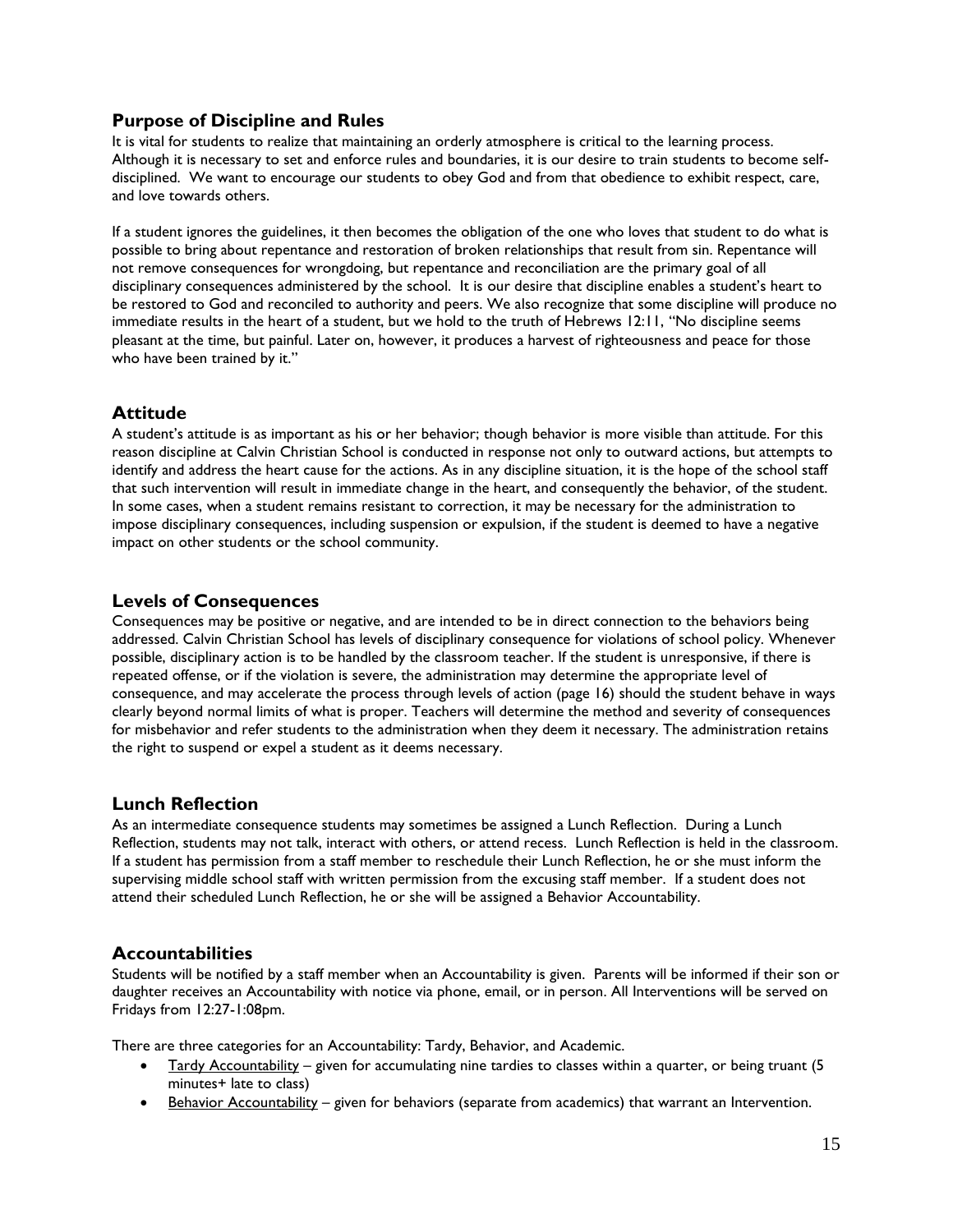• Academic Accountability – given for academic infractions such as not turning in an Academic Achievement assignment on time or failing to retake, redo, or rewrite an Academic Achievement assignment within the required time frame (when requested).

#### **Three Accountabilities within one category (behavior, academic, tardy) in one school year will result in a 1 day suspension/Saturday School.**

#### *Behaviors That Warrant an Automatic Accountability (are not limited to this list)*

- Cheating on an Academic Practice assignment.
- Late paper or project.
- Physically or verbally disrespecting a student.
- Not retaking, redoing, or rewriting a failed test, project, paper, or presentation within the required timeframe (if given the opportunity).
- Extreme disruption of class.
- Dress code violation 3 times in one quarter.
- Lying to a teacher or staff member.
- Repeated disobedience, disrespect, or defiance.
- Stealing from another student or teacher.
- Tardy 4 times to classes in one quarter.
- Unsuccessful completion of an Accountability.
- Use of vulgar language.
- Minimal or no effort on a test or quest.
- Leaving the classroom without permission.
- 5 minutes+ late for class (truant).
- Failure to make up an Academic Achievement assignment after an absence in the expected timeframe.

# **Accountability Reflection Paper**

An Accountability reflection paper is a form filled out by students while they are in Accountability Hour to encourage them to more fully understand the decisions they have made, how these decisions affect their life, how these decisions affect the lives of others around them, and most importantly, how these decisions affect their relationship with God. The classroom/accountability teacher may find using this form an effective way to work with students in building Christian character.

# **Academic & Tardy Suspensions (Saturday School)**

If a student receives a third tardy or Academic Accountability, the resulting suspension will not be served at home. It will be served at school on the next scheduled Saturday School. Saturday School will be held on a Saturday each month from 8:00-11:30am. Students serving an academic suspension will be required to attend to academic work under teacher supervision during this time. Those serving a tardy suspension may also have a service requirement. There will be a \$25 charge to the family's tuition account to cover the cost of teacher supervision and support. A suspension reflection paper will also need to be completed for re-entry.

# **Behavior Suspensions**

If a student receives a third Behavior Accountability, the resulting suspension will be served at home. An out-ofschool suspension requires that a student remain off campus under his or her parent's supervision for one or more days as a disciplinary consequence. Students suspended during the school day will be sent home immediately.

If a student receives a suspension, he or she cannot attend any school sponsored practices, rehearsals, competitions, performances, or events until the suspension has been completed and the suspension reentry meeting has been held. Those serving a behavior suspension may also have a service requirement. Students are expected to make-up any work that he/she missed during the suspension. Please allow teachers 24 hrs to compile missed assignments due to student's suspension.

# **Suspension Reflection Paper**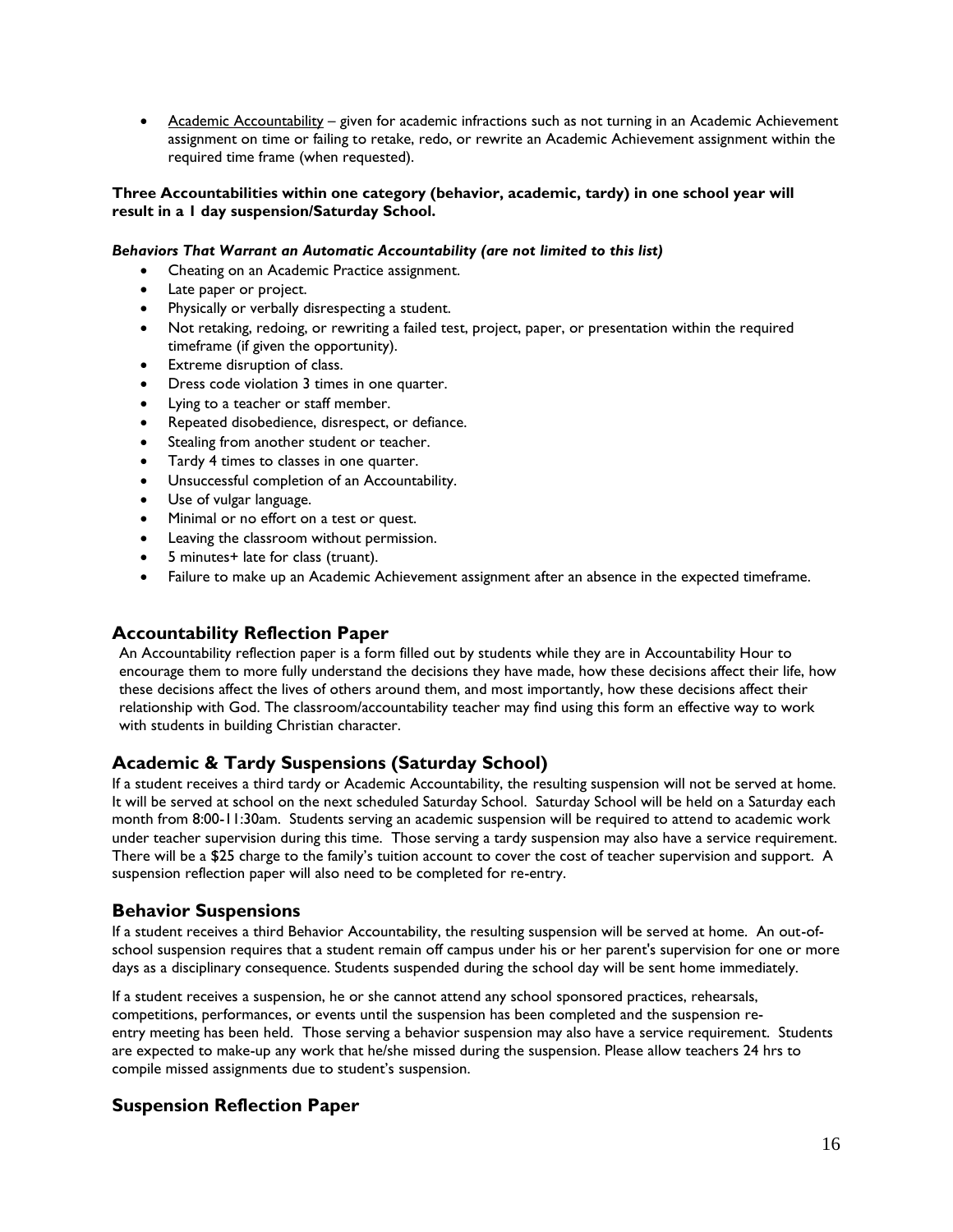Before a student is allowed to return to Calvin Christian School following a suspension, he or she is required to write a typed, four-paragraph suspension reflection paper (based on CCS H.O.P.E. Values). This paper must address:

- what behavior occurred.
- why it was wrong,
- what God may be trying to teach through the situation,
- what is the plan to change this type of behavior moving forward.
- reflection on any required service

# **Suspension Re-Entry**

Re-entry into the student body after a suspension will require completion of a suspension reflection paper and a conference with the parent(s) before the student will be re-admitted into the school community. Conferences will require the following parties in attendance:

- Suspension  $#I$  Principal, parent(s) and student
- Suspension  $#2$  Principal, parent(s), student and teacher(s)
- Suspension #3 The administration + school board will consider probable expulsion from school

Suspensions are saved on our school's database, but it is **NOT** saved on the student's permanent record. However, if a school asks the administrator staff if a student has ever been suspended, administrators will remain honest. **Suspend-able actions could include those conducted off-campus or during after school activities.** 

#### *Behaviors That Warrant an Automatic Suspension (may include off-campus actions/are not limited to this list)*

- Alcohol, Tobacco, or Other Drugs
- Assault + Possible Expulsion
- Bomb and Terrorist-like Threats + Possible Expulsion
- Cheating on an Academic Achievement Assessment
- Fighting
- **•** Harassment
- Inappropriate contact with another student
- Inappropriate response to an Accountability or other type of consequence
- Physical Aggression
- Threats
- Three Accountabilities within one category (behavior, academic, tardies) in one year
- Inappropriate social media usage

#### *Other Behaviors That May Warrant a Suspension (may include off-campus actions)*

- Defiance, Persistent Lack of Cooperation
- Verbal Abuse and Disrespect of School Staff and Students
- School Property Damage, Personal Theft, Vandalism, Arson, Extortion, Locker Break-Ins
- Improper Activation of Fire Alarms
- Trespassing
- sexual touching or unwanted sexual advances or innuendo of any kind, whether directed at another student or school personnel;
- violating the dress code in such a flagrant manner as to be offensive and/or disruptive to the learning environment;
- use of a communal restroom under the guise or intent of altering one's gender identity.

# **Firearms & Drugs**

School grounds are defined as the real property comprising any school, any conveyance owned, leased, or contracted by a school to transport students to or from school or a school related activity, or on a public way within 1,000 feet of a school.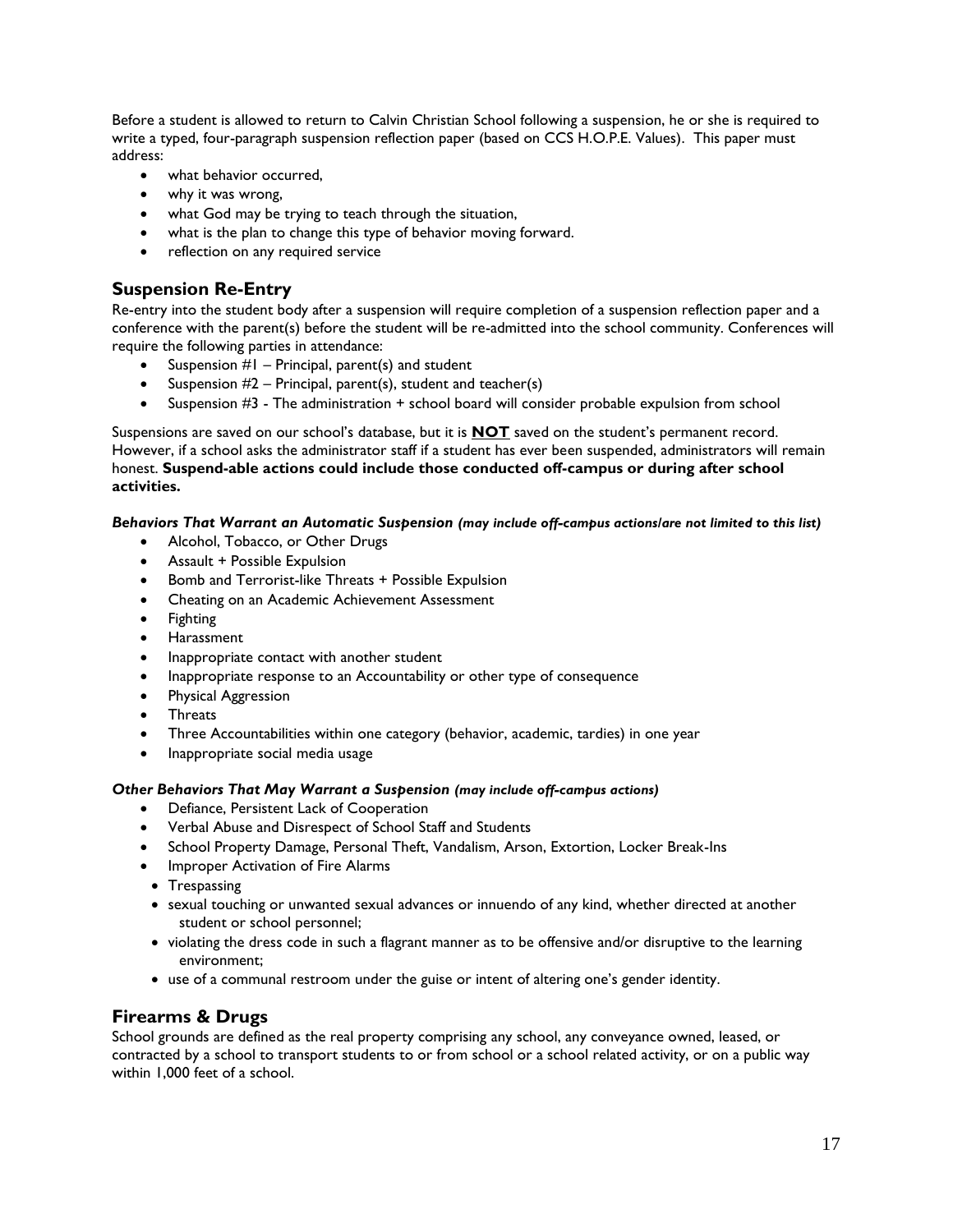- The school administrator will immediately notify a local law enforcement agency of firearm and drugs incidents on school grounds. If a student is in possession of a firearm, then the school administrator shall also immediately notify the student's parent or guardian.
- The school administrator will immediately notify a local law enforcement agency of verified incidents involving drugs occurring on school grounds.

# **Responsibility Ticket (for grades 6-8)**

A Responsibility Ticket will be given to all middle school students each trimester. On it will be bathroom, drink, locker, tardy and homework passes. It is the student's responsibility to hold on to their Responsibility Ticket to the end of each trimester.

- A reward will be earned for a ticket kept to the end of the trimester.
- If not able to get their homework done one night, students may use the Homework Free Pass to receive credit for the homework assignment in that particular class (excluding Academic Achievement).
- If a Responsibility Ticket is lost, students will serve one Lunch Reflection to earn back a replacement ticket. The second ticket will have no free homework passes and two boxes will be voided from each category.
- If a Responsibility Ticket is needed but was not brought to class, student may ask teacher for permission. However, the student will additionally lose a locker (unprepared) box.
- If all boxes are filled in a section and another is need, students will receive a Tardy Accountability .

# **Dress Code Policies**

Students are expected to abide by the CCS Dress Code. It is the desire of the Board of Directors at Calvin Christian School that parents exercise their God-given responsibility and exercise Christian stewardship and modesty as they provide appropriate school attire for their children. Purity extends to the way a person dresses as well as to his or her behavior. We encourage students to wear clothing that draws attention to God, not to one's self. The goal of our dress code is that our students will have a neat, clean and modest appearance, showing respectfulness in their grooming. Moreover, dress code violations tend to be disruptive, thereby diminishing students' ability to learn and a school's ability to educate. Preventing students from engaging in these disruptive behaviors is an important school goal. If there are any questions relative to the suitability of a student's clothing, the decision of school personnel is final.

Students are expected to dress in a way that honors God. Staff reserves the right to determine if a student's clothing meets the below requirements.

#### *Unacceptable Dress*

- Clothing with tears, rips, or holes (patched or open) above the knee
- Clothing (face mask, shirts, pants, jackets, etc.) with printed slogans that advertise alcohol, tobacco or drugs, or are sexually suggestive
- Clothing with print that advocates amoral activities, or with individuals, fictitious or real, that show a blatant disrespect for the authority of God and the ideals of the school
- Gang, satanic, skulls, or any other clothing apparel that is associated with a club or group that is not authorized by the school. Such apparel may be medallions, necklaces, rings, shoe laces, caps, hats, t-shirts, etc.
- Short clothing (skirts must be mid-thigh or longer, shorts must have at least a 5-inch inseam)
- Tops that do not cover the mid-riff tops must be able to be tucked into pants or skirts
- Sleepwear
- Pants with any words on the rear or pants that are worn below the waist
- Anything that allows undergarments to show
- Head wear (including hats, visors, and hoods)
- A student enrolled as a female may not overtly dress as a male, and a student enrolled as a male may not overtly dress as a female.
- Piercings and tattoos may not be visible (ear piercings are acceptable and may be visible)

#### *Specific to females*

• Tops with shoulder straps narrower than one inch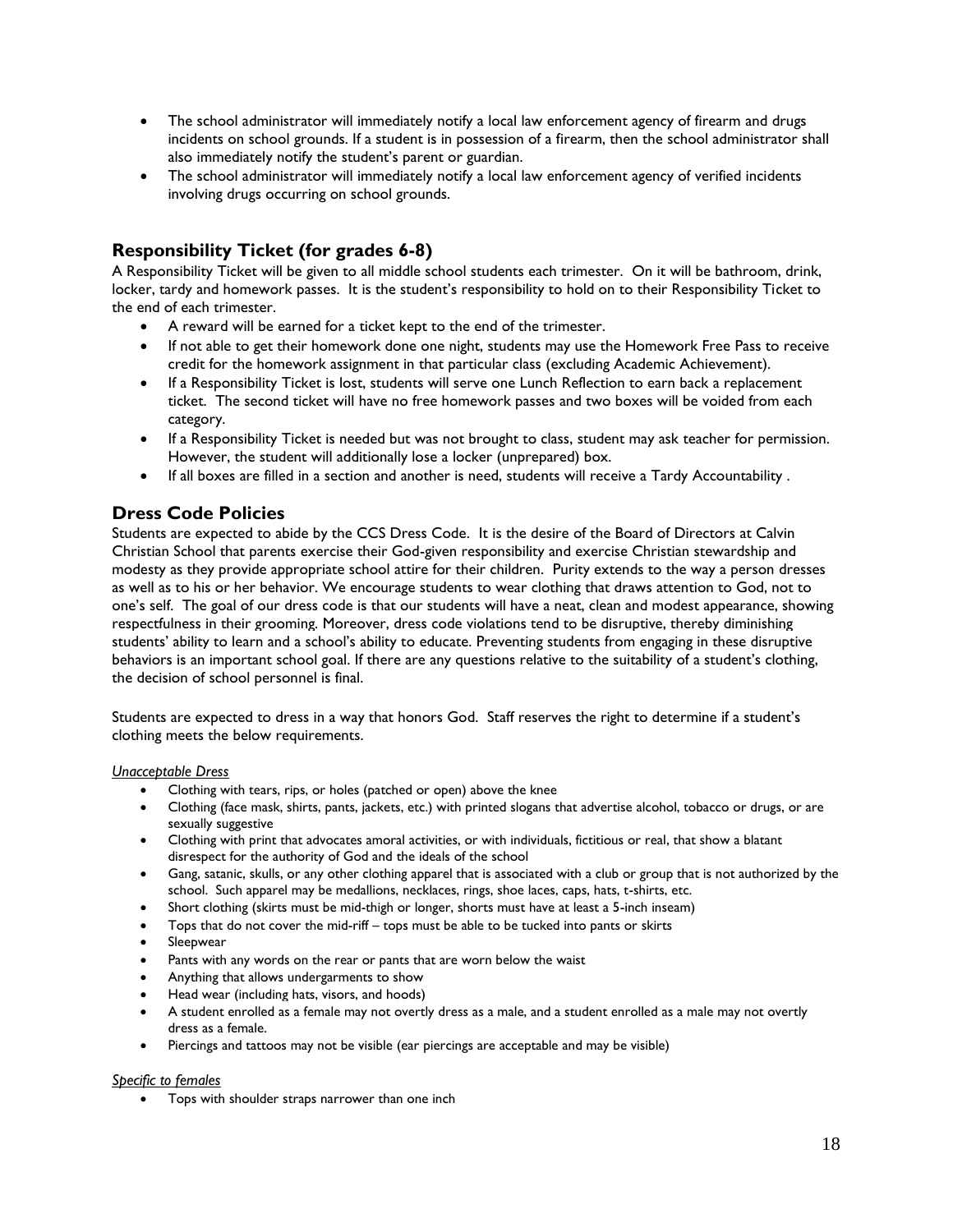- Tops that allow bra / bra straps to show
- Tops with low necklines no cleavage or bust is to be showing at any time
- Leggings, tights, yoga pants, or spandex must be covered by shorts, skirts, dress or shirts that are mid-thigh or longer
- If wearing leggings, please wear a shirt that covers rear end.

#### *Specific to males*

- Sleeveless shirts
- **Headbands**

Students are permitted to wear athletic or "sweat" shorts, pants, and sandals.

#### **Uniform Violations will result in consequences:**

- Dress Code Violation #1 will result in a warning and it must be fixed immediately. If student refuses to fix it they will be sent to the School Office and will earn a Behavior Accountability
- Dress Code Violation #2 will earn the student a Silent Lunch and the violation must be fixed immediately. If the student refuses to fix it they will be sent to the School Office and will earn a Behavior Accountability
- Dress Code Violation #3 will earn the student a Behavior Accountability If a dress code violation cannot be fixed immediately, the student must remain in the School Office until it can be.

# **Cell Phones, Electronic Devices and Social Media**

Smart phones and tablets offer remarkable capabilities in student learning and entertainment. However, during the school day they are more often distracting and disruptive. The purpose of this policy is to ensure we maintain an environment that allows students to make the most of their opportunities to learn and grow.

The use of any personal or handheld device capable of sending and receiving electronic data (collectively referred to here as "electronic devices") is prohibited without permission and parameters, as described below.

Students in grades PreK-5 are not allowed to have electronic devices at school (includes phones, smart watches, tablets, etc.). Students must leave such devices at home.

Middle School students will be permitted to bring electronic devices to school, but their use will be limited based on the following criteria:

- Upon entering the classroom to begin his/her school day, the student is required to place his/her electronic device(s) into the secure receptacle (lockbox or filing cabinet or the like). Teachers will be responsible for safely returning electronic devices at the end of the school day. There may be times when a teacher makes exception to this policy with specific parameters for electronic device use.
- This policy will also extend to our school buses during field trips, outings, and related transportation to and from school. Students are to give their electronic devices to the faculty or staff members while on the bus, unless the staff member states otherwise. These same rules apply in Extended Care and at school sponsored events.

Should a PK-5 student bring an electronic device to school, the following will occur:

 The teacher will require the student to give him/her the device and issue an Accountability. Furthermore, the student's parent(s)/guardian(s) will be contacted, and the electronic device will be held until the close of the following school day. If this occurs a 2nd time, the student's parent must meet with an administrator.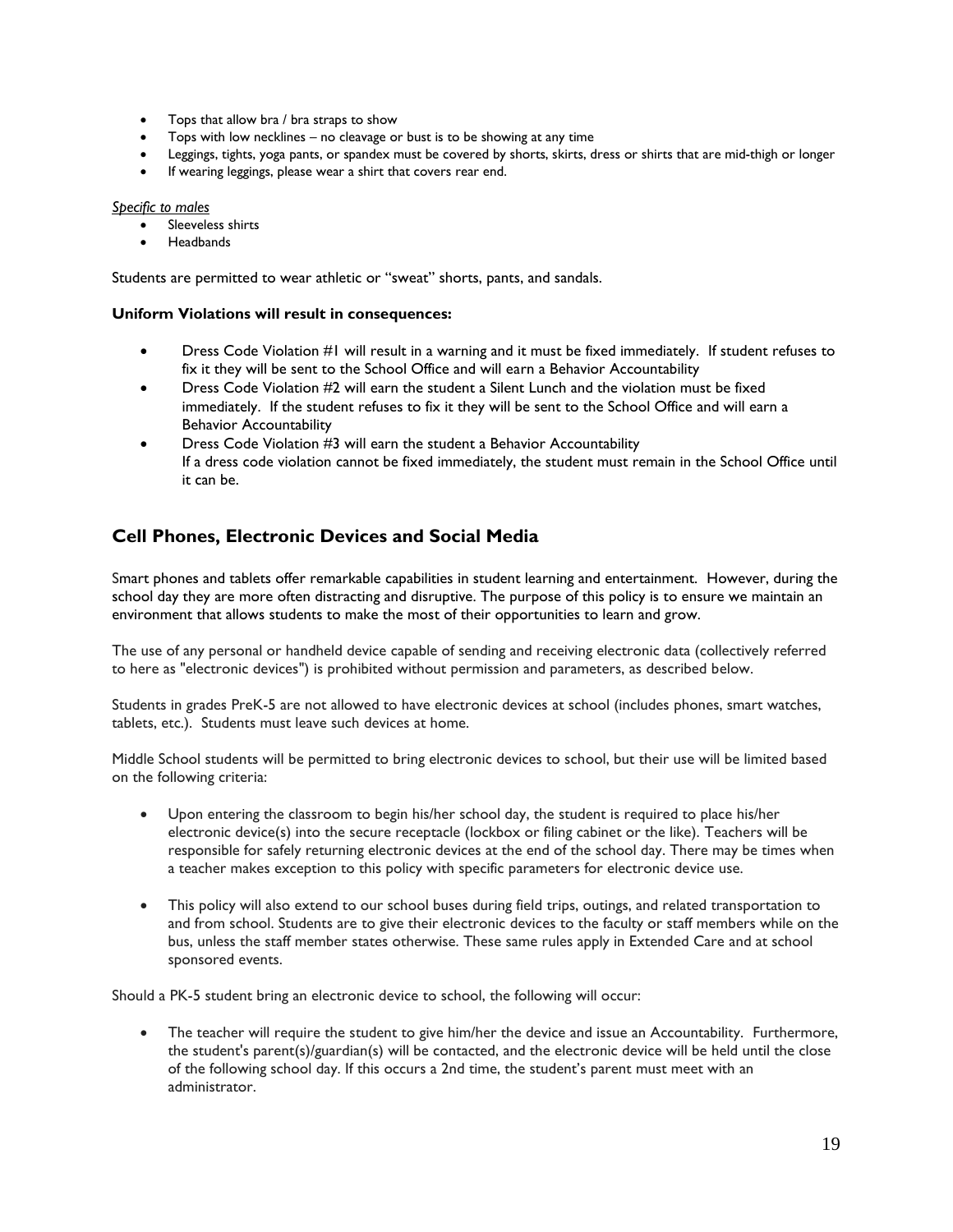Should any grade 6-8 student be caught violating the rules above and/or, in a teacher's opinion, engaging in inappropriate activities with the electronic device, the following will occur:

- The teacher will require the student to give him/her the device and issue an Accountability. Furthermore, the student's parent(s)/guardian(s) will be contacted, and the electronic device will be prohibited from the school premises the following day. If this occurs a 2nd time, another Accountability and the electronic device will be prohibited from school for one week. If a 3rd electronic device offense occurs, the student would be given a Suspension and the electronic devices will be prohibited from school for one month.
- Our goal is to continue raising a generation of students that are committed to following in the footsteps of Christ. We pray that our students remain true and faithful to both our Christian and H.O.P.E values, within their communities and other environments. If a student fails to properly represents these values outside of school, he/she may be issued a consequence depending on the severity of the incident. Examples would include posting or being involved in inappropriate videos or activities in a teacher or administration's reasonable opinion.
- The school may not request or require a student to provide a password or other related account information in order to gain access to the student's account or profile on a social networking website. The school may conduct an investigation or require a student to cooperate in an investigation if there is sufficient evidence to suggest the student's social network account violates the school's disciplinary policy; and the school may require the student to share content in the course of such an investigation.

In case of an emergency, students will be allowed to use the office telephone 708-331-5027 or extended care telephone 708-331-5027 ext. 344. Also, if parents need to relay a message to their child, they should contact the office. The office will gladly relay the message to their child.

Also, devices capable of capturing, transmitting, or storing images or recordings may never be accessed or operated in restrooms, dressing rooms, or other areas where there is a reasonable expectation of privacy. The content of any personal electronic device may be reviewed by a designated school official as part of any investigation of policy violation or other suspected inappropriate, immoral and/or illegal use.

The school may not request or require a student to provide a password or other related account information in order to gain access to the student's account or profile on a social networking website. The school may conduct an investigation or require a student to cooperate in an investigation if there is sufficient evidence to suggest the student's social network account violates the school's disciplinary policy; and the school may require the student to share content in the course of such an investigation.

We believe home, church, and school are equal parts of a Calvin student's education. As a result of this belief this policy is in effect in all areas of student life. (For example, posting pictures from an unsponsored off campus event could be considered part of this policy.) Misuse of social media that negatively affects the learning environment will not be tolerated.

Students and parents should also be aware that the law requires school personnel to report incidents of possible abuse or harassment to law enforcement agencies for investigations and possible prosecution. Calvin is not liable for lost and/or damaged devices.

# **SECTION 5- MEDICAL**

#### **Masks**

Students are required to wear a mask at all times; exceptions include: while eating, drinking, or while outside, or if student is at least 6 ft. away from other students.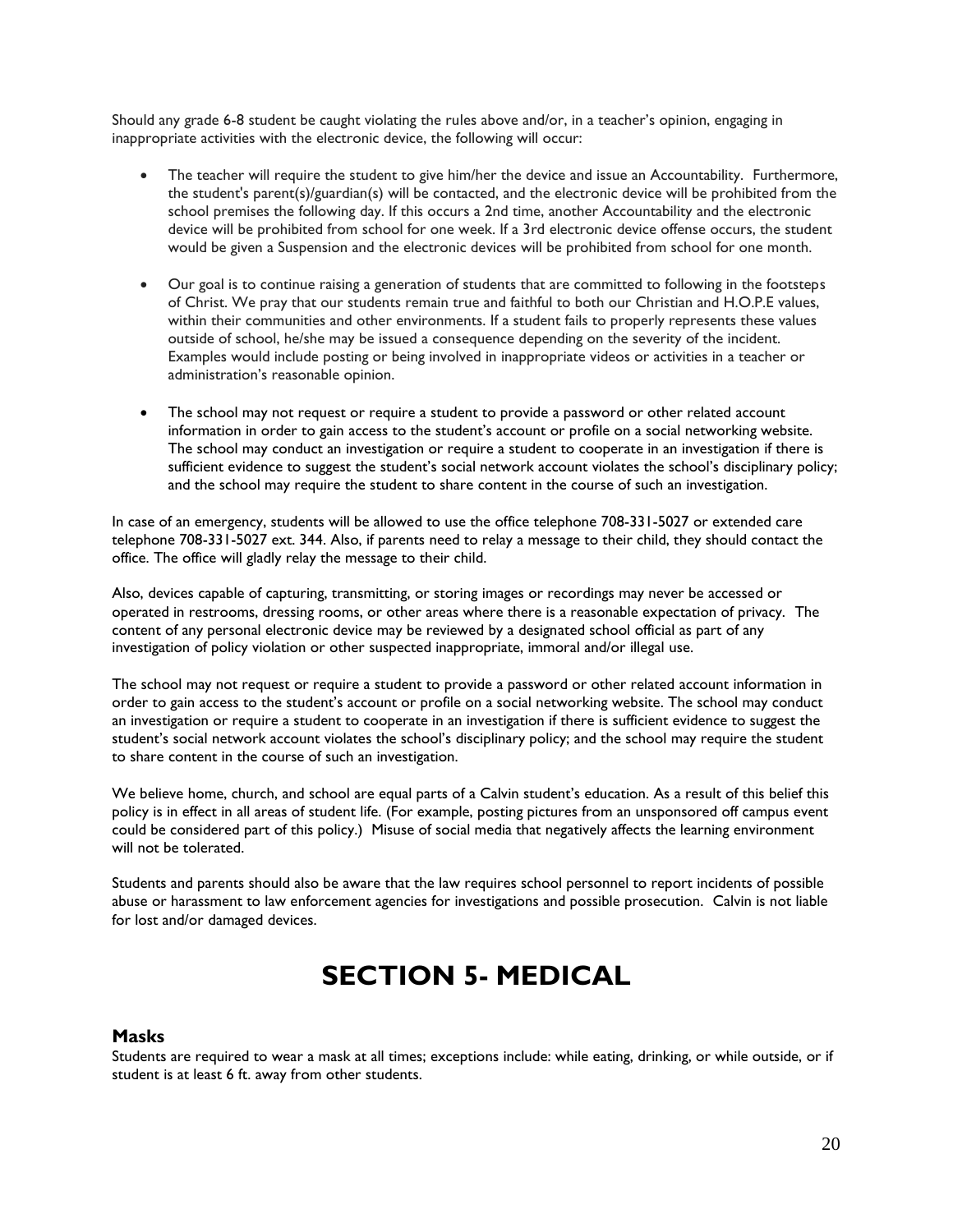If a student has a medical condition that exempts him/her from wearing a mask, a doctor's note must be provided.

Students will be required to wear facial coverings inside the building and should have 2 with them every day. Families of students who are unable to wear a mask due to a documented reason should contact Calvin's administration.

### **Health Room**

Students who are injured or not feeling well enough to be in class may use the Health Room. School Office staff will attend to the student in first aid if a student has a medical problem when the nurse is not on campus, and will notify parents of any emergency situations that arise.

# **Health Guidelines**

In order to have a healthier school, the Health Committee has adopted the following guidelines:

- 1. A child will be sent home if he/she has:
	- a. Vomited at school
	- b. A temperature of 100º or higher.
	- c. Any undiagnosed rash.
	- d. Conjunctivitis (pink eye).
- 2. Parents will be notified of the following:
	- a. Any injury to the head.
	- b. Any eye injury.
	- c. Bee stings.
	- d. Human bites.
	- e. Sprains, unusual swellings or large cuts that may need stitches.

If a child needs to go to the doctor or hospital following an injury at school (i.e. broken bone, injury to the head, etc.) parents must provide a doctor's note with applicable instructions and/or activity exemptions in order for the child to return to school.

- 1. All visible wounds, lesions, and rashes should be covered and dressed with no visible drainage or blood present on the dressing.
- 2. Parents that have students that need medication to be taken during the school day must obtain a **Request for Prescription and/or Long-Term Medication at School** form from the school office each year. This needs to be completed by your physician and signed by a parent/guardian. This form is required whether your child has medication in the office or carries it with him/her.
	- The school allows the self-administration and/or self-carry of asthma/diabetes/seizure medication and epinephrine injectors upon receipt of the necessary documents
	- A student may possess and use a topical sunscreen product while on school property or at a schoolsponsored event or activity without a physician's note or prescription if the product is approved by the United States Food and Drug Administration.
- 3. Doctor's notes: A doctor's note is required before a student may return to school for the following diseases as per the Illinois State Health Department:
	- a. Confirmed strep throat and/or scarlet fever. Student must be on medication for a full 24 hours before returning to school.
	- b. Conjunctivitis (pink eye). Student must be on medication for a full 24 hours before returning to school.
	- c. Mononucleosis
	- d. Impetigo
	- e. Hepatitis
	- f. Any undiagnosed rash
	- g. Whooping cough
	- h. Diphtheria
	- i. Typhoid fever
	- j. Polio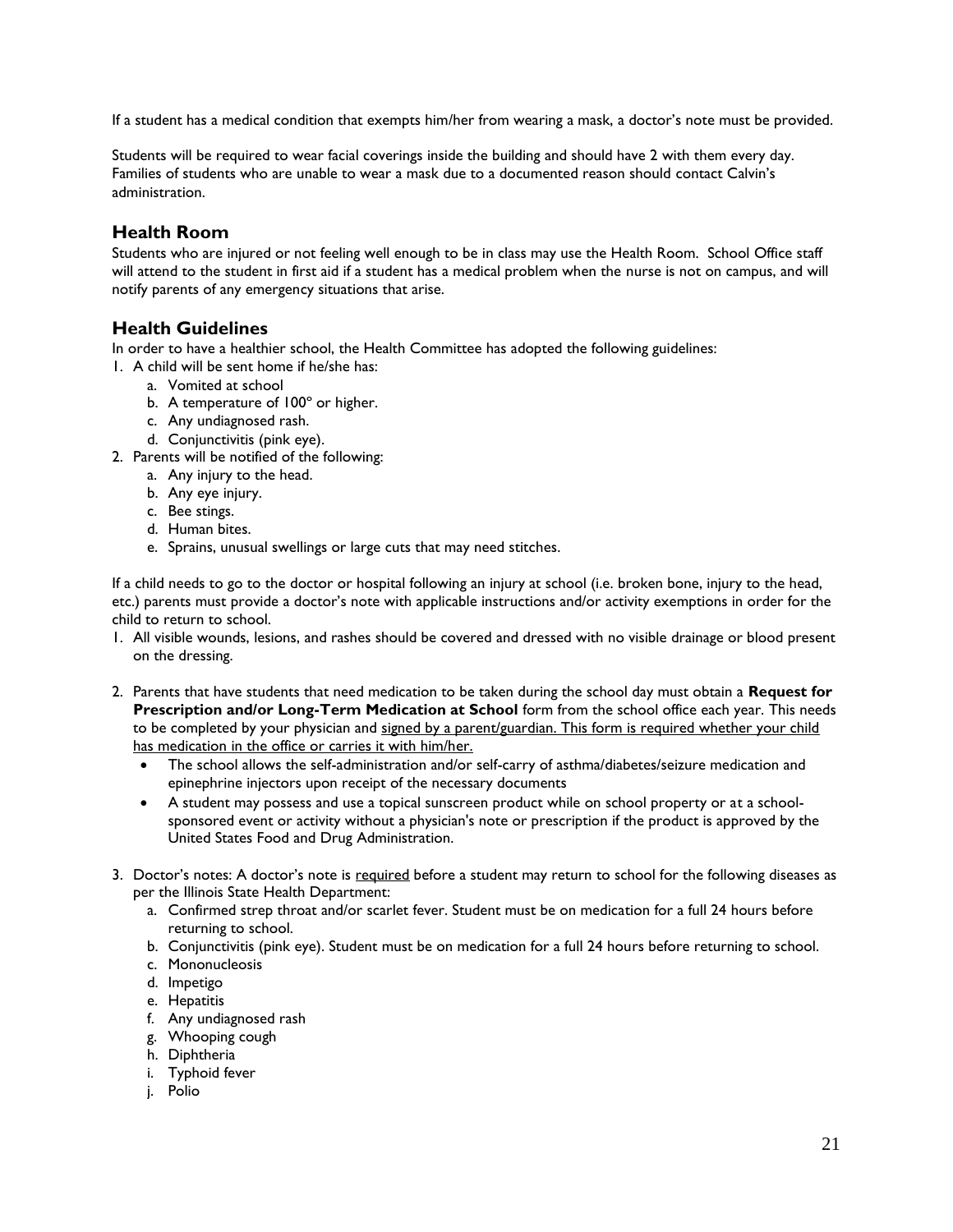- 4. Certain communicable diseases require specific amounts of isolation days from school as per the Illinois State Health Department. These are:
	- a. Chicken pox 6 days
	- b. Mumps 9 days
	- c. Measles 7 days
- 5. Policy for Communicable Disease Control

Calvin Christian School will work cooperatively with local, county and state agencies to enforce and adhere to the State Health Codes for prevention, control, and containment of communicable diseases in Calvin Christian School. The administration will exclude a child who is out of compliance with the required immunization schedule.

6. Students will be excluded from school by October  $15<sup>th</sup>$  if requirements for health examinations and immunizations have been met.

|         | <b>IL Certificate of Health</b>           | <b>IL Proof of School Dental</b>             | <b>IL Eye Examination</b>            |  |
|---------|-------------------------------------------|----------------------------------------------|--------------------------------------|--|
|         | Examination*                              | <b>Examination Form*</b>                     | <b>Report</b>                        |  |
|         | http://www.dhs.state.il.us/onenetlibrary/ | http://www.idph.state.il.us/healthwellness/o | http://www.idph.state.il.us/HealthWe |  |
|         | 12/documents/Forms/IL444-4737.pdf         | ralhith/DentalExamProof10.pdf                | Ilness/EyeExamReport.pdf             |  |
| PK,     |                                           |                                              |                                      |  |
| PK4     |                                           |                                              |                                      |  |
| $K-5$   |                                           |                                              |                                      |  |
|         |                                           |                                              |                                      |  |
| $6 - 8$ | X, physical exam                          |                                              |                                      |  |
|         |                                           |                                              |                                      |  |

#### Immunization/Health Requirements for Students

Vision examinations and Dental examinations are also required at various grade levels.

### **Medication**

Medication should be given at home if at all possible. No internal medication of any kind will be administered at school unless specific instructions are given by the parent. Parents will be required to submit a medical authorization form, releasing school personnel from liability if medication is to be given at school.

Students are never to have prescription or over-the-counter medication in their possession at school. All medication must be kept in the office in the original bottle with the student's full name, name and dosage of medication, time and directions for administration, physician's name, current date and written parental permission. Special cases should be discussed with office personnel.

Doctor's consent is required for both prescription and over-the-counter drugs. Please contact the school office for the proper form. These may be given from a properly labeled bottle in the nurse's office.

Drugs that are permissible for students to carry and self-administer during the school day include: Albuterol/Inhalers, Epi-Pens, Insulin, and non-prescription pain relievers that do NOT include ephedrine. Students can carry medicine with them if they have written consent from parent/guardian and health care provider (including the request for the student to self-carry) and the school nurse has met with the student and checked that they can safely and successfully carry their own medicine.

# **Cannabis Policy**

In accordance with Ashley's Law (105 ILCS 5/22-33), any parent wishing to create a plan for the administration of a cannabis infused product to their student while on school grounds must first record this request on the school's Request of Prescription form and have a planning meeting. Failure to do so could result in disciplinary actions according to Calvin's discipline policies and procedures. This law is only intended for those who have already been registered for use under the Compassionate Use of Medical Cannabis Program Act*.*

# **Screening & Entry Protocols**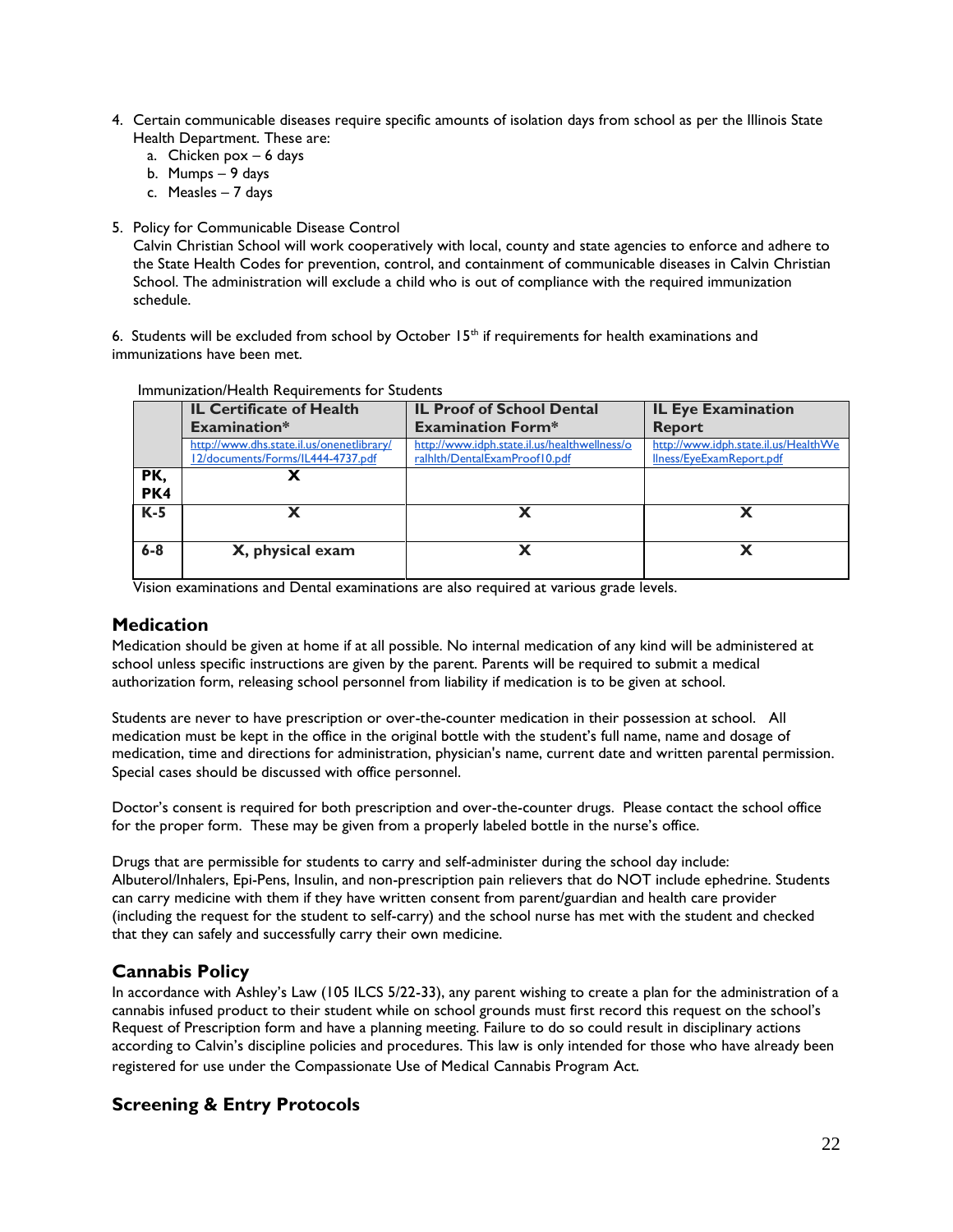In order for this plan to work we must all abide by a shared set of expectations. Students and staff who are experiencing symptoms of COVID-19 must remain at home unless the symptoms are due to another condition that is clear and documented.

Until the COVID-19 pandemic has abated, an open campus requires special precautions and protocols in order to safeguard the health and well-being of our students and staff. Our intention is to update this document as needed with the latest, best guidance and based on what we learn.

We will conduct daily temperature checks as staff and students arrive. If a person has any of the following currently known symptoms of COVID-19, they will not be able to enter our building.

| Cough or sore throat                         | Shortness of breath or difficulty breathing |
|----------------------------------------------|---------------------------------------------|
| <b>Fever (greater than 100.4° F), chills</b> | Headache                                    |
| <b>Congestion or runny nose</b>              | Fatigue, muscle pain and/or body aches      |
| Nausea or vomiting or diarrhea               | <b>New loss of taste or smell</b>           |
| <b>Red eyes</b>                              | <b>Rash or new skin discoloration</b>       |

# **Health & Testing Decision Matrix**

We will use the following matrix, based on guidelines provided by the Illinois Department of Public Health and the CDC, to make decisions that support the health of our entire community.

| Symptomatic - 1+ Symptom, Tested Positive                                                                                                                                                                                                                                                                                                                                                                                                                                                                                                                                                                                                             | Symptomatic - 1+ Symptom, Tested<br><b>Negative</b>                                                                                                                                                                                                                                                                                                                                                                                                                                     |  |
|-------------------------------------------------------------------------------------------------------------------------------------------------------------------------------------------------------------------------------------------------------------------------------------------------------------------------------------------------------------------------------------------------------------------------------------------------------------------------------------------------------------------------------------------------------------------------------------------------------------------------------------------------------|-----------------------------------------------------------------------------------------------------------------------------------------------------------------------------------------------------------------------------------------------------------------------------------------------------------------------------------------------------------------------------------------------------------------------------------------------------------------------------------------|--|
| A student/staff member AND all household members<br>of the student/staff member are immediately excluded<br>from school. The student or staff member may return to<br>campus when all the following conditions have been met:<br>24 hours have elapsed from resolution of fever without<br>fever reducing medication.<br>10 calendar days have passed since symptoms appeared.<br>Symptoms have improved.<br>Have a written release from a health care provider.<br>Household members, classmates, and teachers of the<br>quarantined student/staff member who are close contacts* are<br>excluded for 14 days after their last day of close contact. | A student/staff member is excluded from<br>school until the results of the test are<br>negative.<br>If positive, see scenario #1. If negative, the<br>student/staff member must be symptom<br>free for 24 hours without the use of<br>medication prior to returning to school.<br>Household members, classmates, and teachers of<br>the pending case should be monitored for<br>symptoms while waiting for test results. If<br>symptoms develop, they should be tested for<br>COVID-19. |  |
| <b>Asymptomatic - Tested Positive</b>                                                                                                                                                                                                                                                                                                                                                                                                                                                                                                                                                                                                                 | <b>Untested - I+ Symptom</b>                                                                                                                                                                                                                                                                                                                                                                                                                                                            |  |
| A student/staff member may return to campus when<br>the following conditions have been met:<br>10 calendar days have elapsed without symptoms from<br>the testing date.<br>Have a written release from a health care<br>provider.                                                                                                                                                                                                                                                                                                                                                                                                                     | A student or employee can return to<br>campus when the following conditions<br>have been met:<br>Symptom free for 24 hours without use of<br>$\bullet$<br>medications.<br>10 calendar days have passed since<br>$\bullet$                                                                                                                                                                                                                                                               |  |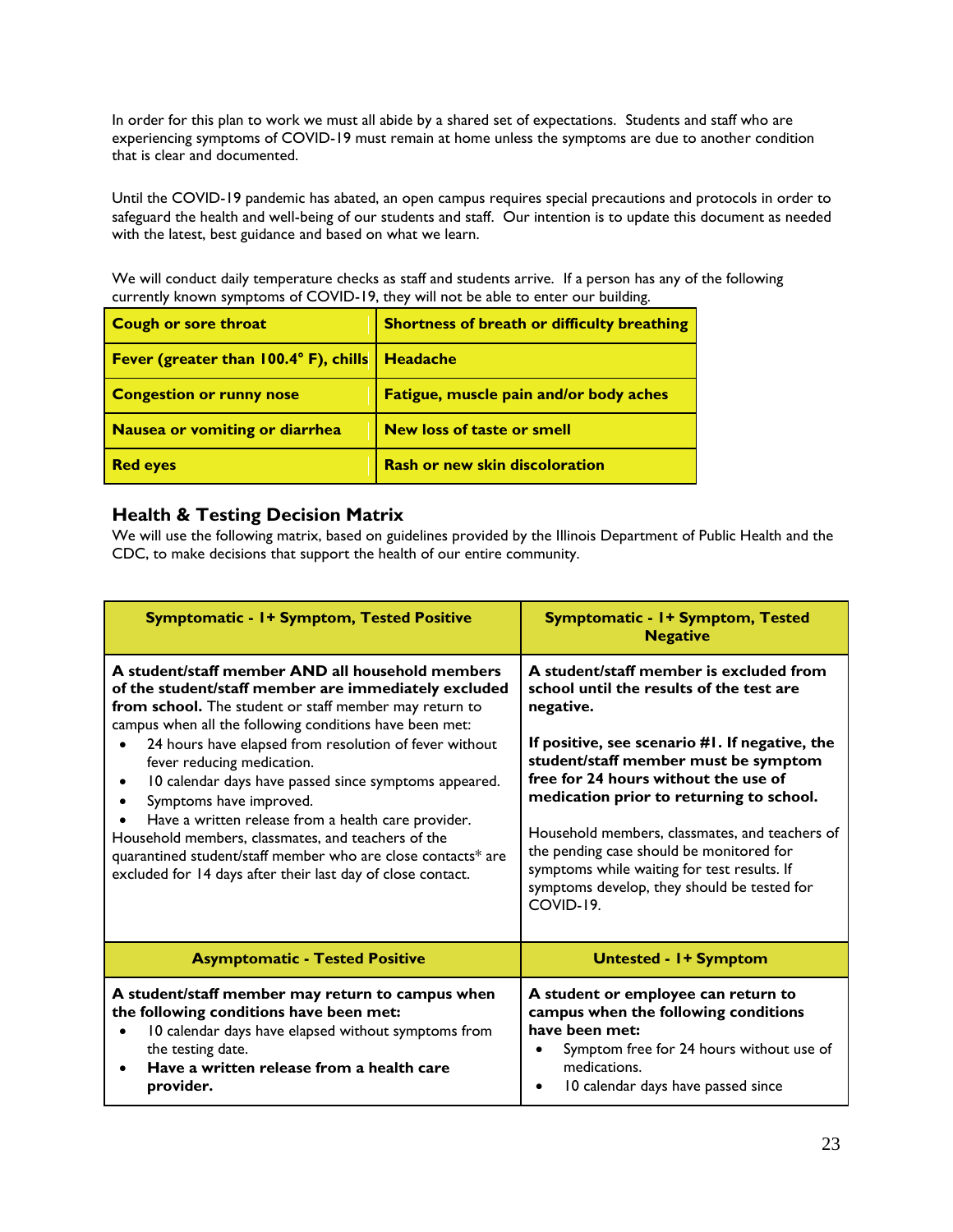|                                                                                                                                                                                                                                                                                                                                                                                                                                                                                                         | symptoms first appeared and/or have a<br>written release from a health care<br>provider.                                                                                                                                                                                                                       |
|---------------------------------------------------------------------------------------------------------------------------------------------------------------------------------------------------------------------------------------------------------------------------------------------------------------------------------------------------------------------------------------------------------------------------------------------------------------------------------------------------------|----------------------------------------------------------------------------------------------------------------------------------------------------------------------------------------------------------------------------------------------------------------------------------------------------------------|
| <b>Contact w/Someone Who Tested Positive</b>                                                                                                                                                                                                                                                                                                                                                                                                                                                            | <b>Contact w/Member of Home Who Has</b><br><b>Symptoms</b>                                                                                                                                                                                                                                                     |
| A student/staff member who had close contact with<br>the person who tested positive must be quarantined<br>for 14 days since the last date of close contact and<br>have a written release from a health care provider.<br>Household members, classmates, and teachers of the<br>quarantined student/staff member may continue to attend school<br>and should monitor for symptoms. If symptoms develop, they<br>should be tested for COVID-19. This may need to be reviewed<br>on a case-by-case basis. | A student/staff member who live in the<br>same house as someone who has<br>symptoms can return to campus when<br>the following conditions have been met:<br>They have remained at home for at least 24<br>hours and/or have a written release<br>from a health care provider as<br>needed per symptom history. |

- **\*** Close contact with a confirmed COVID-19 case is defined as being within 6 feet of a person who has tested positive for at least 15 minutes with or without a mask.
	- Students or staff who plan to return after recovering from COVID-19 must call the school at least one day in advance to request permission to return.
	- Any individual in the school environment who shows symptoms during the school day will immediately move to a designated location and sent home.
	- If a COVID-19 test is needed, testing sites are open throughout the week to test anyone, regardless of symptoms and without a doctor's referral.

# **SECTION 6- GENERAL**

# **Hallway Expectation**

Students walk in the building and hallways at all times. Talking is allowed, but without raised voices., except when passing class in session. Students should be polite to others and be respectful of the school hallways - students are not to talk while in line in the hallways. Also, in order to keep our school clean, students should not consume any food or drink in the hallway. In addition, teachers will ensure students maintain increased spacing while moving through the hallways. Markings on the floor will help guide students when walking and waiting. As much as possible, schedules and procedures will be planned to prevent classes from crossing each other in the hallway.

#### *Building Hours and Student Supervision*

School hours are 8:15am to 2:30 pm, Monday-Thursday. From 2:45-3:00pm homeroom teachers will have additional time to spend with temporary remote learners. Fridays will be a remote learning day with scheduled activities and learning extensions without direct teacher support. PK will be on campus Monday-Friday. Calvin Christian School does not provide supervision of students before 8:00am or after school hours unless students are involved in a school activity, tutoring or the Extended Care Program. As soon as a student arrives at school, he/she may not leave unless given permission by school personnel. School officials stand in place of parents during school hours, and are therefore responsible for the safety of its students.

All of the doors are locked before school in the morning. The only exception is the front lobby door. Before school in the morning, the front lobby doors can be used by band students who wish to bring their instruments to their instrument lockers or students who have permission to see a particular teacher. During rainy weather or on particularly cold days (below  $10^{\circ}$ ), all doors will be opened at 8:00 am. They must then go directly to their classrooms and remain there.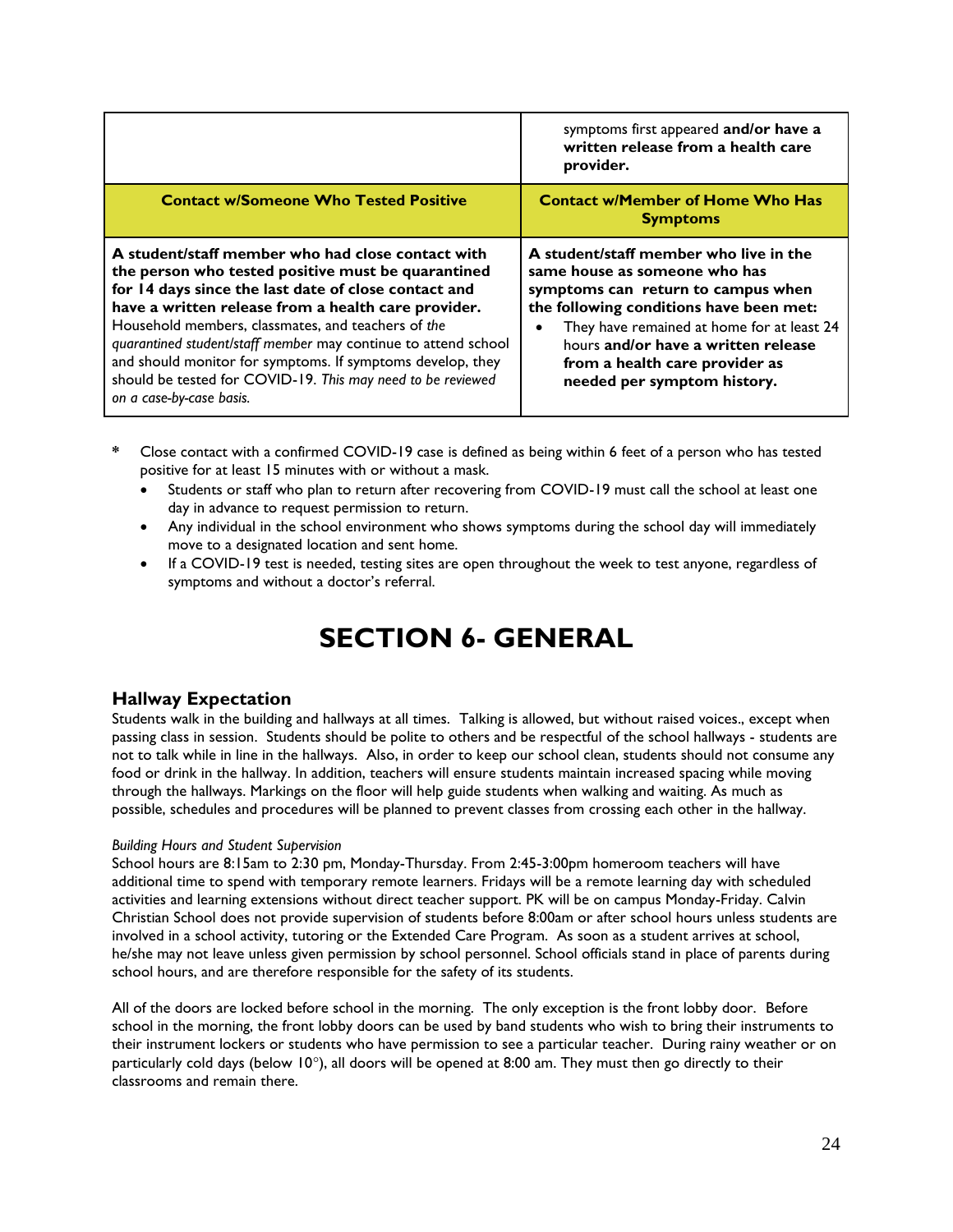Students should not remain unsupervised in the school building or on the school property more than ten minutes after school has been dismissed. If a student has not been picked up by a parent/guardian 3:10pm, they will be taken to Extended Care and the assumed Extended Care usage fee will be applied to the family's tuition statement.

# **Physical Education Classes**

Physical education will be held outside as much as possible. There will be no person-to-person contact sports or activities. All equipment will be sanitized prior to reuse.

# **Art, Music, Spanish, Library & Multi-Media Literacy Classes**

Art, music, Spanish and multi-media literacy classes will be taught in homerooms. Music will involve musical expression, theory and history. Instead of a library class - each grade will be given a collection of books from our library and access to books online will be expanded. Children's books, like other paper-based materials such as mail or envelopes, are not considered as high risk for transmission and do not need additional cleaning or disinfection procedures. Middle school band &choir will not be offered - a Spring recital will highlight those learning with private tutors, Melody Mart or the FAME Center.

# **Club Period Classes**

All middle school students are given the opportunity to take a club class on Mondays. Attendance for activities period is mandatory. A variety of classes are offered to appeal to the differing interest of students. Students are enrolled in a class by selecting their preference from a current list of classes. Classes have limited space. If a class is full, priority goes to the highest grade level student. If a student desires to change an activity period class, he or she must write a formal request approved by their current club period teacher. This request will be reviewed by the middle school lead teacher. Because of limited class sizes, not all requests to change activity period classes will be granted. Opportunities to change Club periods are offered every trimester.

# **Food & Beverage Policy**

Due to CDC guidelines, increasing food allergies and sensitivities, a desire to promote student wellness, and the need to preserve the integrity of academic time, Calvin is limiting the opportunities for food brought in and shared by students. Students are not allowed to share food or beverages. Please have your child bring a full water bottle to school each day. Students will be allowed to refill their water bottles by using the automatic/hands free water dispenser attached to the water fountains.

- When food is incorporated into a lesson or activity, teachers will notify parents if help providing food is needed.
- Gum is not permitted to be consumed unless permitted by a staff member.

# **Birthday Celebrations**

Due to COVID, parents will not be allowed to distribute items to students this year.

Each student's birthday is recognized and celebrated in the classroom as well as during morning announcements (or just before summer break if a student's birthday is during the summer vacation). Students are welcome to share a non-edible treat with classmates.

Invitations to birthday parties, etc should include all boys and/or girls in the class if invitations are distributed on school property. School property (desks, lockers, etc.) should not be decorated for birthdays.

- Please do not send edible treats to school to be shared with students.
- A meal may be brought in by a parent for his or her own child (not for the whole class).
- As a recommended alternative to food, a student may bring in a small non-edible treat such as pencils, erasers, stickers, bookmarks, etc. for a birthday celebration.
- To maximize learning time, special birthday guests or activities should be planned outside of regular school hours.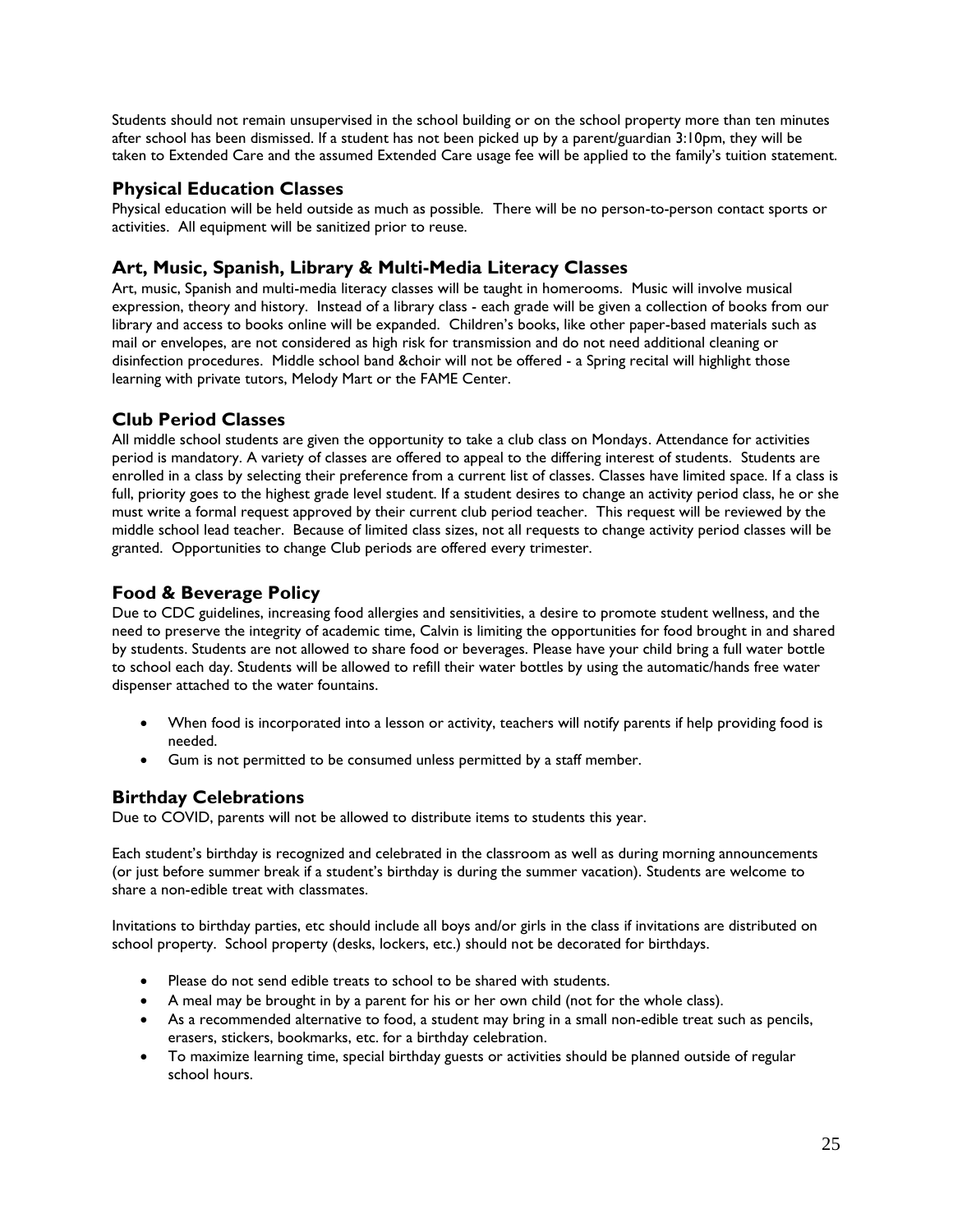# **Classroom Visitation**

At Calvin Christian School, we recognize that a strong, supportive partnership between home and school is essential to the successful learning environment we enjoy. We also recognize the value of parent classroom visitation; however, at this time parents and volunteers will only be allowed in the building for essential and critical school and classroom needs. All visitors must wear a face covering and go through a health screening protocol that includes a temperature check.

### **Recess**

Each grade level will be scheduled each day for a specific area of the playground. Each grade level will also have its own equipment. Students will only play with students within their cohort.

# **Lunch Room**

Lunches will be enjoyed in classrooms. Microwaves will not be available for student usage, but hot lunches are offered through our cafeteria.

# **Chapel**

Since guidelines require that no gatherings of 50 or more in one space are permitted, chapel will be held live each Friday, via Zoom. Students are expected to attend.

# **Lockers, Locks, Backpacks**

Calvin Christian School provides lockers for students. It is unwise for students to leave valuable items in their lockers. Students are asked to respect the privacy of one another by not going into another student's locker without that student's express permission. This includes going into another's locker for the purpose of borrowing textbooks, pens, pencils, calculators, or other items.

Students are not to write on the inside or outside of lockers (even with dry erase markers). In addition, students may not post photos, posters, or other items that would be degrading or otherwise inappropriate. Only magnets (no tape, glue, etc.) should be used to mount things on the locker and only on the inside.

Desks/lockers remain the property of Calvin Christian School and are subject to search by school personnel at any time with or without cause. Calvin Christian School also reserves the right to search all personal possessions of a student if they have reasonable suspicion that the search will uncover a violation of school policy, rules, and/or law. Personal possessions include, but are not limited to: purses, backpacks, book bags, packages, clothing, and cell phones.

**Backpacks and lunches will be kept in the classroom. Students will have staggered access to their lockers to maintain physical distancing. All outerwear will be kept in lockers.**

# **Hand Sanitizer Stations.**

Hand sanitizing stations will be installed at all entrances and in other high-traffic areas of the building. Students and staff are required to regularly wash their hands and/or use hand sanitizer to reduce the risk of transmitting the virus.

# **Cold Weather Policy for Students**

When the temperature is  $10^{\circ}$  above zero or warmer (including wind chill), ALL students will be required to go outdoors. At temperatures colder than  $10^{\circ}$  (including wind chill), all students will be kept indoors. We urge parents to be sure that their children dress warmly (which includes appropriate footwear and headwear) so that recess can be enjoyed comfortably.

Any request for an exception to this policy should include a doctor's note. Teaching staff during recess are either on duty outside or unavailable on break.

# **School Cancellations**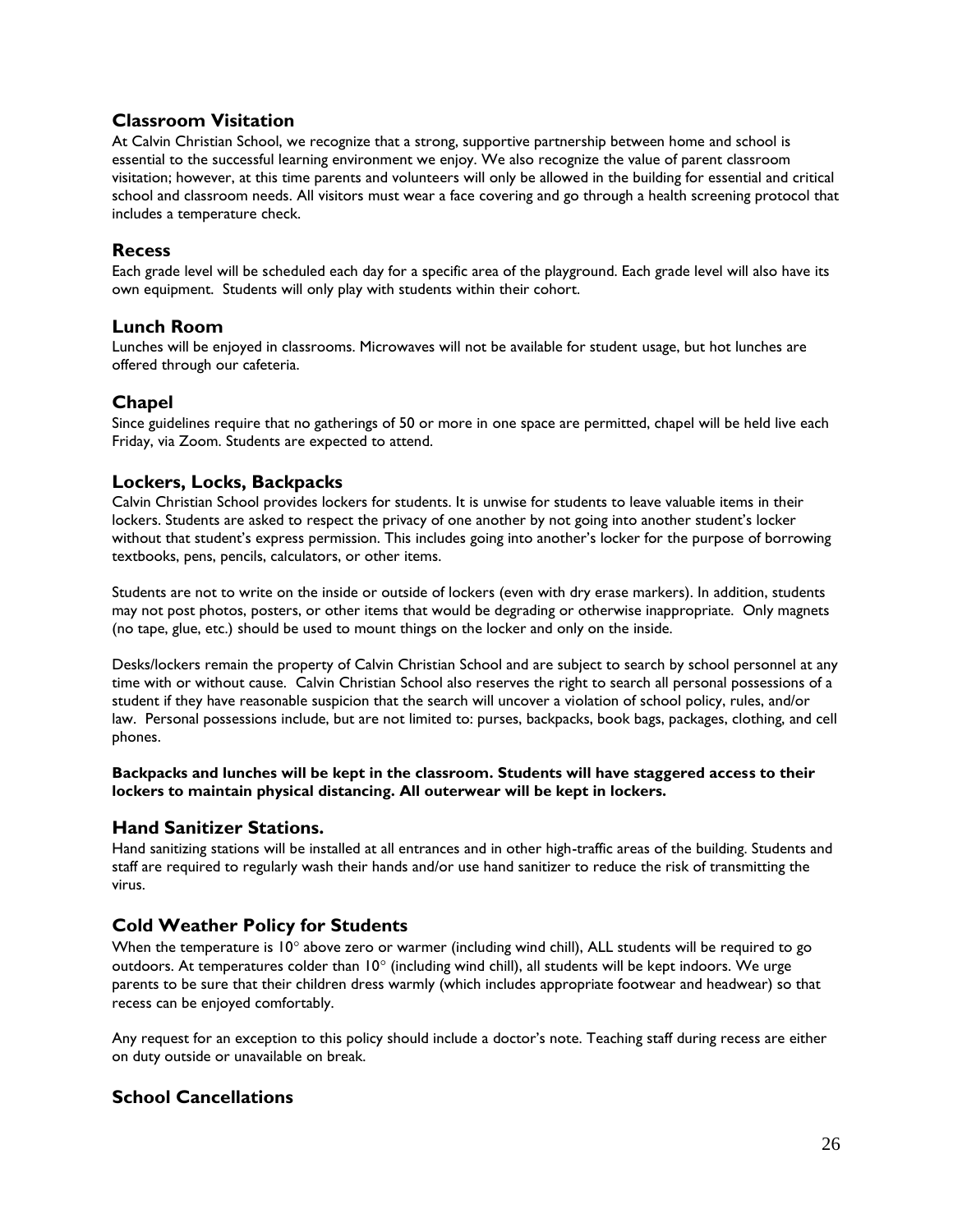Calvin Christian School closings due to bad weather will be made in consultation with area private schools. If school is cancelled, an email, phone call and text will be sent to all families. In addition, we will post the cancellation at facebook.com/calvinschool. If school has been canceled because of inclement or cold weather but it is forecasted to clear up or warm up, athletic practices and games may still be held. The Athletic Director will make the final decision and notify families of the decision.

# **Transportation**

Although Calvin Christian does not offer bus service, we do use our buses for field trips and sporting events.

# **Tuition Policy**

Tuition amounts will be determined by the Board of Directors.

# **Registration Fee**

A non-refundable registration fee must be paid by each family for the enrollment of their student(s) each year, as follows:

- If student(s) were enrolled in the prior school year, the family fee is \$100.
- If a student(s) is new to CCS, from a family with a previously enrolled student, the family fee is \$100.
- If a student(s) is new to CCS from a family with no prior enrollment, the family fee is \$300, due within two weeks of acceptance of admission. \$200 of this amount will be applied to the family's tuition account.

# **Tuition Payment**

- Tuition is to be paid in ten (10) monthly installments. Monthly statements will be sent on or about the  $1^{st}$ of the month, with payment due on the  $15<sup>th</sup>$  of the month.
- The first installment is due on August 15 and the last is due on May 15. (See below regarding a discount for early payment in full.)
- All of the following must be paid in full for a student to begin attending classes: registration fee; first tuition payment; any past due tuition; any other amount owed to CCS.
- CCS does not split the billing of tuition. In a case of divorce or separation of parents, the parent who enrolled the child at CCS will be held financially responsible for the entire tuition liability.

# **Tuition Discount**

If the annual tuition for a student is paid in full by August 15, the amount to be paid will be 2% less than the full amount. A 2% discount will also apply to full tuition paid at the time a student is accepted to begin at CCS if the acceptance date is after the beginning of the school year.

# **Tuition Past Due**

- A \$25 charge will be added to an account that is 15 days past due, i.e., not paid by the  $30<sup>th</sup>$  of the month. A \$25 late fee will be added for every month in which payment in full is not received by the  $30<sup>th</sup>$  of the month.
- If the payment from a prior month is not paid as of the  $1<sup>st</sup>$  of the following month (which is the date the payment notice for the new month is sent), the payment notice will include all payments and charges, and the full amount will be due by the 15<sup>th</sup> of the new month.
- If there are overdue charges and the full amount is not paid, payment of at least one month's charge must be made by the  $15<sup>th</sup>$  of the new month. If payment of at least one month's charge is not received by the  $15<sup>th</sup>$  of the new month, regardless of which day of the week the  $15<sup>th</sup>$  falls on, the family will be notified that its child(ren) will no longer be allowed to attend classes, beginning on the following Monday. The child(ren) may resume attendance when payment of at least one month's charges (tuition plus late fee) is received.
- No family may fall more than one month behind in tuition payments.
- All families must pay all other (non-tuition) fees and charges, including those for Extended Care services, by the  $15<sup>th</sup>$  of the month in which they are billed.
- All charges due as of March 15 must be paid in full as of March 15 and full monthly payments must be made by April 15 and May 15, respectively. If CCS has not received full payments by these due dates,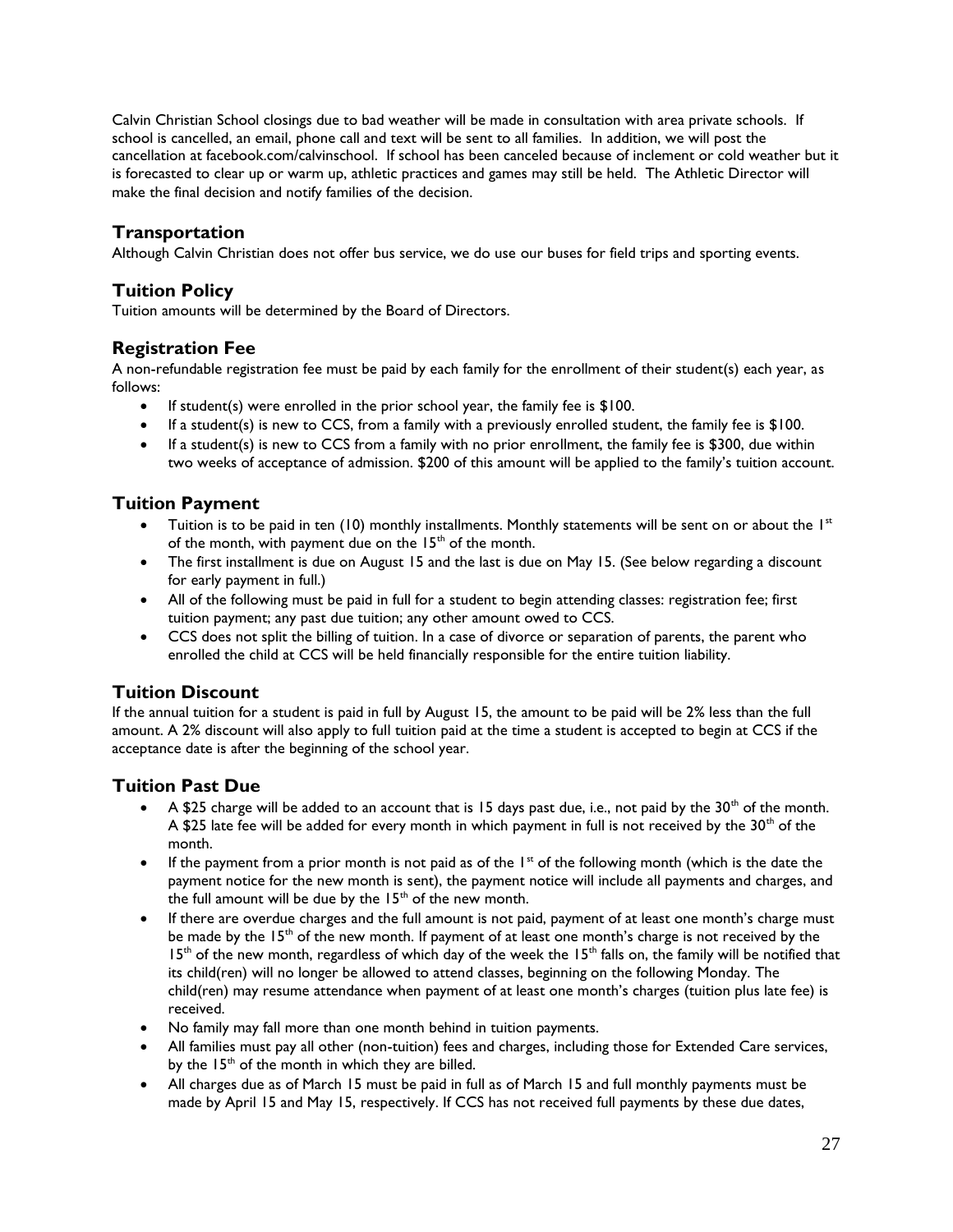regardless of which day of the week the  $15<sup>th</sup>$  falls on, the family will be notified that its child(ren) will not be allowed to attend classes beginning on the following Monday. The child(ren) may attend if the full payment due is received prior to the beginning of the school day on the following Monday or on the next school day if there is no school on that Monday.

- The CCS Finance Committee reserves the right to turn over delinquent accounts to a collection agency. Any charges or fees incurred due to collection activity will be added to the existing tuition balance owed by the family.
- All matters concerning delinquent accounts will be handled by the Finance Committee as discreetly as possible. Only necessary administration personnel will be informed. The teacher of the affected student will also be informed if the student is held out of classes due to non-payment.

# **Alternate Payment Schedule**

Under unique or exceptional circumstances in which a family is unable to meet the payment schedule indicated above, the family may request an alternative schedule for payment. CCS expects that such circumstances will be rare. To initiate such a request, the family should contact the CCS Controller or Principal. The Controller or Principal, acting as liaison to the Finance Committee of the Board of Directors, will inform the requester of the next steps to take. The procedures and requirements governing alternate payment schedules are as follows:

- The request must be in writing and may be required to be completed on a specific request form.
- The request must include the specific reason(s) the standard payment schedule cannot be met.
- The request must include an alternate payment schedule that the family pledges to meet.
- The student(s) of the requesting family may continue to attend classes while the Finance Committee considers the request.
- The Finance Committee may require an in-person meeting with those making the request, and may require full financial disclosure.
- All alternate payment schedules must bring the outstanding balance to zero as of March 15 of the current school year.
- As a rule, an alternate payment schedule should indicate that the family will pay all non-tuition fees and charges, including those for Extended Care, in the month in which they are billed, regardless of when overdue tuition payments will be made.
- The Finance Committee can accept the proposed payment schedule or require a different schedule.
- If an alternate payment schedule is approved by the Finance Committee, it will be put in writing and must be signed by those making the request, indicating their pledge to meet the schedule.
- Failure to meet the alternate payment schedule will result in the family's student(s) immediately being excluded from school attendance until payments are received in accordance with the approved schedule.
- If the Finance Committee does not approve an alternative payment schedule, the standard schedule and its associated procedures will apply.

# **Unpaid Prior Year Tuition**

If the charges for a school year are not fully paid as of June 15, children of the family will be placed on an enrollment waiting list until all charges have been paid. New students will be allowed to enroll while there is a waiting list, with no guarantee that there will be room for wait-listed students after all charges have been paid.

# **Fees and Charges**

Families will be required to pay any bank charges in addition to a \$25 administration fee for any checks that are returned from the bank for any reason. If a family has had two (2) checks returned for insufficient funds during the school year (including checks for T.R.I.P., VIP, etc.), all subsequent payments must be made in the form of cash, certified check, or money order.

• The Volunteers in Partnership (VIP) fee is a separately billed item included on or with the monthly statement. It is not considered part of the total tuition. Any questions regarding the disposition of a family's VIP fee should be directed to the VIP Board.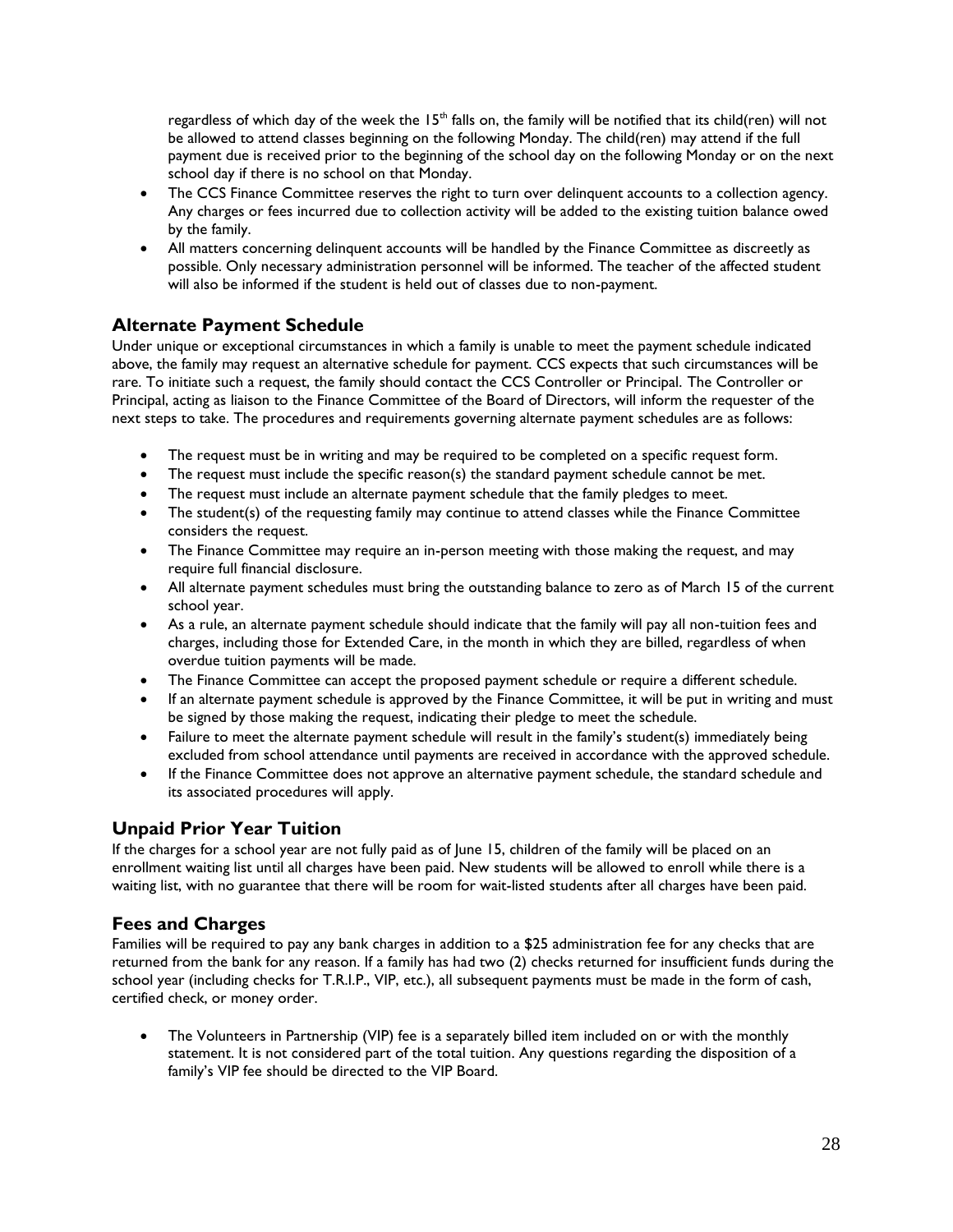VIP fees that are unpaid or that have not been given credit by the VIP Board by the last payment date of the school year (May 15), will result in the penalties noted below, under Report Cards–Transcripts– Graduation, unless the Finance Committee allows otherwise.

# **Report Cards – Transcripts – Graduation**

If a student's tuition and fees are not paid in full, the following penalties apply:

- A year-end report card will not be issued.
- The student will not be allowed to begin the following school year.
- A transcript will not be transferred to another school.
- A graduating eighth grader will not receive a diploma and will not be allowed to participate in any graduation activities or ceremonies.

Exceptions can be allowed by the Finance Committee or the full Board, based on their judgment. A request for an exception must be submitted in writing to the Principal (as liaison to the Finance Committee).

# **Credits**

Any payment that has been applied to tuition is non-refundable. A request for an exception must be submitted in writing to the Principal (as liaison to the Finance Committee); such requests will be handled on a case by case basis.

For a family with a positive balance at the end of the school year, that credit will be applied to the coming school year's tuition. Credit will not be refunded to a family whose student(s) do not return to CCS. The exception is a family whose only child at CCS is in eighth grade; after graduation the family will receive a rebate of any credits received during the school year that are in excess of amounts owed to CCS.

# **Re-enrollment**

In order to maintain enrollment for the following school year, charges for the current school year must be fully paid as of June 15. If a family's charges are not fully paid as of June 15, children of the family will be placed on an enrollment waiting list until all charges have been paid. New students will be allowed to enroll while there is a waiting list, with no guarantee that there will be room for wait-listed students after all charges have been paid. Entitlement to re-enrollment is determined not only by payment of all such charges but by Calvin Christian School's Constitution and Board.

# **Tuition Assistance Fund**

The Finance Committee has established a Tuition Assistance Fund (TAF). Money is collected and retained in this fund for the purpose of providing tuition assistance based on family need. Tuition assistance is available only for children in kindergarten through eighth grade.

- As a rule, tuition assistance applications must be received by June 1 for the upcoming school year, and applications from families new to CCS must be received by June 30. Late applications will be considered on a case by case basis.
- The FACTS service will be used to help evaluate family need.
- TAF applications must be submitted online through the link on the school's web site. The completed application, supporting documents, and a fee must be submitted directly to FACTS.
- FACTS will report its findings regarding the applications to the Finance Committee.
- The Finance Committee will determine the amount of assistance to be provided to each applicant family.
- At the discretion of the Finance Committee, a service or method other than FACTS may be used for the evaluation of need.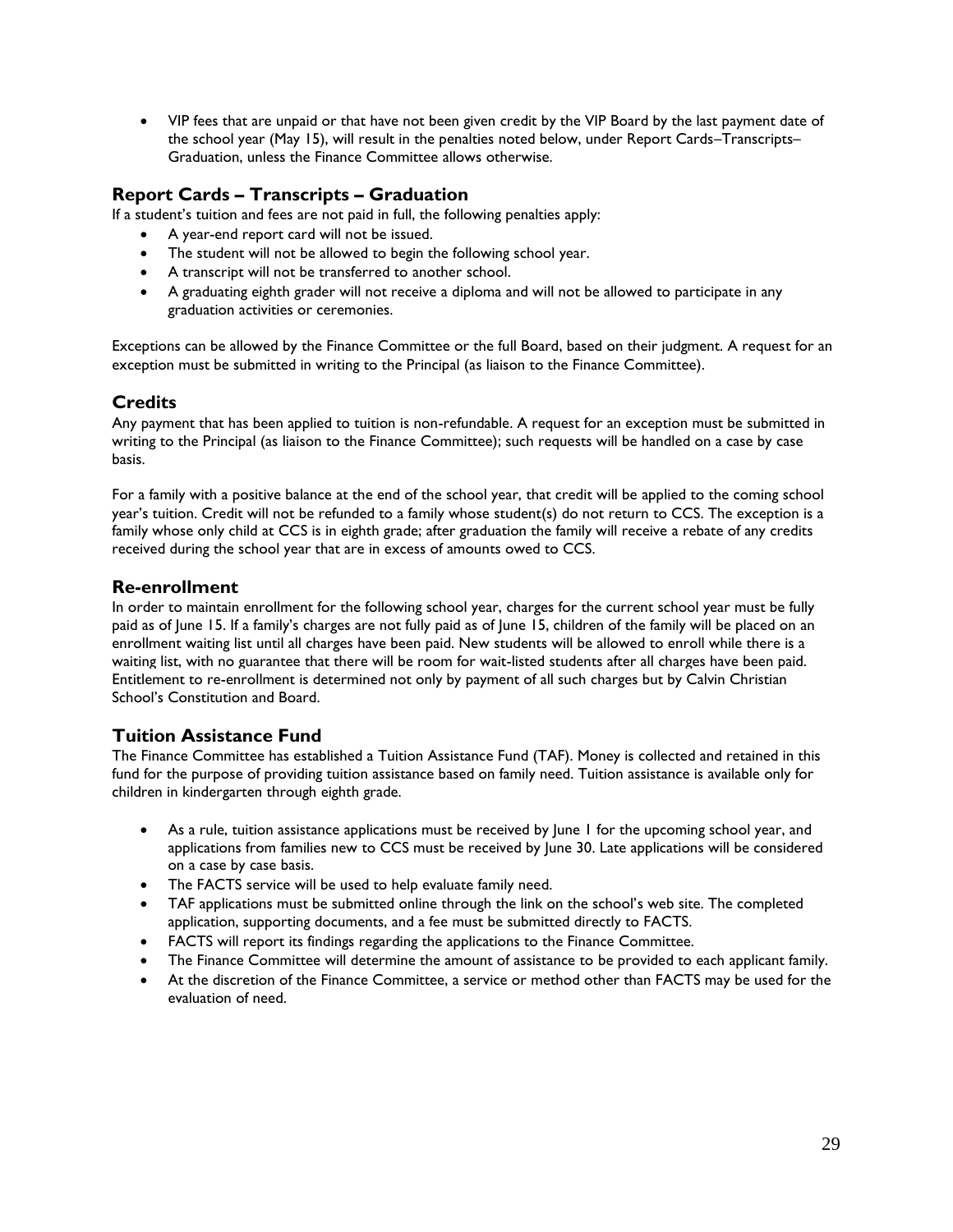# **SECTION 7 – ATHLETICS, ACTIVITIES, AND EVENTS**

# **Purpose of Athletics at CCS (for grades 6-8)**

Calvin Christian School's athletic program will reflect the overall educational and spiritual philosophy of Calvin Christian School: to bring glory to God in all that we do. This means that coaches, athletes, and all others that are involved in the athletic programs at Calvin Christian School will pursue excellence in academics, athletics, and in their personal lives in a way that glorifies God.

Calvin Christian School is committed to offering a varied athletic program combining the pursuit of excellence with Christian values. We believe that it is a privilege for students to be able to participate in interscholastic sports. We offer middle school students (Grades 6-8) the opportunity to participate in several different sports provided there are coaches and student interest. Therefore, our athletes must follow the policies and procedures listed below.

# **Goals of the Sports Athletic Program**

We recognize that athletics can offer a unique and joyful opportunity to learn responsibility, commitment, unselfishness, sacrifice and discipline. The goals of the program are:

- 1. To **glorify God** in all our attitudes and actions.
- 2. To instill in the student-athlete a sense of **responsibility** by demanding consistently high standards of behavior and making him/her aware and respectful of the needs of others.
- 3. To bring about **commitment and personal discipline** by the student athlete through his/her dedication to the goals of the team and his/her teammates.
- 4. To nurture **unselfishness and teamwork** in the student-athlete by requiring that his/her actions on and off the playing field be consistent with the goals of the team as a whole and not directed toward individual honors.
- 5. To generate a willingness in the student-athlete to **sacrifice** his/her time and energy toward fulfillment of shared goals.
- 6. To build **confidence** in our students.
- 7. To provide **physical activity** promoting a healthy lifestyle.
- 8. To have **fun** playing sports.

# **Athletic Offerings at Calvin Christian School**

Calvin Christian School offers the following sports, each contingent on the number of students participating.

- Fall Sports
	- $\circ$  Boys & Girls Cross Country- 4<sup>th</sup>-8<sup>th</sup> (boys and girls)
	- o Boys & Girls Soccer -6<sup>th</sup>-8<sup>th</sup> (co-ed)
	- $\circ$  Girls Volleyball-7<sup>th</sup> & 8<sup>th</sup>
- Winter Sports
	- 0 Boys Basketball-6-8<sup>th</sup>
	- $\circ$  Girls Basketball- 6<sup>th</sup>-8<sup>th</sup>
- Spring Sports
	- o Boys Volleyball-7<sup>th</sup>-8th
	- o Boys & Girls Track and Field-7<sup>th</sup>-8<sup>th</sup>

# **Chicagoland Christian Junior High Athletic Association (CCJHAA***)*

Calvin Christian School is a member of the Chicagoland Christian Junior High Athletic Association. The Christian schools in this association include Calvary Academy, Calvin Christian School, Crown Point Christian School, De Motte Christian School, Highland Christian School, Lansing Christian School, Southwest Chicago Christian School - Oak Lawn, and Southwest Chicago Christian School - Tinley Park. Calvin's Athletic Director is the representative to this association.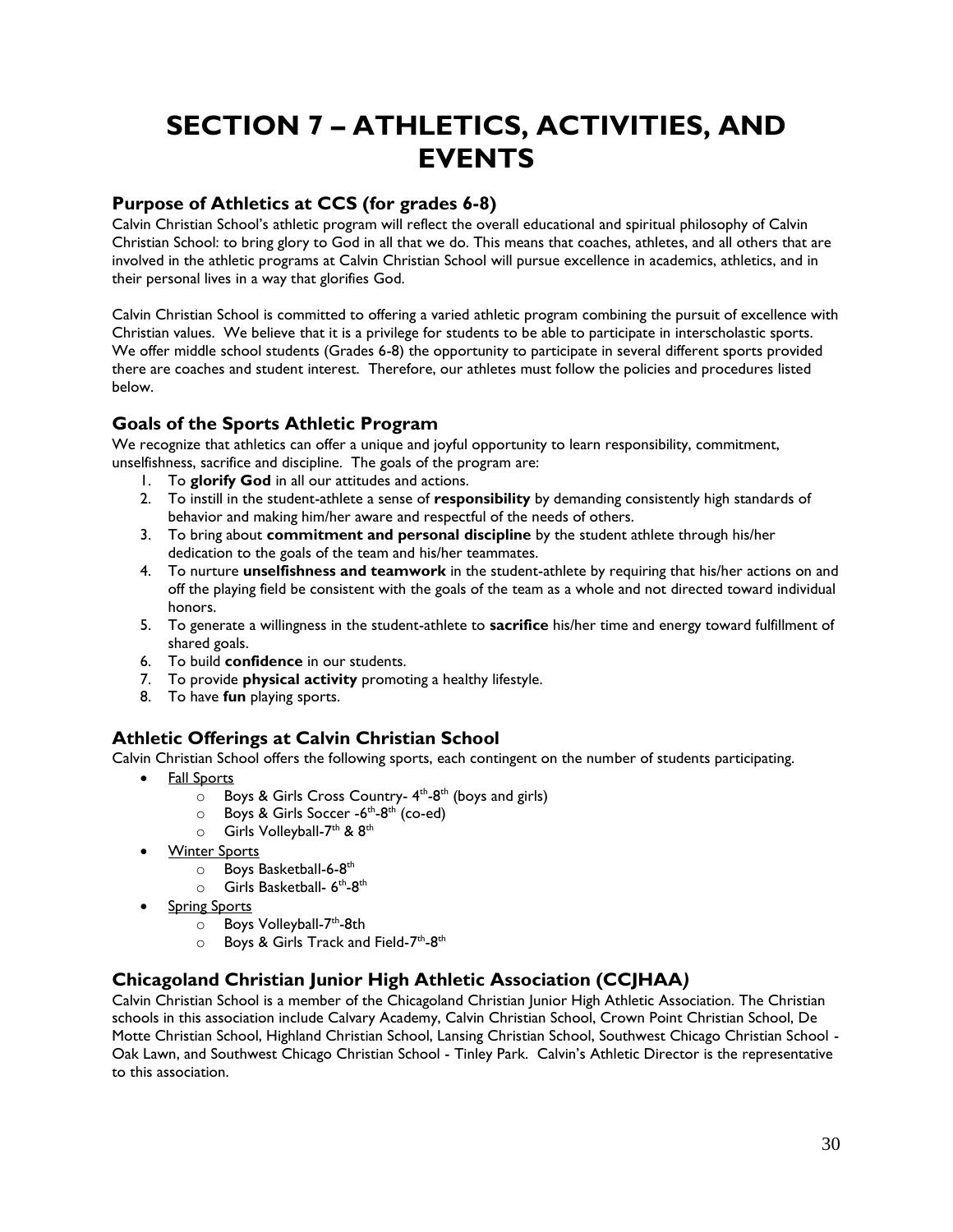# **Athletic Commitment**

Regulations are essential to the functioning of a successful program. Student-athletes and their parents must sign the Athletic Commitment Form, agreeing to these shared goals.

All parents whose child is playing sports at Calvin acknowledge they have read and sign the following form: <https://www.iesa.org/documents/health/IESA-ConcussionSign-Off.pdf>

Parents are also required to fill out the Athletic Commitment Form, which is found on page 32.

# **Sportsmanship**

In order to promote a Christian atmosphere and encourage good sportsmanship at practices and games we, the coaches, players, parents, and Calvin Christian School will:

- **1. Coaches**
	- a. Be responsible for the conduct of his/her players.
	- b. Be constructive in all remarks toward players, parents, officials, and opponents. Refrain from the use of any profanity.
	- c. Maintain proper conduct before, during, and after the athletic contest.

#### **2. Players**

- a. Accept and understand the importance of their responsibility and the privilege of representing God, the school, and the community.
- b. Cooperate with the coaches and always exercise good sportsmanship.
- c. Always respect the official's judgment and interpretation of the rules. Never argue or make nonverbal gestures which indicate disagreement.
- d. Congratulate opponents in a sincere manner following either victory or defeat. This is a true measure of character.
- e. If students have a struggle with a decision of the coach, they should also wait 24 hours and they, rather than a parent, should first voice their concern.

#### **3. Parents**

- a. Promote good sportsmanship within the home.
- b. Encourage obedience of all rules established by the coach.
- c. Refrain from coaching their sons or daughters from the sidelines or stands.
- d. Officials will make mistakes. So will we. Please do not vocally criticize officials during the game.
- e. Be constructive in all communication before, during, or after the game with coaches, players, administration, or officials. Parents are asked to wait 24 hours after a game has ended before approaching a coach with concerns.

#### **4. School**

- a. Begin each contest with the sportsmanship code and prayer.
- b. Be a Christian example and be courteous to opponents, fans, and cheerleaders.
- c. Respect and accept the officials' decisions.
- d. **At home games, our opponents are our guests and they are to be treated that way.** Good behavior is also expected at competitors' schools.

#### **Coach Selection**

The athletic director and principal will select all coaches and assistant coaches for Calvin teams.

Coach selection will be based on:

- 1. Philosophy in line with this athletic policy and Calvin's Christian School's mission and philosophy.
- 2. Ability to work with children in educating the student-athletes to the rules and regulations of the game.
- 3. Prior coaching experience and expertise in the sport.
- 4. A coaching style that emphasizes encouragement along with necessary discipline and knowledgeable in the sport.

# **Transportation**

The players will be taking a school bus to their away games. A bus will also bring the players back to Calvin except for the home soccer games, games at Calvary Academy and Lansing Christian School. Parents are asked to pick up their child(ren) at these schools. Parent volunteers will drive soccer athletes to home games at Paarlberg Park.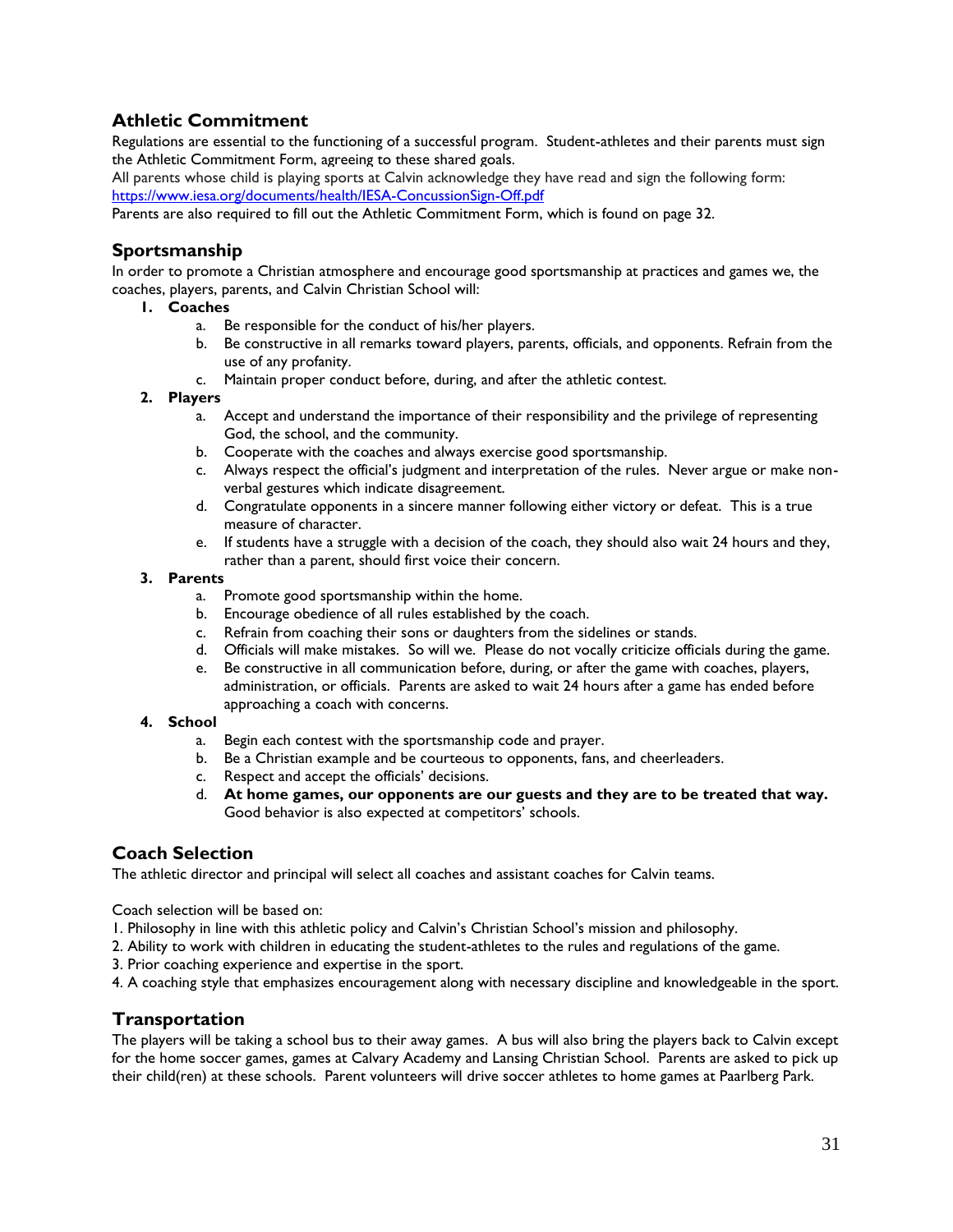# **Requirements of Student-Athletes**

- **1.** Physicals All participants in athletics at CCS are required to have a physical examination form on file from their sixth grade year verifying they are fit for participation.
- **2.** Medical Release Forms Prior to the start of each season, the student and his/her parents are required to complete a medical release form. This should be returned to the coach.
- **3.** Read and sign the following form:<https://www.iesa.org/documents/health/IESA-ConcussionSign-Off.pdf>
- **4.** Fees A sports fee of \$**45** will be added to the parents' monthly tuition statement if their child participates in a sport. (Fee=per student per season: Fall, Winter, Spring)
- **5.** Class attendance Athletes must attend at least one-half of the regularly scheduled day in order to participate in a scheduled event or practice. Exceptions to the rule are permissible but must be approved by the administration.
- **6.** Athletes are required to attend all practices and games unless they have notified the coach in **advance** of their absence. Missing practices for unexcused reasons may result in the decrease of one's playing time at the coach's discretion.
- **7.** All student-athletes must abide by the following athletic eligibility policy by meeting the following minimum requirements:
	- a. Students may not have an F in any class they are assigned.
	- b. Students must display attitudes and behaviors that represent our beliefs as a Christian community.
	- c. Grades will be checked every week. Teachers will take into consideration both attitude and behavior, as well as academic data, in order to determine the overall picture of a student's progress. If a student fails to meet the above requirements, he/she will be placed on academic probation.
	- d. When a student is ineligible:
		- i. Ineligibility begins on each Friday checkpoint and will last for one week. At the end of the probation period, grades will be checked again. If improvement is not evident, the student will be put on a second probation. This process will continue throughout each athletic season.
		- ii. During the first probation period of a particular sport, the student will be allowed to attend practices, but he/she will not be allowed to compete in games/contests.
		- iii. If a student is placed on a second academic probation during a particular sport, he/she will neither be allowed to practice nor participate in games/contests.
		- iv. If a third academic probation should be necessary, the student may/may not be reinstated, depending upon the length of the season and whether the student is achieving satisfactorily.
		- v. Students who are ineligible are not permitted to miss school for athletic events (e.g. early dismissals).
		- vi. Students who miss more than a half day of instruction will not be able to participate in a practice or game that day.
	- e. Accountabilities:
		- i. If a student receives two Accountabilities during a particular season, he/she will be ineligible for one week.
		- ii. Any additional Accountabilities during the same season will result in continuing with the designated policy steps.

#### Suspensions:

- i. One Saturday School during a particular season means the student is ineligible to participate until Saturday School is served.
- ii. One out-of-school suspension during any particular season means a student cannot practice or participate in any activity from the time the event occurred, and until the suspension is served.
- f. Tournaments: Students who are ineligible may not participate in end of the season tournaments.

#### **General Clause**

Any circumstances that are not covered by the above policy will be decided at the discretion of the Athletic Director in consultation with school administration.

#### **Injuries**

If an athlete is injured, the parents must be notified before the athlete is treated by a doctor. A coach should always accompany an athlete receiving care. The family doctor should always be sent for or called. The coach should follow-up on any injury and treatment.

A report is to be filled out whenever an accident occurs that is serious enough for a student to be given medical care or first aid. After completing the report, send it to the athletic director within 24 hours.

# **Concussion**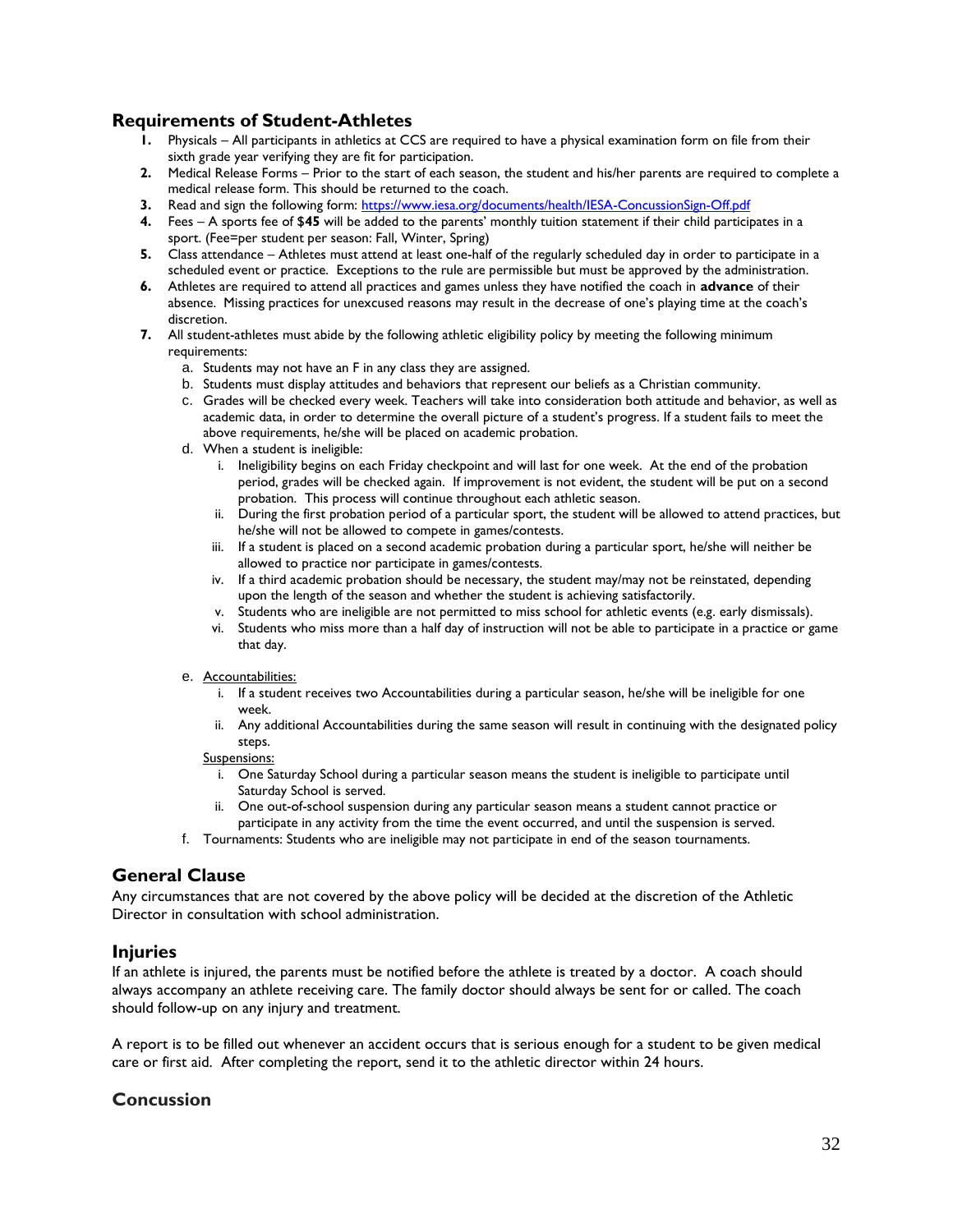A concussion is a brain injury and all brain injuries are serious. They are caused by a bump, blow, or jolt to the head, or by a blow to another part of the body with the force transmitted to the head. They can range from mild to severe and can disrupt the way the brain normally works. Even though most concussions are mild, all concussions are potentially serious and may result in complications including prolonged brain damage and death if not recognized and managed properly. In other words, even a "ding" or a bump on the head can be serious. You can't see a concussion and most sports concussions occur without loss of consciousness. Signs and symptoms of concussion may show up right after the injury or can take hours or days to fully appear. If your child reports any symptoms of concussion, or if you notice the symptoms or signs of concussion yourself, seek medical attention right away.

| Symptoms may include one or more of the following:                                                                                                                                        |                                                                                                                                                                                                                                                |                                                                                                                                                                                        |  |  |
|-------------------------------------------------------------------------------------------------------------------------------------------------------------------------------------------|------------------------------------------------------------------------------------------------------------------------------------------------------------------------------------------------------------------------------------------------|----------------------------------------------------------------------------------------------------------------------------------------------------------------------------------------|--|--|
| <b>Headaches</b><br>"Pressure in the head"<br>Nausea or vomiting<br>Neck pain<br>Balance problems or<br>dizziness<br>Blurred, double, or fuzzy<br>vision<br>Sensitivity to light or noise | Feeling sluggish or slowed<br>$\bullet$<br>$\bullet$<br>down<br>$\bullet$<br>Feeling foggy or groggy<br>$\bullet$<br><b>Drowsiness</b><br>Change in sleep patterns<br>٠<br>Amnesia<br>"Don't feel right"<br>$\bullet$<br>Fatigue or low energy | Sadness<br>Nervousness or anxiety<br><i>Irritability</i><br>More emotional<br>Confusion<br>Concentration problems (forgetting<br>game plays)<br>Repeating the same<br>question/comment |  |  |
|                                                                                                                                                                                           | Signs observed by teammates, parents and coaches include:                                                                                                                                                                                      |                                                                                                                                                                                        |  |  |
| Appears dazed<br>Vacant facial expression<br>Confused about assignment<br>Forgets plays<br>Is unsure of game, score, or<br>opponent                                                       | Moves clumsily or displays in-<br>coordination<br>Answers questions slowly<br>Slurred speech<br>$\bullet$<br>Shows behavior or personality changes<br>Can't recall events prior to hit                                                         | Can't recall events after hit<br>Seizures or convulsions<br>Any change in typical<br>behavior or personality<br>Loses consciousness                                                    |  |  |

#### **Any athlete who exhibits signs, symptoms or behaviors consistent with a concussion shall be immediately removed from the contest and shall not return to play until cleared by an appropriate health care professional.**

Continuing to play with the signs and symptoms of a concussion leaves the young athlete especially vulnerable to greater injury. There is an increased risk of significant damage from a concussion for a period of time after that concussion occurs, particularly if the athlete suffers from another concussion before completely recovering from the first one. This can lead to prolonged recovery, or even to severe brain swelling (second impact syndrome) with devastating and even fatal consequences. It is well known that adolescent or teenage athletes will often fail to report symptoms of injuries. Concussions are no different. As a result, education of administrators, coaches, parents and students is the key to student-athlete's safety.

No athlete may return to activity or school after an apparent head injury or concussion, regardless of how mild it seems or how quickly symptoms clear, without medical clearance. Close observation of the athlete/student should continue for several hours. The Return-to-Play/Return-to-School Policy of the IESA and IHSA requires athletes to provide their school with written clearance from either a physician licensed to practice medicine in all its branches prior to returning to play, practice or school following a concussion or after being removed from an interscholastic contest due to a possibly head injury or concussion and not cleared to return to that same contest. In accordance with state law, all schools are required to follow this policy.

You should also inform your child's coach if you think that your child may have a concussion. It's better to miss one game than miss the whole season. And when in doubt, the athlete sits out.

For current and up-to-date information on concussions you can go to: <http://www.cdc.gov/ConcussionInYouthSports/>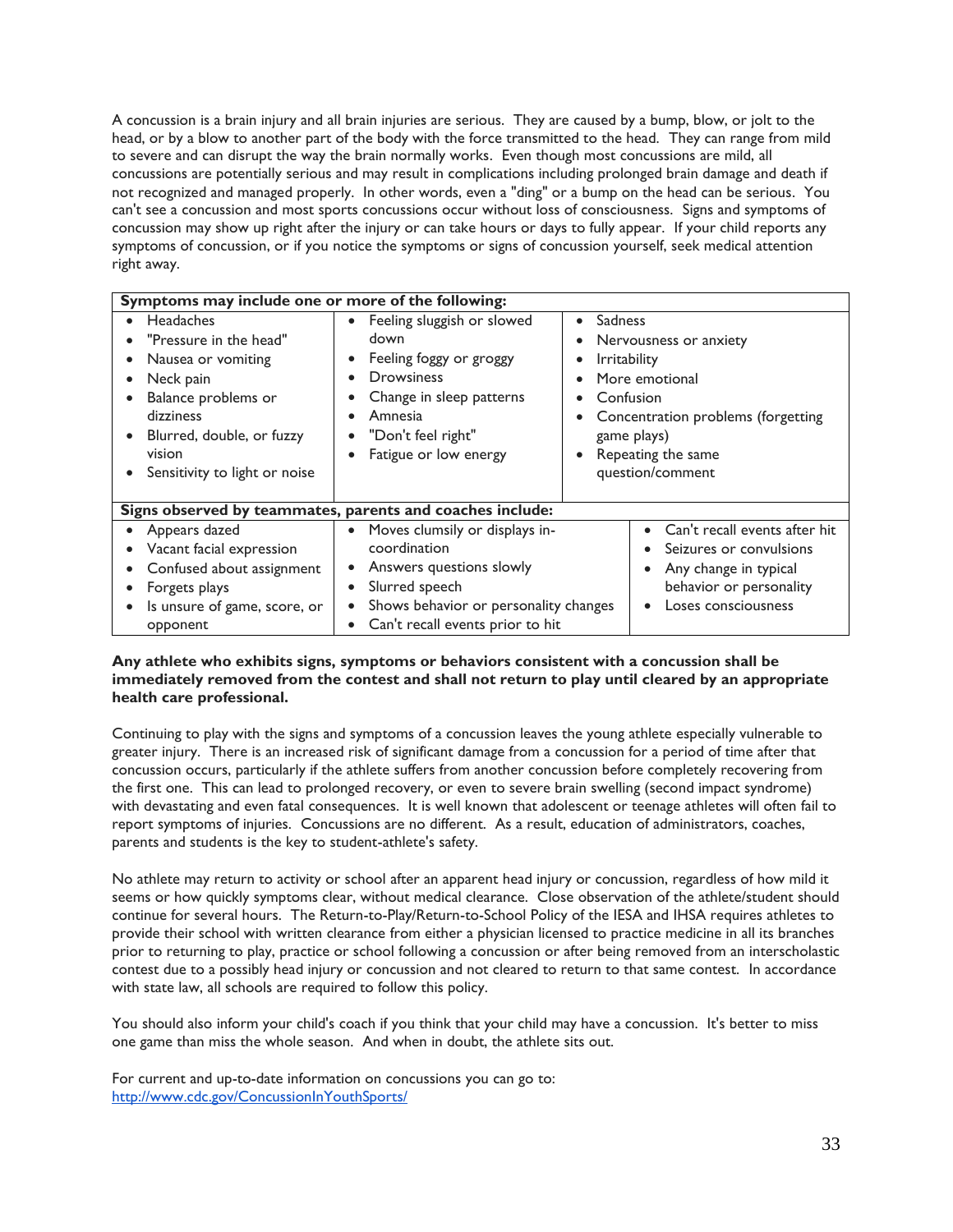Return to learn concussion protocol: [5.-gfstrong-rtl-protocol.pdf \(cattonline.com\)](https://cattonline.com/wp-content/uploads/2017/10/5.-gfstrong-rtl-protocol.pdf)

# **EAP and Protocol for Asthma**

[https://www.isbe.net/Documents/asthma\\_response\\_protocol.pdf](https://www.isbe.net/Documents/asthma_response_protocol.pdf)

# **Practices/Games**

Sunday practices, games, meetings, etc. are prohibited. Wednesday practices should be shortened. Practice sessions should end soon enough to allow the facilities to be emptied no later than 6:30pm.

Parents, please be prompt to pick up athletes after practices and games so the coach does not have to wait. Any athletes remaining more than 10 minutes after the conclusion of a practice or game must report to extended care and use charges will be incurred.

All practices are scheduled by the athletic director and the coach of each sport. All games are scheduled by the athletic director.

# **Team Selection/Playing Up/Playing Time**

Final rosters for all athletic teams will be approved by the coach, athletic director, and administration. Coaches are not permitted to make cuts until all those previously mentioned here have discussed the rationale for the cuts.

Middle School athletes at CCS will only be allowed to play with their own grade level on grade level teams (volleyball, basketball, etc.). The only exception will be when an older grade level cannot fill a team, either initially, or because of injuries/ineligibility (For example: normally a minimum – there is no maximum – of 10 basketball players for a single team or 15 basketball players when there are A and B teams). In this situation, younger athletes may be pulled up only with the approval of the athletic director in consultation with the school administration and the parents involved. If cuts are made at any grade level in any particular season, younger athletes will not be pulled up for any reason (other than extraordinary circumstances) thereafter. Interscholastic sports are a privilege of middle school and, therefore, fifth grade athletes will generally not be allowed to join middle school teams or have their own interscholastic teams.

Playing time will be left to the discretion of the coach, keeping in mind the philosophy and goals of the athletic program. Sixth grade athletics are considered to be more developmental, thus creating more even playing time. In seventh and eighth grade the level of competition will increase, therefore, possibly decreasing the amount of playing time.

The soccer and track & field are teams made of up students from  $6<sup>th</sup>$ -8<sup>th</sup> grade. With wide ranges of ability, coaches are asked to consider providing all members of their team with an opportunity to participate. However, there will be times when understanding is needed as coaches prioritize play for their older athletes.

# **Early Dismissal/School Closing**

If inclement weather causes an early school dismissal or school closing, all scheduled practices or games will be cancelled. Exceptions to the rule must be approved by the administration.

# **Conflict Resolution**

When serious conflicts arise between coaches and team members and/or parents, the athletic director should be notified. The athletic director and coach should discuss the matter with the team member and/or parents, and work toward a mutually acceptable solution. In the event an agreement cannot be reached, the matter will be referred to the principal for final resolution.

#### **Use of Facilities**

Gymnasium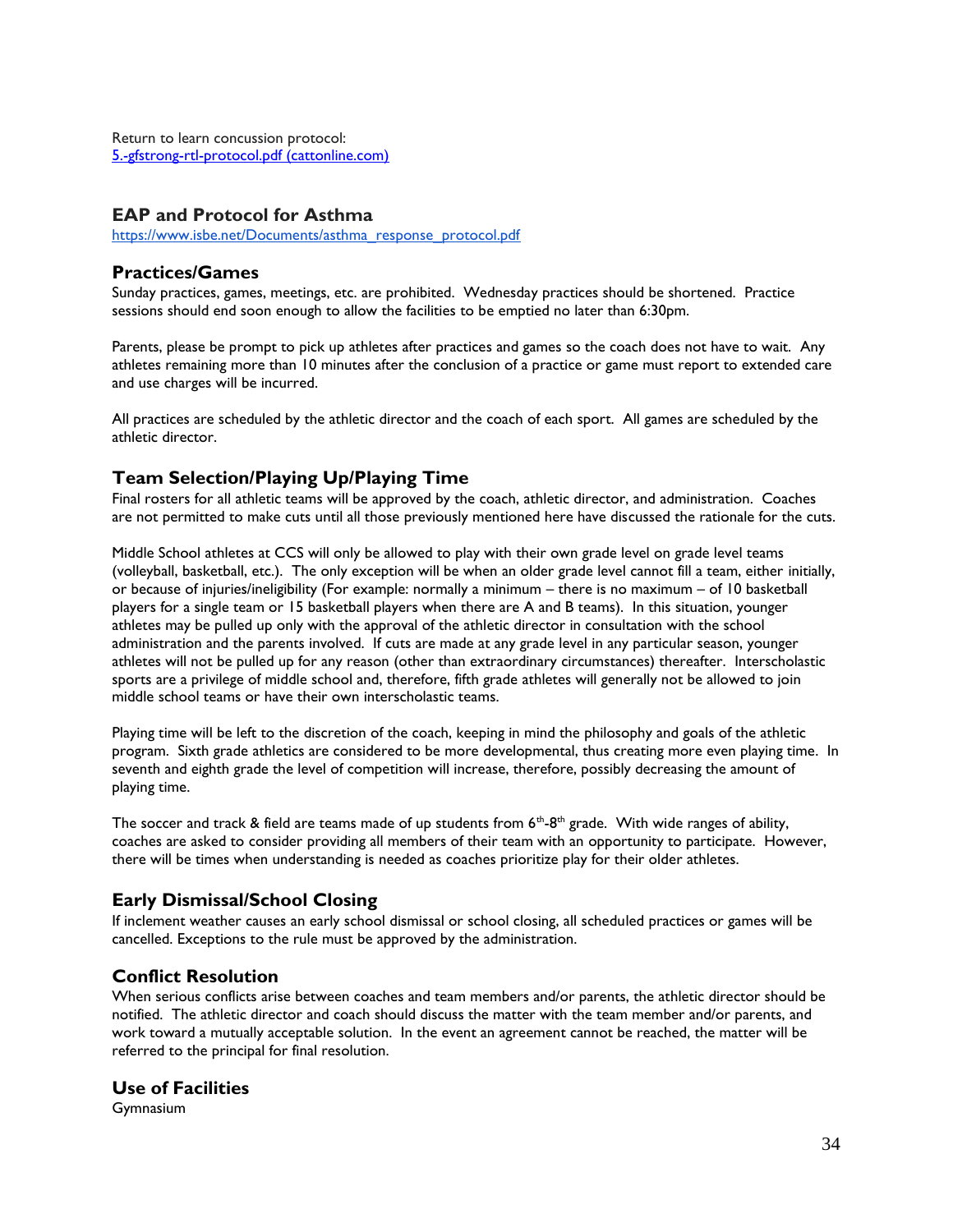- a. Only athletic shoes are allowed on the gym floor.
- b. All balls and equipment must be put away properly and locked up at the end of practices and games.
- c. During school vacation times (i.e: Christmas, summer), coaches must work with the head custodian, office staff, and athletic director to coordinate practices, camps, or other excess needs in relation to school cleaning schedules and gym availability.

Locker Rooms

- a. Balls are not permitted in locker rooms.
- b. Muddy shoes and spikes are to be removed before entering (this also includes the hallways and gym floor).
- c. The locker room should be picked up, showers checked, sanitary facilities checked and flushed, and lights turned out when leaving.

# **Eligibility for Other Extra-Curricular Activities**

A student who is absent from school will not be allowed to participate in after-school activities that day. If a student is suspended, he or she cannot attend rehearsals, performances, or any school-related activity or event until the suspension has been completed and the suspension re-entry meeting has been held.

# **Athletic Director Responsibilities**

1. Organize, supervise, and administer the CCS athletic program according to CCS board policy as interpreted by regulations of the administration.

2. Act as the school representative in the CCJHAA (Chicagoland Christian Junior High Athletic Association).

3. Assist the principal in the selection, interviewing, and hiring of coaches and assistant coaches. 4. Work with official assigners

in providing officials for home games.

5. Coordinate transportation for practices and games.

6. Arrange door monitors and scorekeepers for home games.

7. Establish and carry out procedures to assure student athletic and medical eligibility.

8. Information administration, office and faculty of team rosters.

9. Inform office and custodial staff of practice and games dates. Notify administration and teachers (in advance) of dismissal times for team members

10. Distribute uniforms to team members. Collect and properly store uniforms at the end of each season.

11. Coordinate with office staff to supply payment for coaches and officials.

12. Conduct an annual review of each coach.

13. Every week run an athletic eligibility report (inform students per policy every 2 weeks).

# **Directions to Schools for Sporting Events**

#### **Calvary Academy**

6300 South State Street South Holland, IL 60473 708-333-5471

#### **Crown Point Christian School**

10550 Park Place St John, IN 46373 219-365-5694

#### **De Motte Christian School**

220 Begonia St. SE De Motte, IN 46310 219-987-3721

#### **Highland Christian School**

3040 Ridge Road Highland, IN 46322 219-838-0356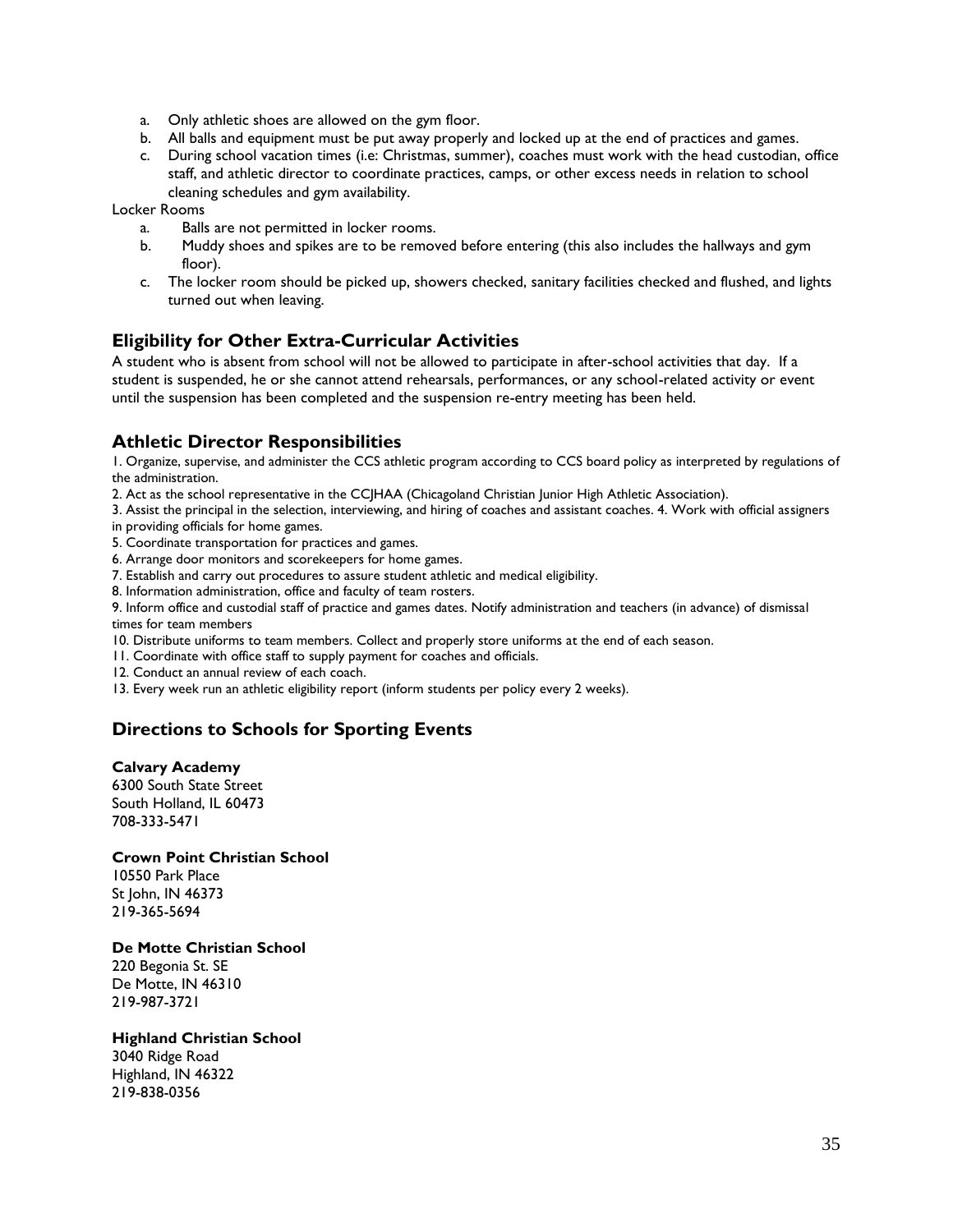#### **Illiana Christian High School (tournaments)**

10920 Calumet Ave Indiana Avenue Dyer, IN 46311 219-558-7006

#### **Lansing Christian School**

3660 Randolph Street Lansing, IL 60438 708-474-1700

#### **Paarlberg Park (for Calvin home soccer games)**

172nd Place and Paxton Avenue South Holland, IL 60473

#### **Protestant Reformed Christian School**

0790 Calumet Avenue Dyer, IN 46311 219-558-2660

#### **Southwest Chicago Christian School (Oak Lawn Campus**)

5665 W. 101st Street Oak Lawn, IL 60453 708-636-8550

#### **Southwest Chicago Christian School (Tinley Park Campus)**

17171 S. 84th Avenue Tinley Park, IL 60477 708-429-7171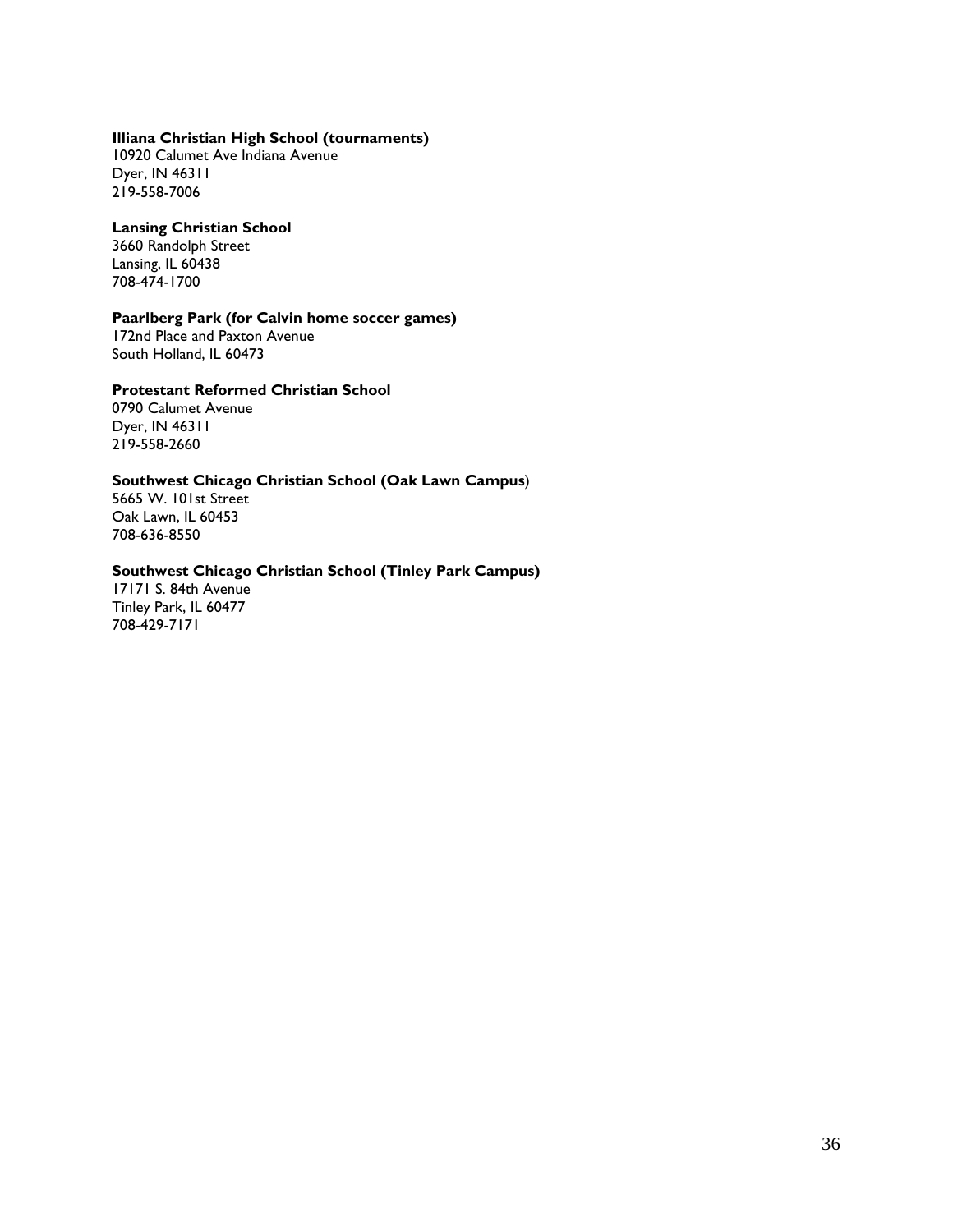# **Calvin Christian School Athletic Commitment Form Consent / Medical Release Form**

I have read and understand the participation requirements and the eligibility policy. As a member of an athletic squad representing Calvin Christian School, I agree to guide my conduct accordingly. I understand that as a student-athlete at Calvin I am expected to:

- 1. Demonstrate Christian values while participating in the athletic program. Profanity, disrespect, or selfishness towards teammates, other students, staff members, referees, opposing players or coaches will not be tolerated.
- 2. Be on time and properly dressed for all practices and games.
- 3. I will maintain quality work in the classroom and every week my status will be reviewed. I understand I may be ineligible to compete if my grades do not reflect that I am making them my first priority.
- 4. Be prepared for competition eating healthy foods and getting enough sleep before competitions.

 ${\sf Singlemed:}$ 

#### **(Signature of Student/Athlete)**

I, the undersigned parent or guardian, do hereby grant permission for my son/daughter,

\_\_\_\_\_\_\_\_\_\_\_\_\_\_\_\_\_\_\_\_\_\_, to participate in athletics at Calvin. I have also read and understand the policies outlined in the Athletic Handbook. I agree to the following goals of the program:

- 1. To **glorify God** in our attitudes and actions.
- 2. To instill in the student-athlete a sense of **responsibility** by demanding consistently high standards of behavior and making him/her aware and respectful of the needs of others.
- 3. To bring about **commitment and personal discipline** by the student athlete through his/her dedication to the goals of the team and his/her teammates.
- 4. To nurture **unselfishness and teamwork** in the student-athlete by requiring that his/her actions on and off the playing field be consistent with the goals of the team as a whole and not directed toward individual honors.
- 5. To generate a willingness in the student-athlete to **sacrifice** his/her time and energy toward fulfillment of shared goals.
- 6. To build **confidence** in our students.
- 7. To provide **physical activity** promoting a healthy lifestyle.
- 8. To have **fun** playing sports.

and I commit to:

- 1. Ensuring that the required Pre-Participation Physical Examination is on file.
- 2. Taking full financial responsibility for any equipment or apparel issues (including returning all uniforms fully washed to the athletic director within one week of the season ending).
- 3. Making every effort to help my child reach their full academic potential (academics come first at Calvin Christian School; a student-athlete must be able to maintain quality work in the classroom while participating in athletics).

In order that my son/daughter may receive the necessary medical treatment in the event that he/she may sustain injury or illness during athletic activities, I hereby authorize the coach/school representative to obtain medical treatment for my son/daughter for such injury or illness, and I hereby hold the coach/school representative and Calvin Christian School harmless in the exercise of authority.

I further acknowledge and understand that I will responsible for any medical bills that may be incurred in behalf of my son/daughter for physical injury or illness that he/she may sustain during athletic activities. I also acknowledge that you have been provided information regarding concussions and official protocols.

| igne. |  |
|-------|--|
|-------|--|

**Signed: \_\_\_\_\_\_\_\_\_\_\_\_\_\_\_\_\_\_\_\_\_\_\_\_\_\_\_\_\_\_\_\_\_\_\_\_\_ Date:\_\_\_\_\_\_\_\_\_\_\_\_\_\_\_\_\_\_**

 (Signature of Parent/Guardian) **\_\_\_\_\_\_\_\_\_\_\_\_\_\_\_\_\_\_\_\_\_\_\_\_ is insured by \_\_\_\_\_\_\_\_\_\_\_\_\_\_\_\_\_\_\_\_\_\_\_\_\_\_\_\_\_\_\_\_\_\_\_\_**

(student name) (Insurance Company)

Thank you for your time and consideration. We assure you that each coach will do his/her best to provide for your child's best physical conditioning and safety.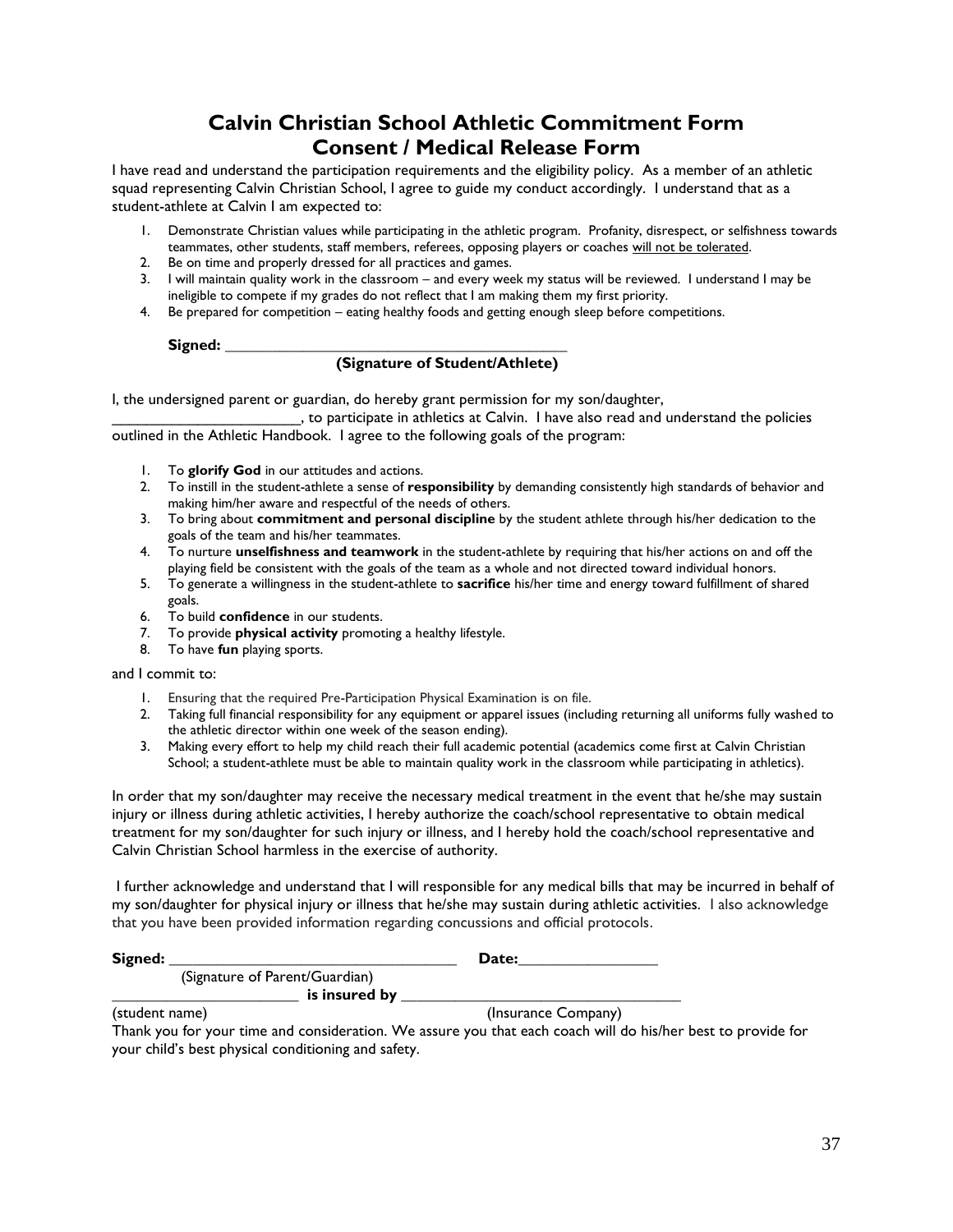# **CCS Middle School Parent Permission Form For Attending Afterschool Activities**

The athletic season has games and practices afterschool. While the regular school day ends at 3:00pm, most games do not begin until 4:15pm. And while most practices begin at 3:30pm, some due to demand for the gym will begin at 4:30pm.

Students not scheduled to play in a game or a 3:00-4:30pm practice should not be in the gym unsupervised. The following are policies Calvin Christian School has instituted for student supervision after school (without their parent/guardian present):

- **Students not playing a sport/in a game must first report to Extended Care.**
- **Students may not leave to watch a game until 10 minutes prior to the first game (first games typically start at 4:15pm).**
- **Should behavior from 3:00-4:05pm in Extended Care be challenging, it will be at the discretion of Extended Care staff if a student is permitted to leave and watch game in the gym.**
- **Athletes competing in a later home game (5:00pm+) will report first to the gym after school. They will be monitored here by their coaches/Athletic Director.**
- **Students participating in practice right after school (3:00-4:30pm) will go right to the gym.**
- **If students are playing in a later practice (4:30-6:00pm), they may choose to arrange, with parent permission, to walk to a local friend's house. If not, they will need to be in Extended Care until their practice begins.**
- **Should student behavior while watching game be challenging, they will be asked to return to Extended Care.**
- **No cell phones will be used in Extended Care without staff permission. Parent communication should be made by calling 708-331-5027 Ext. 344.**

Thank you for taking the time to understand these policies put in place to ensure that our students are responsible and cared for.

#### **Sincerely,**

**Alex Eiland**, Athletic Director **Randy Moes**, Principal **Milan Rayes**, Extended Care Director

I understand that once my child signs out of Extended Care, my child is no longer under Extended Care's supervision. I understand that should my child's behavior in the gym be challenging and/or disrespectful, they will be asked to return to Extended Care. **All time spent in Extended Care will result in usage charges. This form must be signed for a student to receive permission to leave Extended Care to watch a game unsupervised in the gym.**

 $\mathcal{L}_\mathcal{L} = \{ \mathcal{L}_\mathcal{L} = \{ \mathcal{L}_\mathcal{L} = \{ \mathcal{L}_\mathcal{L} = \{ \mathcal{L}_\mathcal{L} = \{ \mathcal{L}_\mathcal{L} = \{ \mathcal{L}_\mathcal{L} = \{ \mathcal{L}_\mathcal{L} = \{ \mathcal{L}_\mathcal{L} = \{ \mathcal{L}_\mathcal{L} = \{ \mathcal{L}_\mathcal{L} = \{ \mathcal{L}_\mathcal{L} = \{ \mathcal{L}_\mathcal{L} = \{ \mathcal{L}_\mathcal{L} = \{ \mathcal{L}_\mathcal{$ 

| <b>Student Name:</b> | <b>Date:</b> |
|----------------------|--------------|
|                      |              |

**Parent Signature:**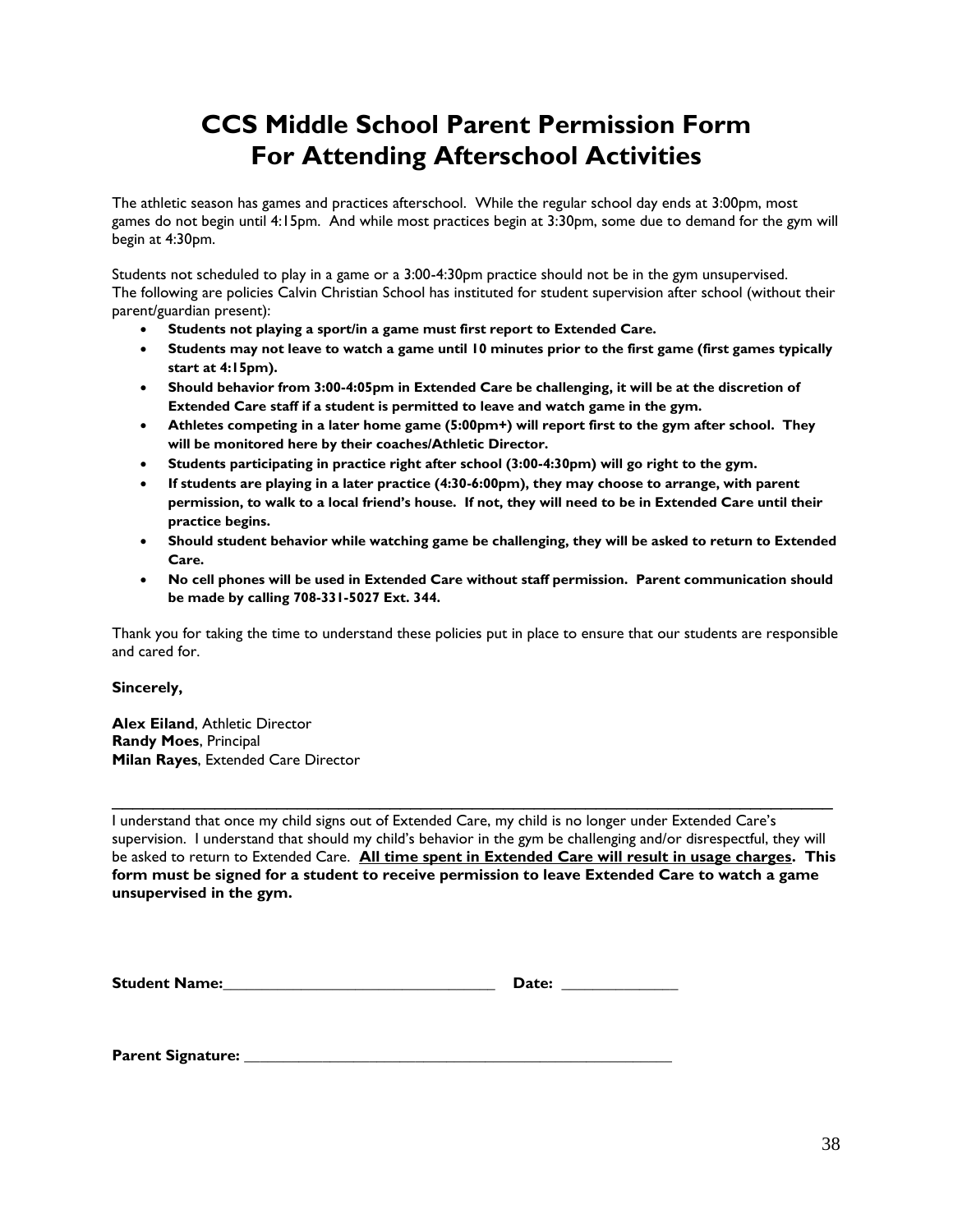# **SECTION 8 – PROGRAMS AND OPPORTUNITIES**

# **Extended Care**

Calvin Christian School's Extended Care Program strives to provide quality Christian supervision and enrichment opportunities for Calvin students before and after regular school hours by:

- Developing physical, creative, emotional, educational, spiritual and social needs through a variety of activities.
- Providing a safe and secure environment.
- Providing a Christian staff to interact with and guide students.
- Providing activities that reflect the broad range of students' developmental stages and interests.

**Calendar Schedule:** The Extended Care Programs are available all school days following the CCS calendar. After School Care will be available on 1/2 Professional Days ONLY, not on any other 1/2 day dismissal days. A monthly calendar and newsletter will be sent home highlighting and reminding parents of special events or days.

**Admission Policy:** The Extended Care Programs are available to Calvin Christian students. Yearly registration forms will be required for students using any Extended Care programs. Students who do not regularly attend Extended Care on a given day may attend with 24-hour notice. Students will be admitted based on availability to ensure programs are properly staffed.

**Drop-Off and Pick-Up Procedures:** In the morning, parents will drop students off at the west glass door where students will sign in and be greeted. In the afternoon, parents will pick up their children at the west glass doors. Students will not be allowed to leave the building until signed out by an authorized adult.

**Late Pick-Up Policy:** There is a \$1.00 per minute charge starting at 6:10 pm. This fee will be added to your monthly statement. Time will be recorded upon the pickup of each student.

**Attendance Policy:** Any time your child will not attend a scheduled session, parents must call the school office by 2:00 pm.

**Staffing:** After School Extended Care will be staffed by at least two employees at all times to ensure safety and supervision for all students. Every effort will be made to provide at least a ten (10) student to one (1) teacher ratio in the Extended Care programs.

**Illness and Medicine Policy:** If your student becomes ill, he/she will be accompanied away from the group until picked up by a designated adult. Emergency situations and administration of medicine will follow CCS guidelines.

**Toys:** Toys or items from home are not allowed unless they are specifically requested. Headphones and video games are not allowed.

**Discipline:** The Calvin Christian School Discipline Policy will apply to the Extended Care programs. A Student Discipline Form will be used to communicate concerns with parents. Three (3) discipline notices for a single student in a semester will result in exclusion from Extended Care programs.

**Snack:** A snack and drink will be provided for children who stay in After School Extended Care program.

**Homework Policy:** There will be a homework time every day in After School Extended Care. If students do not have homework, they will be expected to read a book or participate in another quiet activity. An adult will be available for homework questions, not individual tutoring.

**Payment Policy:** Services will be billed on your tuition statement. Recurring delinquent accounts may result in withdrawal from the program. There will be a \$25.00 charge for NSF checks. Students will be excluded from the Extended Care Program when balances remain unpaid after sixty (60) days.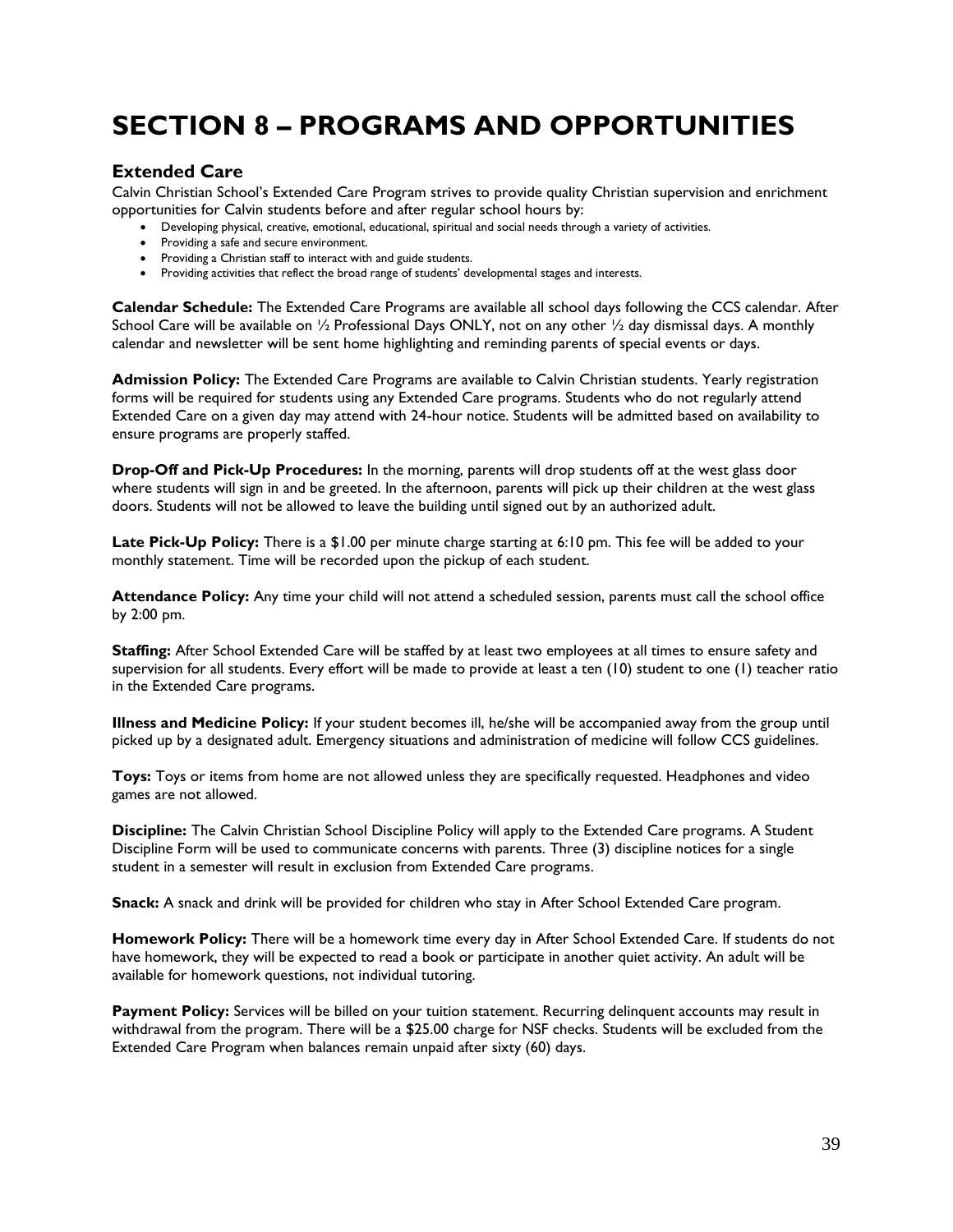**Fee Structure:** Fees will be calculated to the nearest quarter hour. Times will be recorded as students sign in and are signed out. Monthly statements will be mailed at the beginning of each month. A \$2.00 minimum fee will be charged for use in the program.

**Registration Fees (non-refundable):** There will be a per family non-refundable registration fee to enroll in the Extended Care program.

### *Volunteers in Partnership*

All parents of Calvin students are members of V.I.P. The V.I.P. Board oversees the following services and fundraising projects: Family Movie Nights, Box Tops for Education label collection, kitchen supplies, Fall Auction, and Family Fun Day.

# *New2You Quality Resale*

Phone: 708-889-6369 18230 Torrence Avenue, Lansing, Illinois 60438 The New2You Store is dedicated to raising money for the tuition relief of parents with students at Calvin Christian School and Lansing Christian School.

# **Tuition Reduction Incentive Program (T.R.I.P.)**

V.I.P. sponsors the T.R.I.P. program to help families reduce their tuition costs. The school is able to purchase certificates from major food and retail stores in large quantities at a discount. Participants purchase certificates at face value and are credited a percentage of the certificate value. The certificates can be used, for the most part, just like cash or a check at the participating stores. Also included is a voucher program for the purchase of products that are higher in cost and less frequently purchased. Information can be found in the school office.

# **Section 9: Bullying Plan**

# **PREVENTING BULLYING, INTIMIDATION, AND HARASSMENT**

Bullying is contrary to State law and Board policy. Bullying, intimidation, and harassment diminish a student's ability to learn and a school's ability to educate. Preventing students from engaging in these disruptive behaviors is an important school goal.

Bullying on the basis of actual or perceived race, color, national origin, military status, unfavorable discharge status from military service, sex, sexual orientation, gender identity, gender-related identity or expression, ancestry, age, religion, physical or mental disability, order of protection status, status of being homeless, or actual or potential marital or parental status, including pregnancy, association with a person or group with one or more of the aforementioned actual or perceived characteristics, or any other distinguishing characteristic is prohibited in each of the following situations:

1. During any school sponsored education program or activity.

2. While in school, on school property, on school buses or other school vehicles, at designated school bus stops waiting for the school bus, or at school sponsored or school sanctioned events or activities.

3. Through the transmission of information from a school computer, a school computer network, or other similar electronic school equipment.

For purposes of this policy, the term bullying includes cyber bullying and means any severe or pervasive physical or verbal act or conduct, including without limitation the use of technology and communications made in writing or electronically, directed toward a student that has or can be reasonably predicted to have the effect of one or more of the following:

1. Placing the student in reasonable fear of harm to the student's person or property.

2. Causing a substantially detrimental effect on the student's physical or mental health.

3. Substantially interfering with the student's academic performance.

4. Substantially interfering with the student's ability to participate in or benefit from the services, activities, or privileges provided by a school.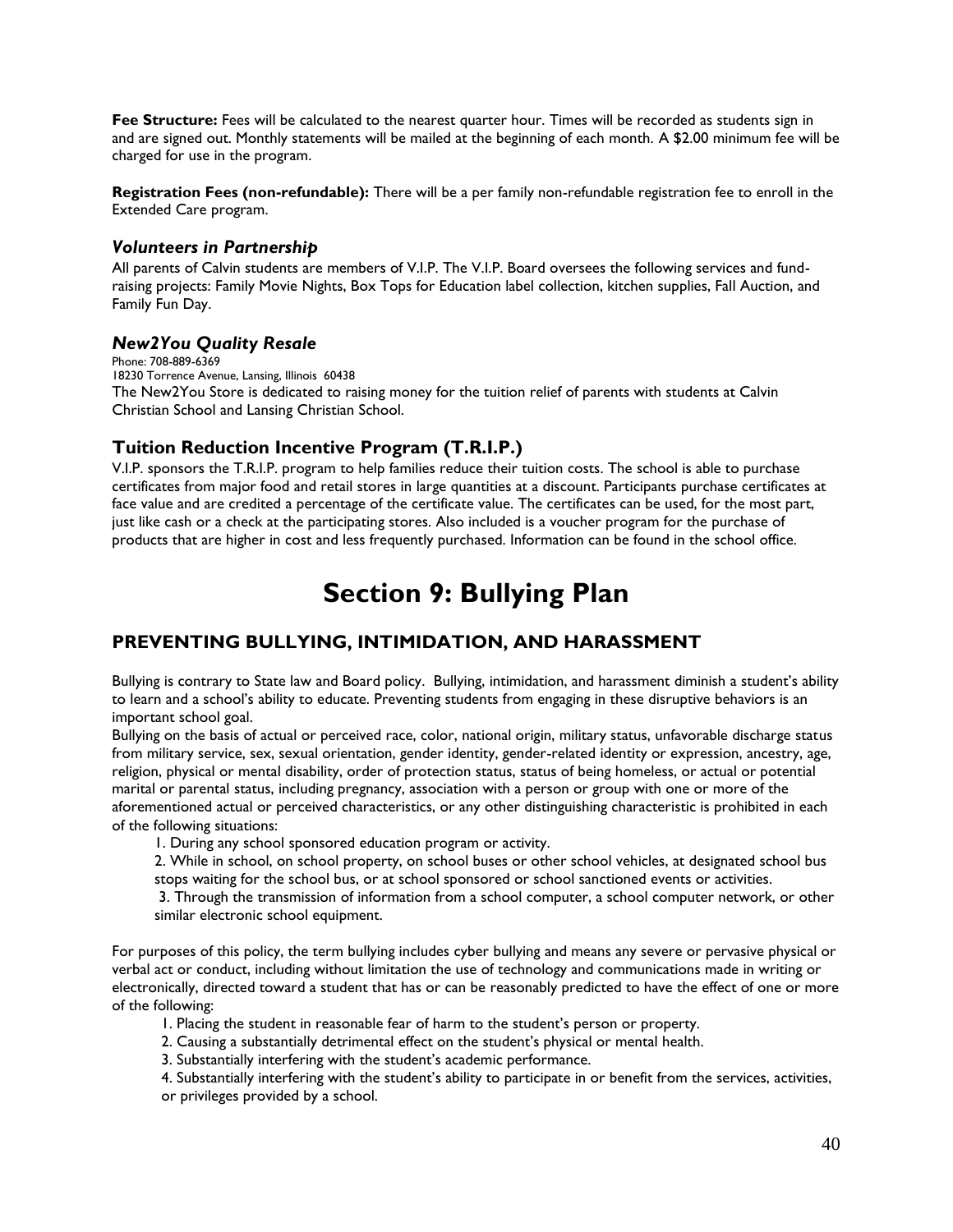Bullying, intimidation, and/or harassment may take various forms, including without limitation: threats, stalking, physical violence, sexual harassment, sexual violence, theft, public humiliation, destruction of property, or retaliation for asserting or alleging an act of bullying. For purposes of this policy, the term bullying includes harassment, intimidation, retaliation, and school violence.

A student who is being bullied is encouraged to immediately report it orally or in writing to any staff member with whom the student is comfortable speaking. Anyone who has information about actual or threatened bullying is encouraged to report it to any staff member. Calvin will not punish anyone because he or she made a complaint or report, supplied information, or otherwise participated in an investigation or proceeding, provided the individual did not make a knowingly false accusation or provide knowingly false information.

The building administrators or staff shall develop and maintain a program that:

1. Fully implements and enforces this policy and each of the following Board policies:

- a. 313.00, Permissible Use of District Technology. This policy states that the use of the District's electronic networks is limited to: (1) support of education and/or research, or (2) a legitimate business use. It subjects any individual to the loss of privileges, disciplinary action, and/or appropriate legal actions for violating the District's Authorization of Electronic Network Access.
- b. Student Behavior. This policy prohibits students from engaging in hazing, bullying, or any kind of aggressive behavior that does physical or psychological harm to another or any urging of other students to engage in such conduct; prohibited conduct includes any use of violence, force, noise, coercion, threats, intimidation, fear, harassment, or other comparable conduct.

Full implementation of the above policies includes: (1) conducting a prompt and thorough investigation of alleged incidents of bullying, (2) providing each student who violates one or more of these policies with appropriate consequences and remedial action, and (3) protecting students against retaliation for reporting bullying.

- 2. Examines the appropriate steps to understand and rectify conditions that foster bullying, intimidation, and harassment; this contemplates taking action to eliminate or prevent these disruptive behaviors beyond traditional punitive disciplinary actions.
- 3. Includes bullying prevention and character instruction in all grades in accordance with State law.
- 4. Fully informs staff members of Calvin's goal to prevent students from engaging in bullying and the measures being used to accomplish it. This includes each of the following:

a. Communicating the Calvin's expectation and State law requirement that teachers and other certificated or licensed employees maintain discipline.

b. Establishing the expectation that staff members: (1) intervene immediately to stop a bullying incident that they witness or immediately contact building security and/or law enforcement if the incident involves a weapon or other illegal activity, (2) report bullying, whether they witness it or not, to an administrator, and (3) inform the administration of locations on school grounds where additional supervision or monitoring may be needed to prevent bullying.

c. Where appropriate in the staff development program, providing strategies to staff members to effectively prevent bullying and intervene when it occurs.

d. Establishing a process for staff members to fulfill their obligation to report alleged acts of bullying.

- 5. Encourages all members of the school community, including students, parents, volunteers, and visitors, to report: (a) alleged acts of bullying, intimidation, harassment, and other acts of actual or threatened violence, and (b) locations on school grounds where additional supervision or monitoring may be needed to prevent bullying.
- 6. Actively involves students' parents/guardians in the remediation of the behavior(s) of concern. This includes ensuring that all parents/guardians are notified, as required by State law, whenever their child engages in bullying or aggressive behavior; discussing, as appropriate, the availability of counseling, psychological, and/or social work services, other interventions, and restorative measures.
- 7. Communicates Calvin's expectation that all students conduct themselves with a proper regard for the rights and welfare of other students. This includes a process for commending or acknowledging students for demonstrating appropriate behavior.
- 8. Annually communicates this policy to students and their parents/guardians. This includes posting the school's policy on its website and, as applicable, where other policies, rules or standards of conduct are posted, and annually disseminating information to all faculty, students and parents/guardians explaining the serious